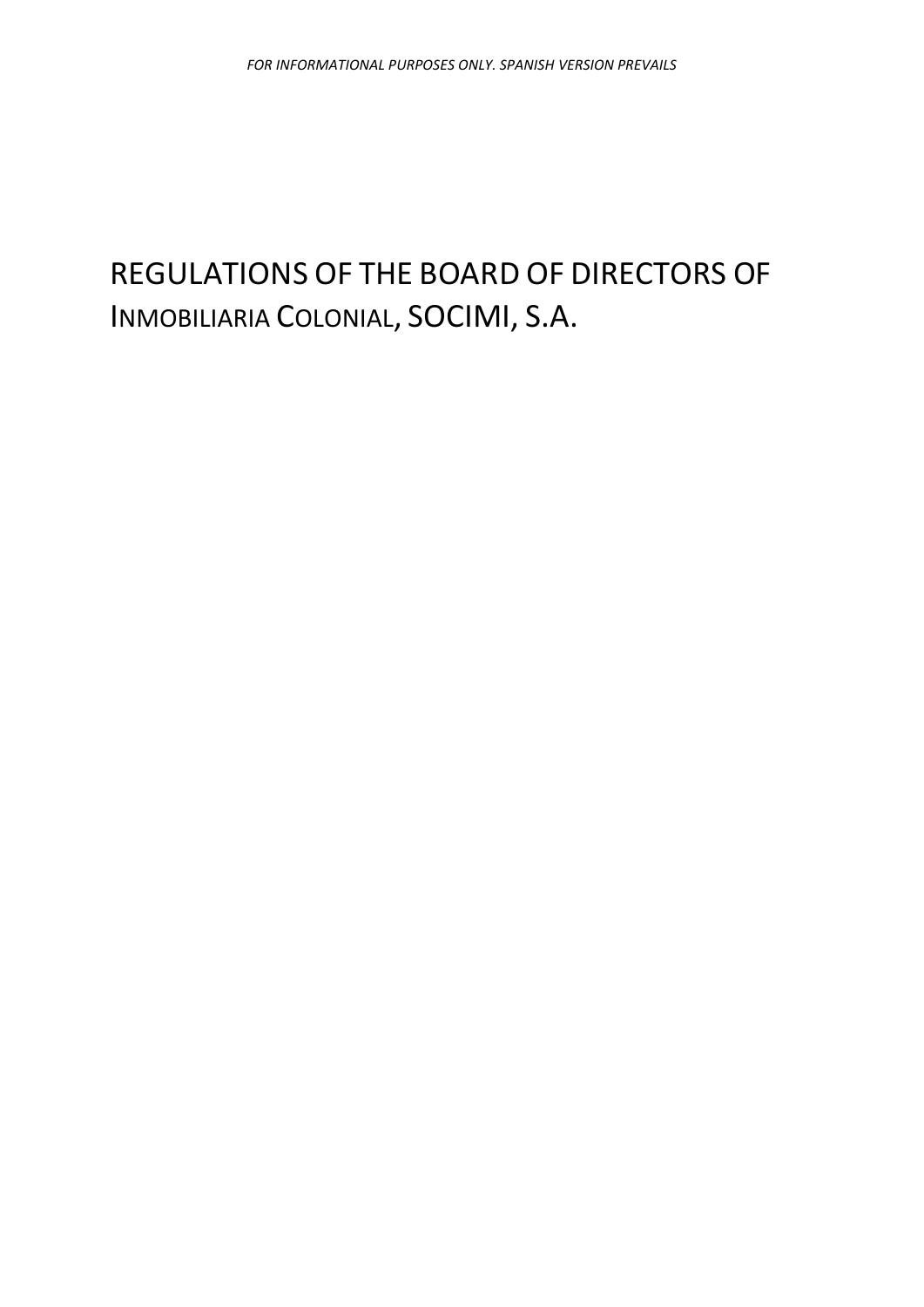| PRELIMINARY TITLE. PURPOSE, INTERPRETATION AND MODIFICATION OF THE REGULATIONS  4 |      |
|-----------------------------------------------------------------------------------|------|
|                                                                                   |      |
|                                                                                   |      |
|                                                                                   |      |
|                                                                                   |      |
|                                                                                   |      |
|                                                                                   |      |
|                                                                                   |      |
|                                                                                   |      |
|                                                                                   |      |
|                                                                                   |      |
|                                                                                   |      |
|                                                                                   |      |
|                                                                                   |      |
|                                                                                   |      |
|                                                                                   |      |
|                                                                                   |      |
|                                                                                   |      |
|                                                                                   |      |
|                                                                                   |      |
|                                                                                   |      |
|                                                                                   |      |
|                                                                                   |      |
|                                                                                   |      |
|                                                                                   |      |
|                                                                                   | . 19 |
|                                                                                   |      |
|                                                                                   |      |
|                                                                                   |      |
|                                                                                   |      |
|                                                                                   |      |
|                                                                                   |      |
|                                                                                   |      |
|                                                                                   |      |
|                                                                                   |      |
|                                                                                   |      |
|                                                                                   |      |
|                                                                                   |      |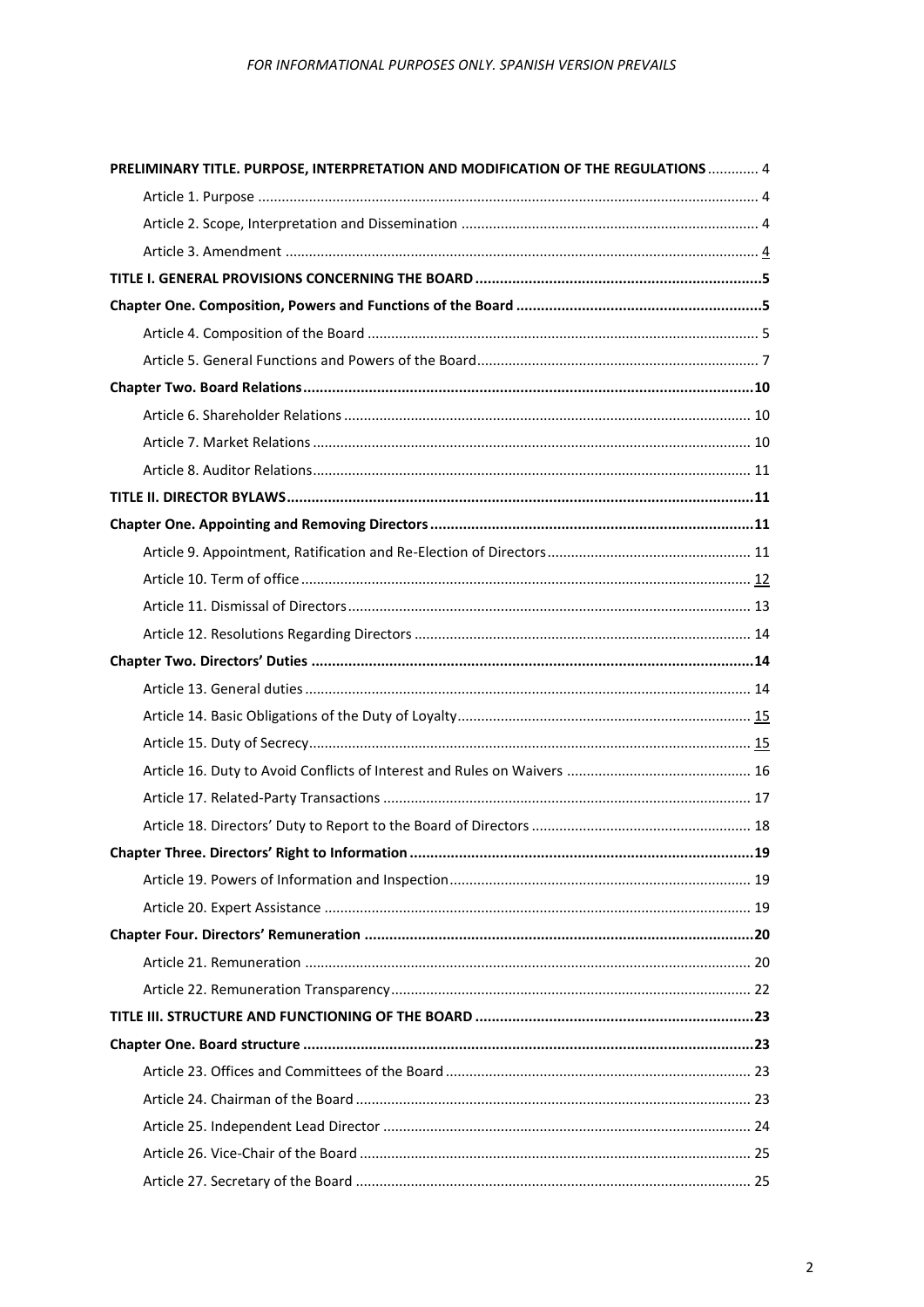| TITLE IV. INFORMATION POLICY AND THE COMPANY'S CORPORATE WEBSITE38                    |  |
|---------------------------------------------------------------------------------------|--|
| Article 37. The corporate website of Inmobiliaria Colonial and Online Notification 38 |  |
|                                                                                       |  |
|                                                                                       |  |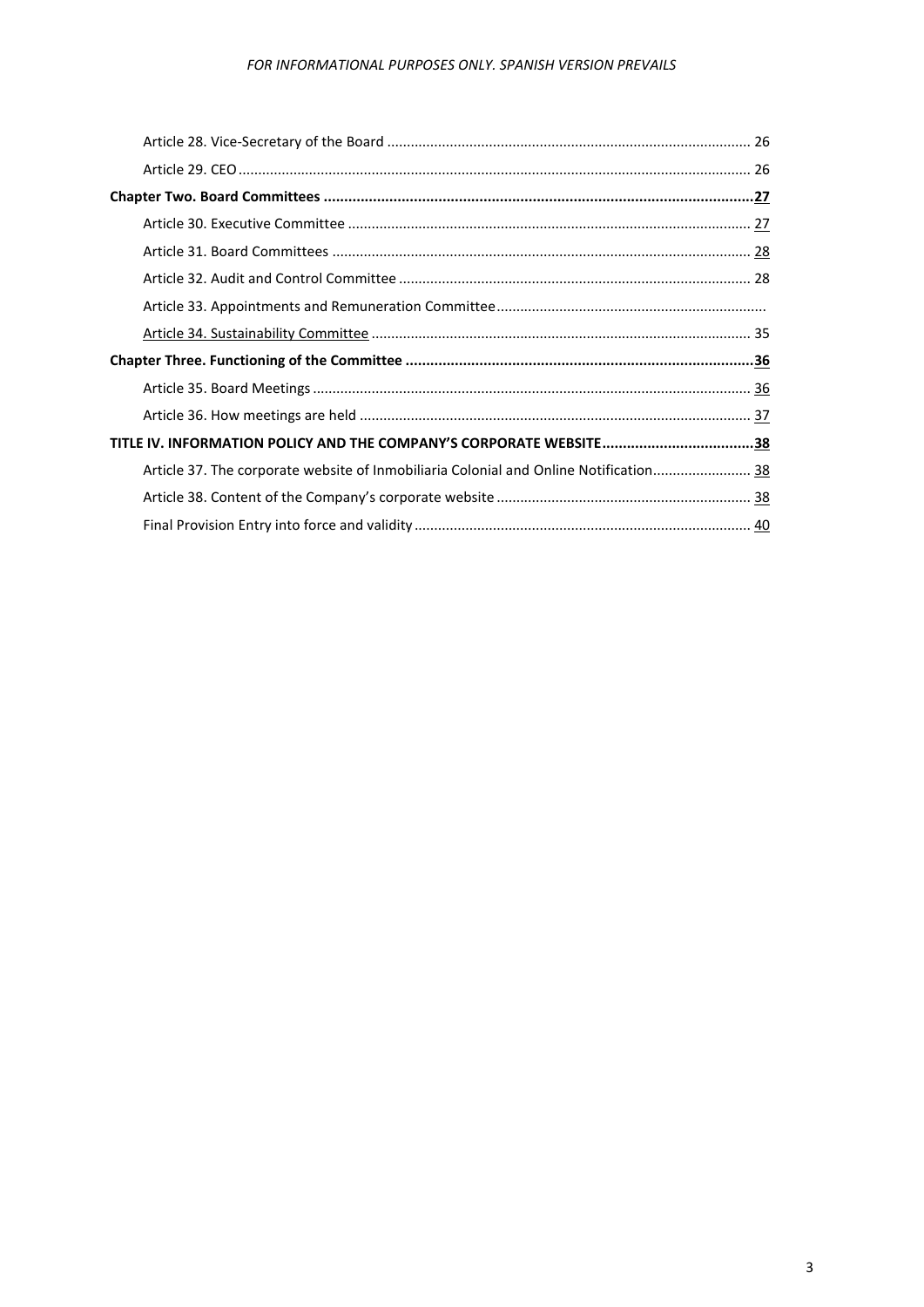## <span id="page-3-0"></span>**PRELIMINARY TITLE. PURPOSE, INTERPRETATION AND MODIFICATION OF THE REGULATIONS**

## <span id="page-3-1"></span>**Article 1. Purpose**

These Regulations of the Board of Directors (hereinafter, the "**Regulations**") establish the regulations concerning the internal procedures and the functioning of the Board of Directors of Inmobiliaria Colonial, SOCIMI, S.A. (hereinafter, the "**Company**" or "**Inmobiliaria Colonial**"). These Regulations shall determine the code of conduct for the members of the Board of Directors and shall develop and complete the provisions established by law and, in particular, in Spanish Royal Legislative Decree 1/2010, dated 2 July, approving the revised text of the Spanish Limited Liability Companies Law (hereinafter, the "**Spanish Limited Liability Companies Law**"), as well as the Company Bylaws of Inmobiliaria Colonial, to best manage the Company.

## <span id="page-3-2"></span>**Article 2. Scope, Interpretation and Dissemination**

These Regulations shall apply both to the Board of Directors of the Company and its delegated bodies and committees, as well as to the members that comprise them and, as it concerns them, to the Senior Officers of the Company and the companies that belong to the group.

For the purposes of these Regulations, "**Inmobiliaria Colonial Group**" or "**Group**" shall refer to Inmobiliaria Colonial and those companies in whose share capital it has, directly or indirectly, a stake greater than 50%, as well as any others that the Spanish Limited Liability Companies Law considers to belong to the Colonial Group. Foreign companies listed in official securities markets outside Spain that have their own rules of good governance are excluded from this definition.

The Board of Directors, by resolution of its members, shall be responsible for solving any doubts arising from the application of these Regulations in accordance with the general criteria on the interpretation of legal norms and in accordance with their legal and statutory application.

The persons who are subject to the application of these Regulations, particularly the Directors and Senior Officers of the Company and, as it concerns them, their Group, have the obligation to know, comply with and enforce the content of these Regulations.

For the purposes of these Regulations, "**Senior Officers**" shall mean those who report directly to the Board of Directors or to the Chief Executive Officer of the company, as well as the internal auditor in any event.

The Board of Directors shall take the appropriate steps to ensure that these Regulations are widely disseminated among shareholders and the investing public in general, so that they are aware of the commitment of the members of Inmobiliaria Colonial's Board of Directors and senior management. The Rules shall be reported to the Spanish Securities Market Commission (CNMV). After that communication, they shall be recorded in the Commercial Registry and later published by the Spanish Securities Market Commission (CNMV). The Regulations shall likewise be included on the Inmobiliaria Colonial company website.

#### <span id="page-3-3"></span>**Article 3. Amendment**

These Regulations may only be validly modified by a resolution from the Board of Directors, passed with the favourable vote of the absolute majority of the Directors present or represented at the meeting.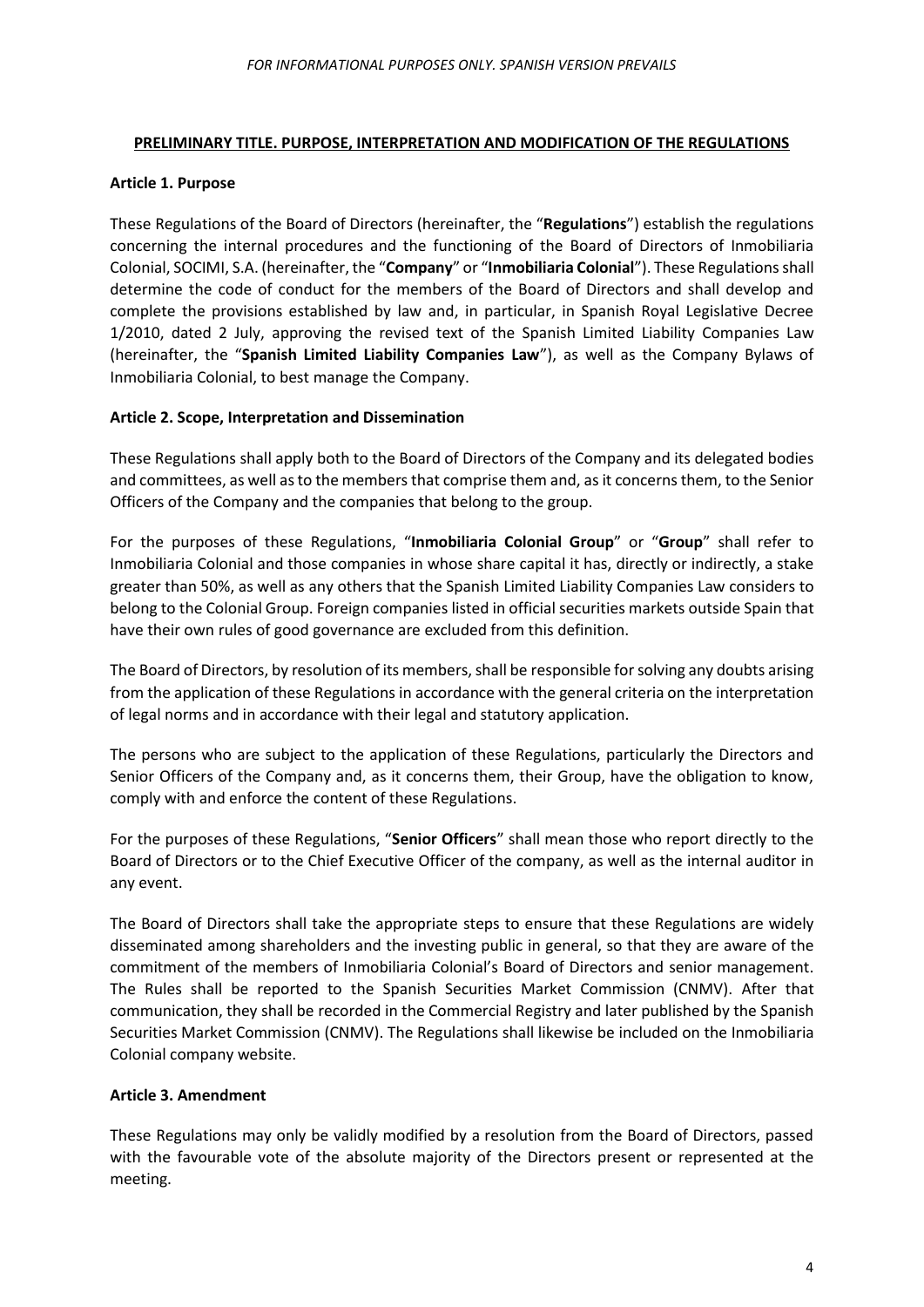## **TITLE I. GENERAL PROVISIONS CONCERNING THE BOARD**

#### **Chapter One. Composition, Powers and Functions of the Board**

## <span id="page-4-2"></span><span id="page-4-1"></span><span id="page-4-0"></span>**Article 4. Composition of the Board**

The decision regarding the specific number of Directors, within the range set by the Bylaws, corresponds to the General Meeting of Shareholders.

The persons appointed as Directors must meet the conditions required by these Regulations, as well as those required by the Spanish Limited Liability Companies Law, other applicable regulations and the Bylaws, formally committing themselves at the time of taking office to fulfil the obligations and duties provided therein. To be a Director, it is not necessary to be a shareholder.

The Board of Directors may be comprised of the following status of Directors:

1. Executive directors, understood as those who perform management functions in the Company or its group, regardless of their legal relationship with it. However, directors who are senior officers or directors of companies belonging to the group of the company's parent company will be considered proprietary.

When a Director performs management functions and, at the same time, is or represents a significant or represented shareholder in the Board of Directors, he/she shall be considered an Executive Director.

- 2. Non-executive Directors, understood as all the other Directors of the Company, who may be "proprietary", "independent" or "other external".
- 2.1 The following will be considered Proprietary Directors:
	- a. Those who have a shareholding greater than or equal to that legally understood as significant, or who have been designated because of their shareholder status, although their shareholding is smaller than this amount.
	- b. Those representing shareholders as stated in the preceding paragraph.

For the purposes of this definition, a Director shall be deemed to represent a shareholder when:

- They have been appointed to exercise the right of proportional representation on the Board of Directors;
- They are a Director, senior officer, employee or regular provider of significant services to said shareholder or to companies belonging to the same group;
- From the corporate documentation it is clear that the shareholder assumes that the Director has been appointed by them or represents them;
- They are a spouse, a person linked by a similar emotional relationship, or a first/seconddegree relative of a significant shareholder.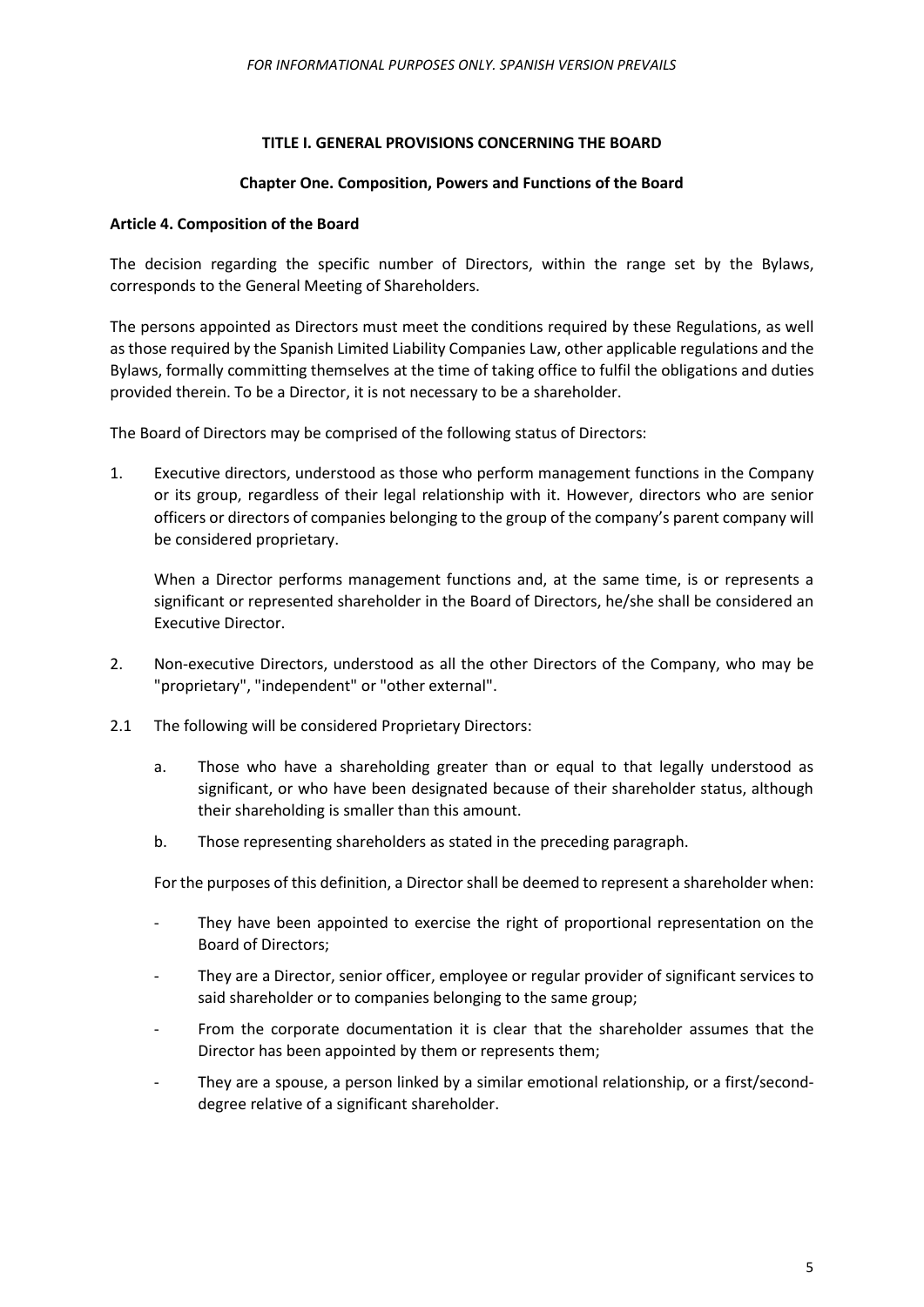2.2. Independent Directors are those who, appointed based on their personal and professional qualifications, can perform their duties without being influenced by any connection with the Company or its group, its significant shareholders or its executives.

In no case may those who are in any of the following situations be considered Independent Directors:

- (i) Those who have been employees or Executive Directors of companies in the Inmobiliaria Colonial Group, unless 3 or 5 years have elapsed, respectively, since the termination of said relationship.
- (ii) Those who receive from the Company, or from the Group, any amount or benefit for a concept other than the Director's remuneration, unless it is a negligible amount. For these purposes, the dividends or supplementary pension paymentsreceived by the Director due to their previous professional or employment relationship will not be taken into account, provided that said supplements are unconditional and, consequently, the company that pays them cannot at its own discretion suspend, modify or revoke their payment, without a breach of their obligations.
- (iii) Those who are, or have been for the last three years, partners of the external auditor or company responsible for the audit report, whether for the audit during said period of Inmobiliaria Colonial or for any other Group company.
- (iv) Those who are Executive Directors or senior officers of a different company in which any Executive Director or senior officer of Inmobiliaria Colonial is a Non-executive Director.
- (v) Those who have, or have had during the last year, a significant business relationship with Inmobiliaria Colonial or with any Group company, whether in their own name or as a significant shareholder, Director or senior officer of an entity that has or has had such a relationship.

Business relationships shall be deemed as those involving goods or service suppliers, including financial services, advisory and consulting services.

- (vi) Those who are significant shareholders, Executive Directors or senior officers of an entity that receives, or has received during the last three years, donations from Inmobiliaria Colonial or the Group. Those who are mere patrons of a foundation that receives donations are exempt for such purposes.
- (vii) Those who are spouses, people linked by a similar emotional relationship or first/seconddegree relatives of an Executive Director or senior officer of the Company.
- (viii) Those who have not been put forward, either for election or re-election, by the Appointments and Remuneration Committee.
- (ix) Those who have been Directors for an uninterrupted period of more than 12 years.
- (x) Those who, with respect to any shareholder who is significant or represented on the Board, find themselves in any of the situations indicated in points(i), (v), (vi) or (vii) above. In the case of kinship described in point (vii), the restriction will apply not only with respect to the shareholder but also with respect to their Proprietary Directors in the investee company.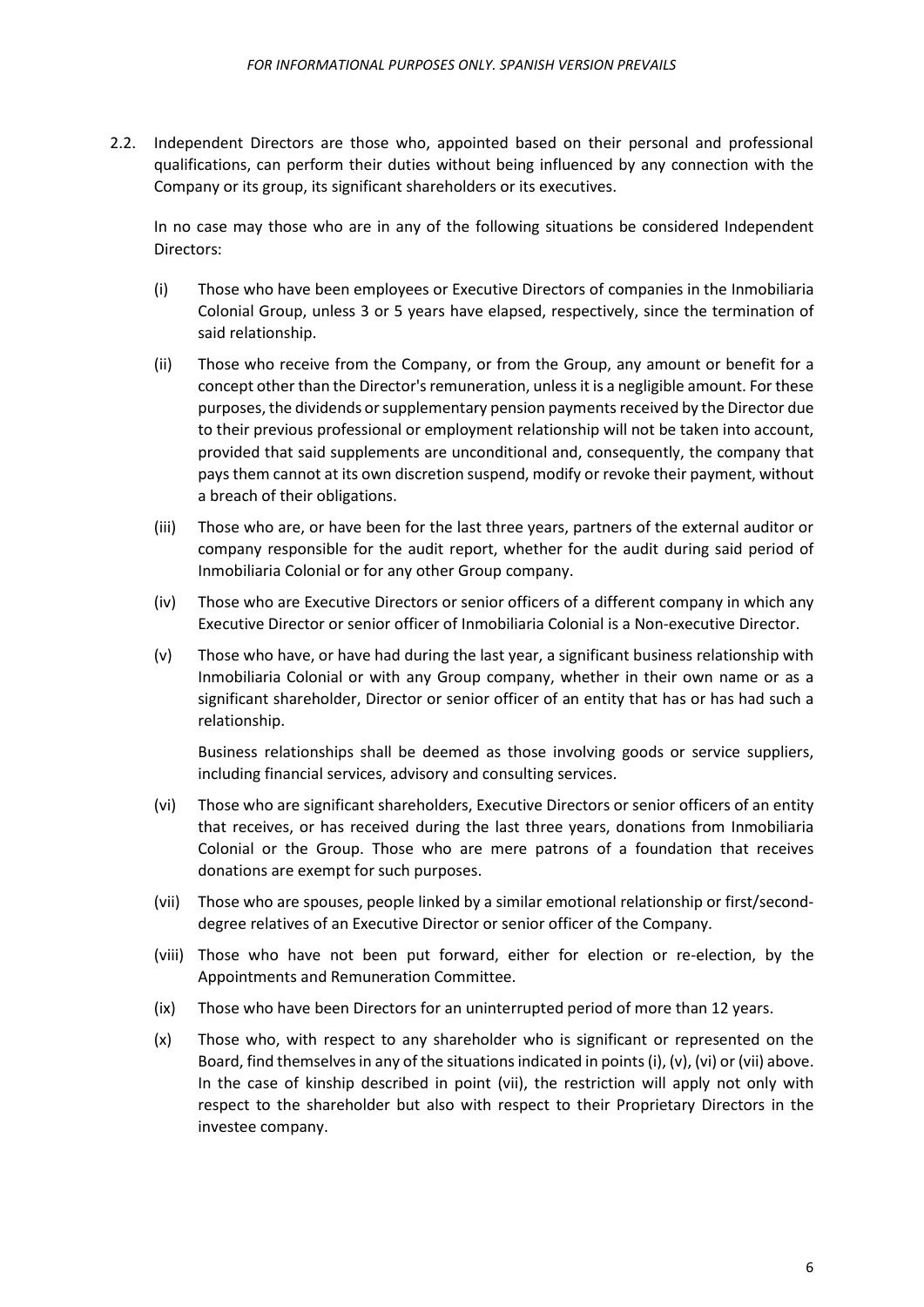Any Proprietary Director who loses said status as a result of the sale of their stake by the shareholder they represented may only be re-elected as an Independent Director once the shareholder they had represented has sold all of their shares in Inmobiliaria Colonial.

A Director who owns shares in Inmobiliaria Colonial may have independent Director status provided that he/she meets all of the conditions established in this section and, also, if their stake is not significant.

2.3. "Other external" Directors are those who cannot be considered proprietary or independent, for which there must be an explanation of this circumstance in the Annual Corporate Governance Report and, where appropriate, of the links of said Directors with the Company, its executives or its shareholders.

The Board of Directors, in the exercise of its power to make proposals at General Meetings of Shareholders and its power of co-option to fill vacancies, shall ensure that the Board is comprised of a majority of proprietary and independent Directors and that the number of executive Directors is the minimum necessary, taking into account the shareholding structure of the Company and the capital represented by the Board.

The Board will inform the General Meeting of Shareholders about the status of each Director when the latter is required to ratify their appointment, which will be confirmed or, where appropriate, reviewed annually in the Annual Corporate Governance Report, after verification by the Appointments and Remuneration Committee. Furthermore, this report will provide information on the reasons that justify why non-executive Directors cannot be considered proprietary or independent.

Also, the Annual Corporate Governance Report will explain the reasons for the appointment of Proprietary Directors at the request of shareholders whose stake is less than 3% of the share capital; and will indicate why formal requests for a seat on the Board from shareholders with a shareholding equal to or greater than that of others, at whose request Proprietary Directors were appointed, have not been respected.

#### <span id="page-6-0"></span>**Article 5. General Functions and Powers of the Board**

The Board of Directors has the power to represent the Company pursuant to the terms established by law and the bylaws.

The Board of Directors shall perform its duties with unity of purpose and independent judgment, and it shall treat all shareholders who are in the same position equally and guide itself by the Company's interests, which are understood as achieving a profitable and sustainable long-term business, to promote the Company's continuity and maximise its economic value.

In pursuing the Company's interests, in addition to complying with laws and regulations and acting in good faith, ethically and with respect for commonly accepted uses and best practices, the Board of Directors shall endeavour to reconcile the Company's interests with, where applicable, the legitimate interests of its employees, its suppliers, its customers and those of other stakeholders that may be affected, as well as the impact of the Company's activities on the community as a whole and in the environment.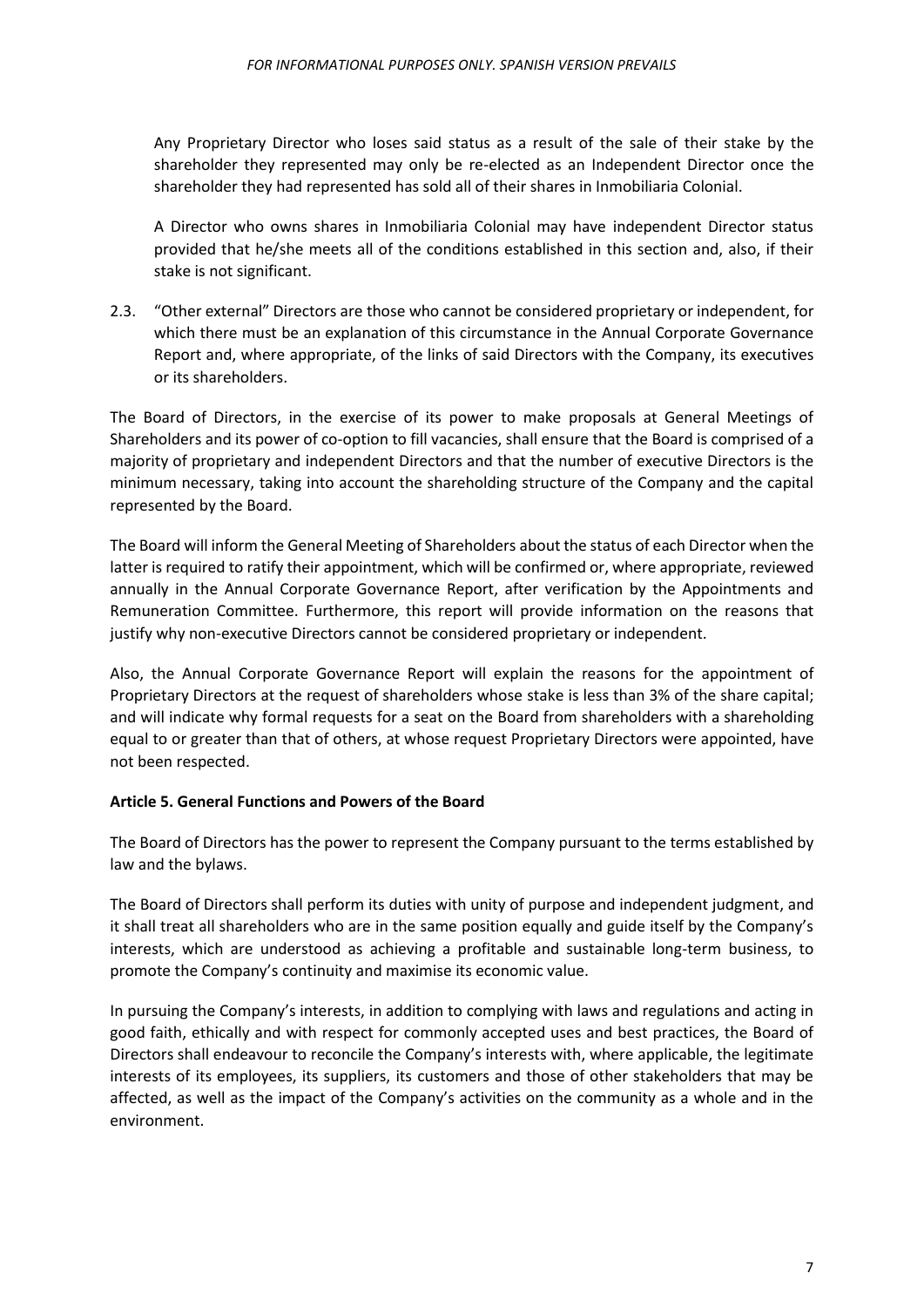The Board of Directors is responsible for adopting, implementing and developing the necessary actions and decisions to fulfil the Company's corporate purpose as established in the Company Bylaws and in accordance with the Spanish Limited Liability Companies Law.

The Board of Directors has the power to adopt resolutions on all matters that are not assigned by law or the Company Bylaws to be resolved at General Meetings, in addition to the highest powers and authority to manage, direct, administer and represent the Company, focusing mainly on the supervision of the regular management of the Company and in consideration of all matters of particular importance to the Company.

By delegating powers, the Board of Directors, in accordance with the provisions of the Spanish Limited Liability Companies Law, does not lose them.

In any case, the following functions and powers shall only be exercised in the plenary sessions of the Board of Directors and may not be delegated:

- 1. The organisation and functioning of the Board.
- 2. Coordinating the development of the Company's business activity according to its interests and those of its subsidiaries.
- 3. Establishing the Company's general policies and strategies, approving the investment and financing policy, the strategic or business plan, the annual management targets and budgets, and the treasury share policy, as well as establishing the corporate governance policy of the Company and the Group and the dividend policy. The Board of Directors shall also establish the Company's risk management and control policy, including tax risks, identifying its main risks, and implementing and overseeing the internal reporting and control systems to ensure the future viability and competitiveness of the Company, adopting the decisions best for optimum performance.
- 4. Approving the Company's corporate social responsibility policy.
- 5. Approving those investments or operations that, because of their elevated price or special characteristics, are strategic or entail special tax risks, unless these investments or operations must be approved at General Meetings.
- 6. Defining the structure of the Group.
- 7. Decisions relating to Directors' remuneration, within the framework of the Bylaws and the remuneration policy approved at the General Meeting.
- 8. Appointing and removing the Company's Chief Executive Officers and establishing the conditions of their contracts.
- 9. Appointing and removing executives who report directly to the Board or to any of the members of the Board, as well as establishing the basic conditions of their contracts, including their remuneration.
- 10. Approving the creation or acquisition of shares in special purpose entities or entities registered in countries or territories considered tax havens and any other transactions or operations of a similar nature whose complexity may impair the transparency of the Company or the Group.
- 11. Drafting and presenting the annual financial statements to the General Meeting.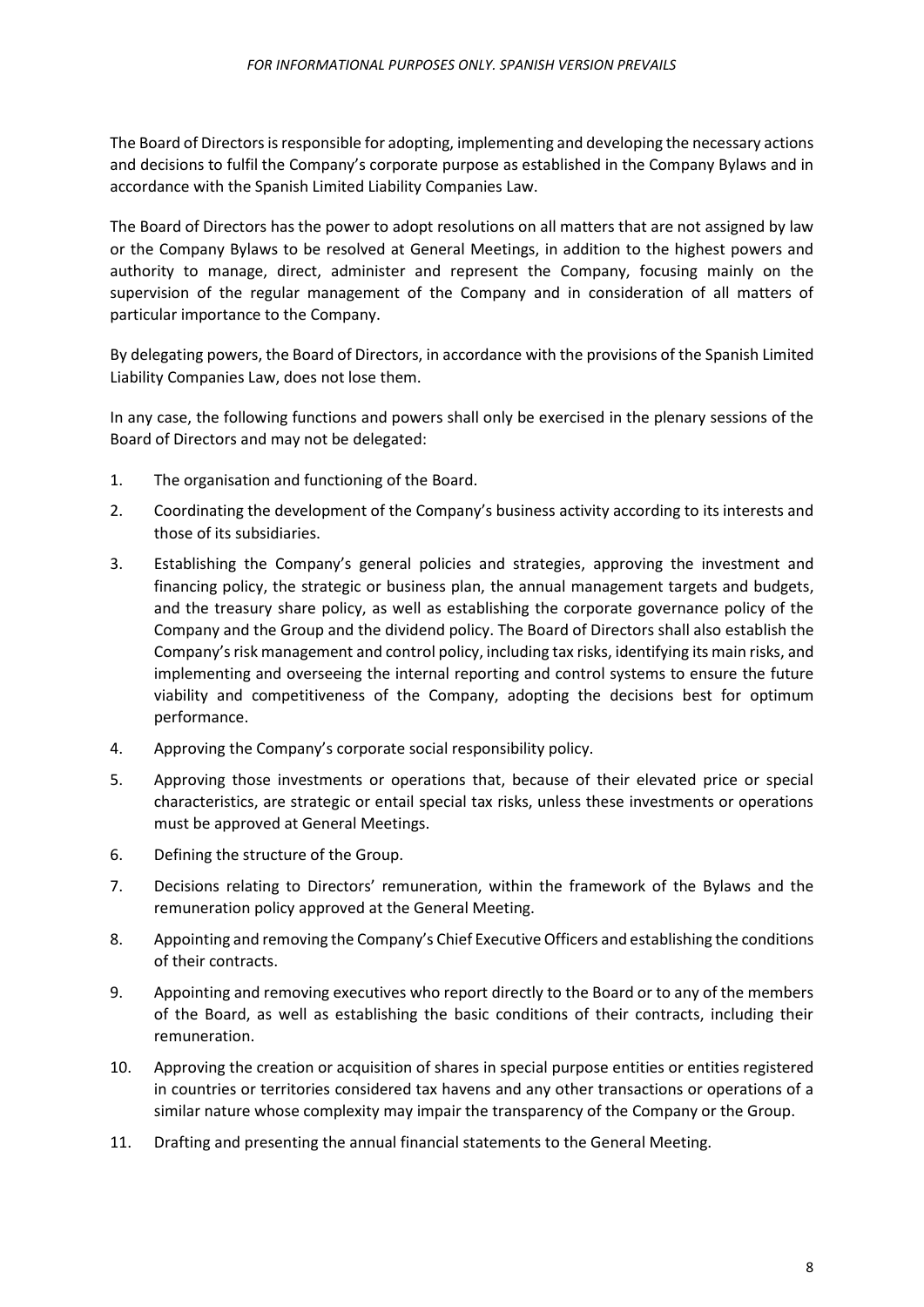- 12. Drafting the reports required by law of the Board of Directors when the operation to which the report relates cannot be delegated.
- 13. Calling a General Meeting of Shareholders and preparing the agenda and proposed resolutions.
- 14. Approval of the financial information that all listed companies must periodically disclose.
- 15. Co-opting Directors to fill vacancies on the Board.
- 16. Accepting the resignation of Directors.
- 17. Appointing and removing the Chairman, the Vice-Chair and, where applicable, the Secretary and Vice-Secretary of the Board of Directors, as well as any other position that may be created in the future.
- 18. Appointing and removing Directors who are on the Board Committees provided for in these Regulations.
- 19. Monitoring the effective functioning of the Committees created by the Board and the performance of the delegated bodies and executives designated by the Board.
- 20. Approving and modifying these Regulations.
- 21. The approval of the related-party transactions, subject to a report from the Audit and Control Committee, in accordance with the terms of the .

Law and these Regulations.

- 22. Authorising or waiving the obligations arising from the duty of loyalty as established by the provisions of the Spanish Limited Liability Companies Law and these Regulations.
- 23. Resolving on the issue and admission to trading of bonds, and resolving on the granting of guarantees on the issue of bonds, as long as these are not bonds that can be converted into shares or bonds that grant the bondholders a share in the Company's profits.
- 24. Planning the Company's fiscal strategy.
- 25. The powers delegated to the Board by the General Meeting, unless the Board is expressly authorised to sub-delegate these powers.

However, in a duly justified emergency, delegated bodies and persons may adopt resolutions on those matters specified in the Spanish Limited Liability Companies Law, which must then be approved at the first Board of Directors meeting held after the resolutions have been adopted.

The Board of Directors shall request authorisation or approval from the General Meeting of Shareholders to acquire, transfer or support another Company with essential assets, which are presumed to be essential when the amount of the operation exceeds twenty-five percent (25%) of the value of the assets listed in the latest approved consolidated balance sheet, when core activities that were previously carried out by the Company are transferred to subsidiaries, although the Company maintains full control over them, or when the operations are equivalent to the liquidation of the Company, as well as the Director's Remuneration Policy, etc.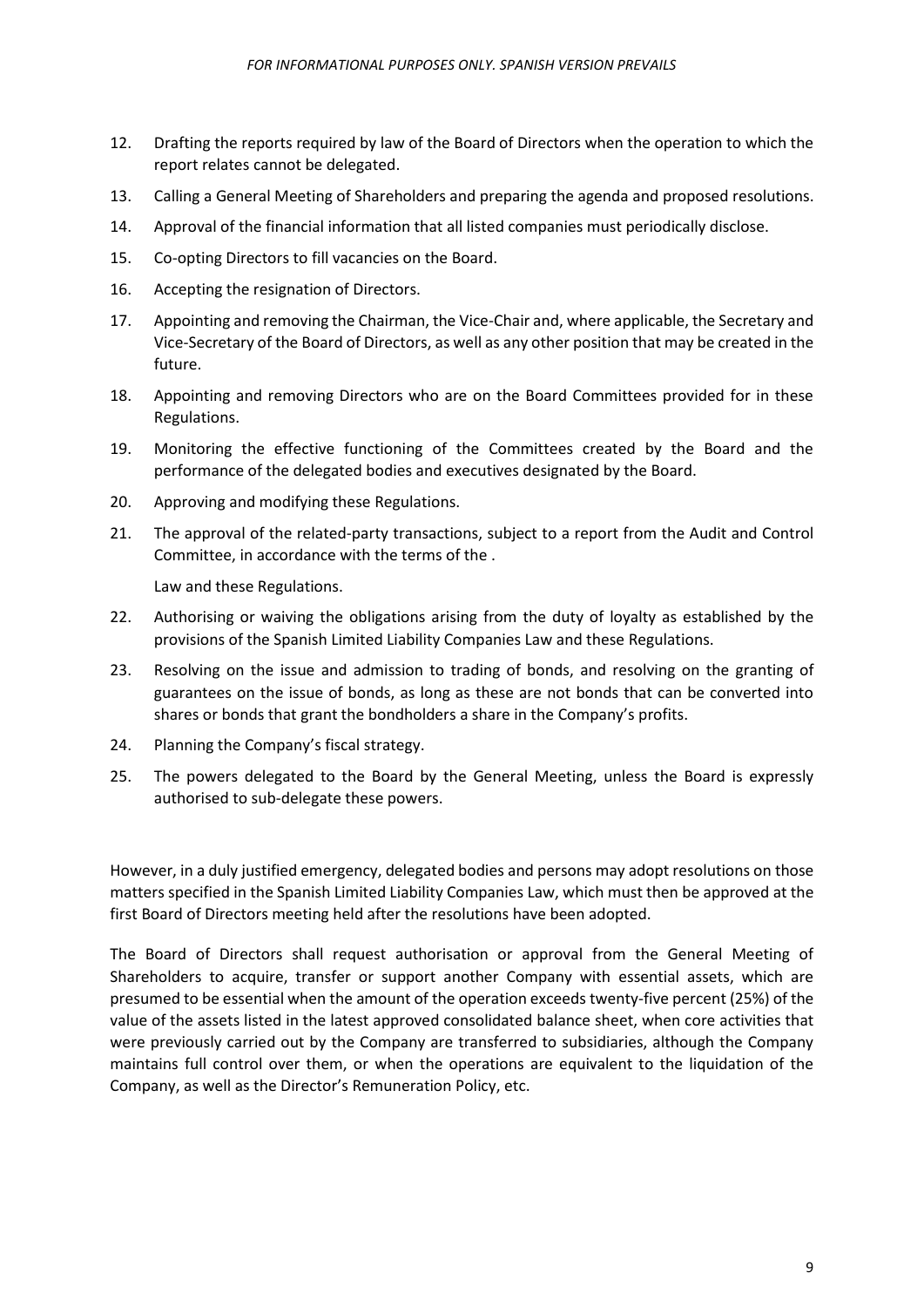## **Chapter Two. Board Relations**

## <span id="page-9-1"></span><span id="page-9-0"></span>**Article 6. Shareholder Relations**

The Company shall define and promote a policy relating to communication and contact with shareholders and institutional investors within the framework of their participation in the Company, and with proxy advisors, respecting the rules on market abuse and treating shareholders who are in the same position equally.

The Company will also have a general policy on the communication of economic/financial, nonfinancial, and corporate information through the channels it deems appropriate, which will contribute to enhancing the dissemination and quality of the information available to the market, investors, and other stakeholders.

In addition, the Board, in its capacity as the link between owners and managers, shall provide the appropriate channels to hear any proposals that may be made by shareholders in relation to the Company's management. In this regard, the Board of Directors shall encourage the informed participation of shareholders at General Meetings of Shareholders and shall adopt any necessary measures to facilitate the effective exercise of their functions pursuant to the law and the Company Bylaws.

The Board, through some of its Directors and in collaboration with relevant senior management, may also organise briefings on the progress of the Company and its Group with the shareholders, which will take place in the most important financial districts of Spain and other countries.

The Board of Directors shall establish regular information exchange mechanisms with institutional investors who are stable shareholders of the Company. The information exchange mechanisms shall relate in particular to matters such as investment strategy, the assessment of results, the composition of the Board of Directors, and management efficiency. Under no circumstances may these mechanisms involve the provision of any information that could offer a privilege or advantage over other shareholders. In this regard, the Board of Directors shall guarantee equal treatment in its relations with shareholders.

# <span id="page-9-2"></span>**Article 7. Market Relations**

The Board of Directors shall perform all of the functions that are required by the legislation on Securities Markets and that result from its status as a publicly traded company. In particular, the Board of Directors shall carry out all of the necessary proceedings and take the necessary measures to ensure the Company's transparency in financial markets, as well as to promote the correct formation of the Company's share prices, avoiding any manipulation or abuse of privileged information.

The Board of Directors shall ensure that, through its reports to the Spanish Securities Market Commission and simultaneously through the Company's corporate website, as well as through the mechanisms established by current legal provisions, the public is immediately informed of:

- 1. The material facts that could significantly influence the formation of stock prices.
- 2. Changes in the structure of the ownership of the Company, such as variations in significant shareholdings, syndication agreements and other forms of coalition of which the Board of Directors has knowledge.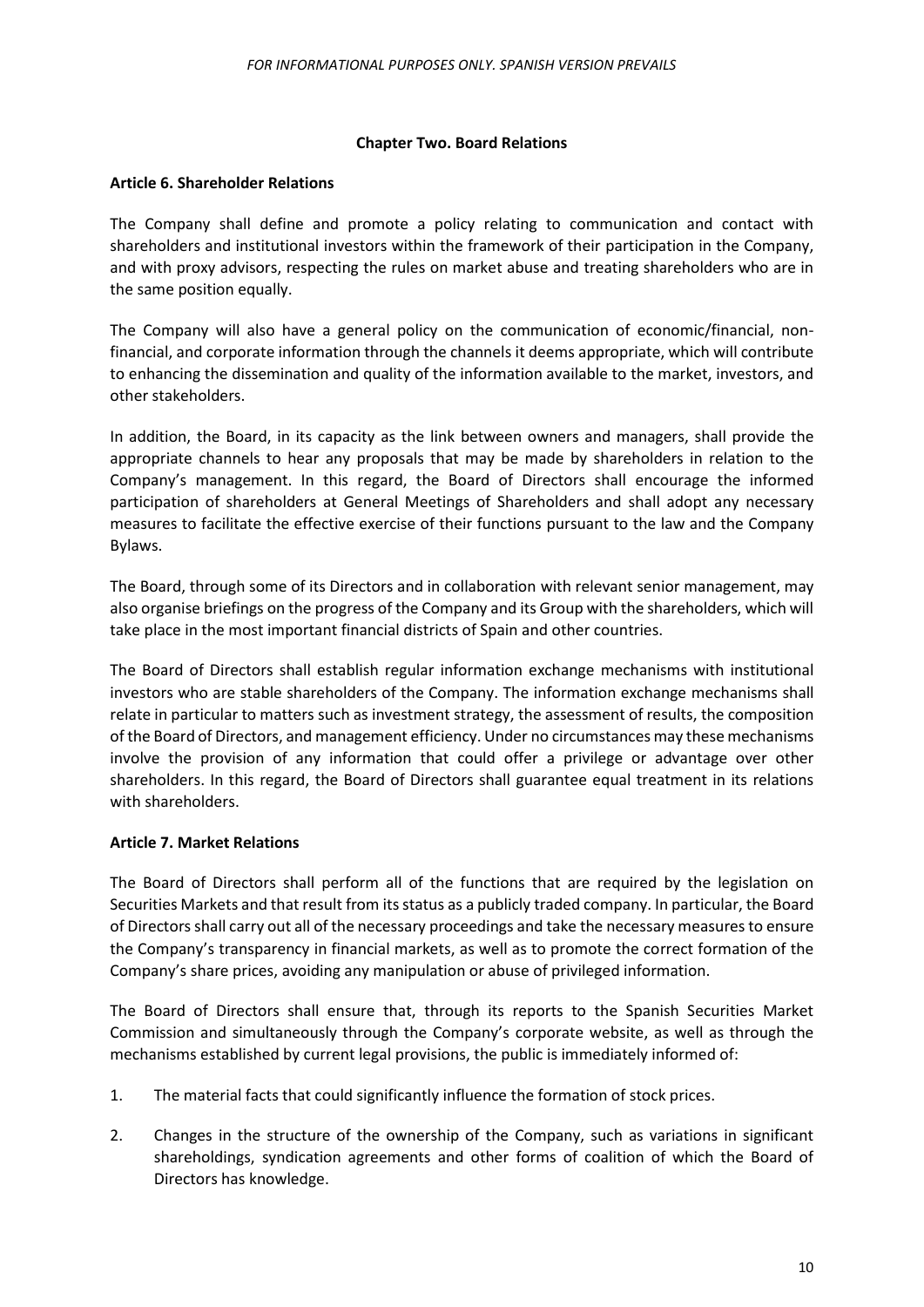3. Substantial modifications of the Company's rules of corporate governance.

The Board of Directors shall also take the necessary measures to provide the markets with the necessary financial information and any other information required by current legislation at any given time.

The Board of Directors shall publish a corporate governance report on an annual basis. Likewise, it will prepare and publish an annual report on Directors' remuneration. The annual report on Directors' remuneration shall be published by the Company as an announcement of relevant information at the same time as the annual corporate governance report.

## <span id="page-10-0"></span>**Article 8. Auditor Relations**

Relations between the Board of Directors and the external auditor shall be conducted through the Audit and Control Committee.

Accordingly, the Audit and Control Committee shall strive to ensure that the Board of Directors presents the Company's annual financial statements to the General Meeting of Shareholders in compliance with the accounting legislation. In those cases where the auditor has included qualifications in the audit report, the Chairman of the Audit and Control Committee shall give a clear account at the General Meeting of Shareholders of the opinion of the Audit and Control Committee on their scope and content. A summary of this shall be made available to shareholders when calling the meeting, along with the other Board proposals and reports.

The annual financial statements submitted to the Board of Directors for drafting must first be certified for accuracy and integrity by the CFO or the head of the relevant department. It must be stated for the record that the consolidated financial statements of all the investee companies included in the Company's scope of consolidation are included in the consolidated annual financial statements in accordance with the applicable commercial and accounting legislation.

# **TITLE II. DIRECTOR BYLAWS**

#### **Chapter One. Appointing and Removing Directors**

#### <span id="page-10-3"></span><span id="page-10-2"></span><span id="page-10-1"></span>**Article 9. Appointment, Ratification and Re-Election of Directors**

Directors shall be appointed at General Meetings of Shareholders or, in the event of an early vacancy, by the Board of Directors through their powers of co-option, in accordance with the provisions established in the Spanish Limited Liability Companies Law.

Directors co-opted by the Board do not necessarily have to be shareholders of the Company. If the vacancy in the Board arises when the General Meeting has been called, but before it has been held, the Board of Directors may appoint a Director until the next General Meeting is held.

Proposals for the appointment or re-election of independent Directors are made by the Appointments and Remuneration Committee. In all other cases, the Board is responsible for making proposals. Proposals must be accompanied by a supporting report from the Board that assesses the competence, experience and merits of the proposed candidates, which will be attached to the minutes of the General Meeting or the Board meeting. The proposal for the appointment or re-election of any non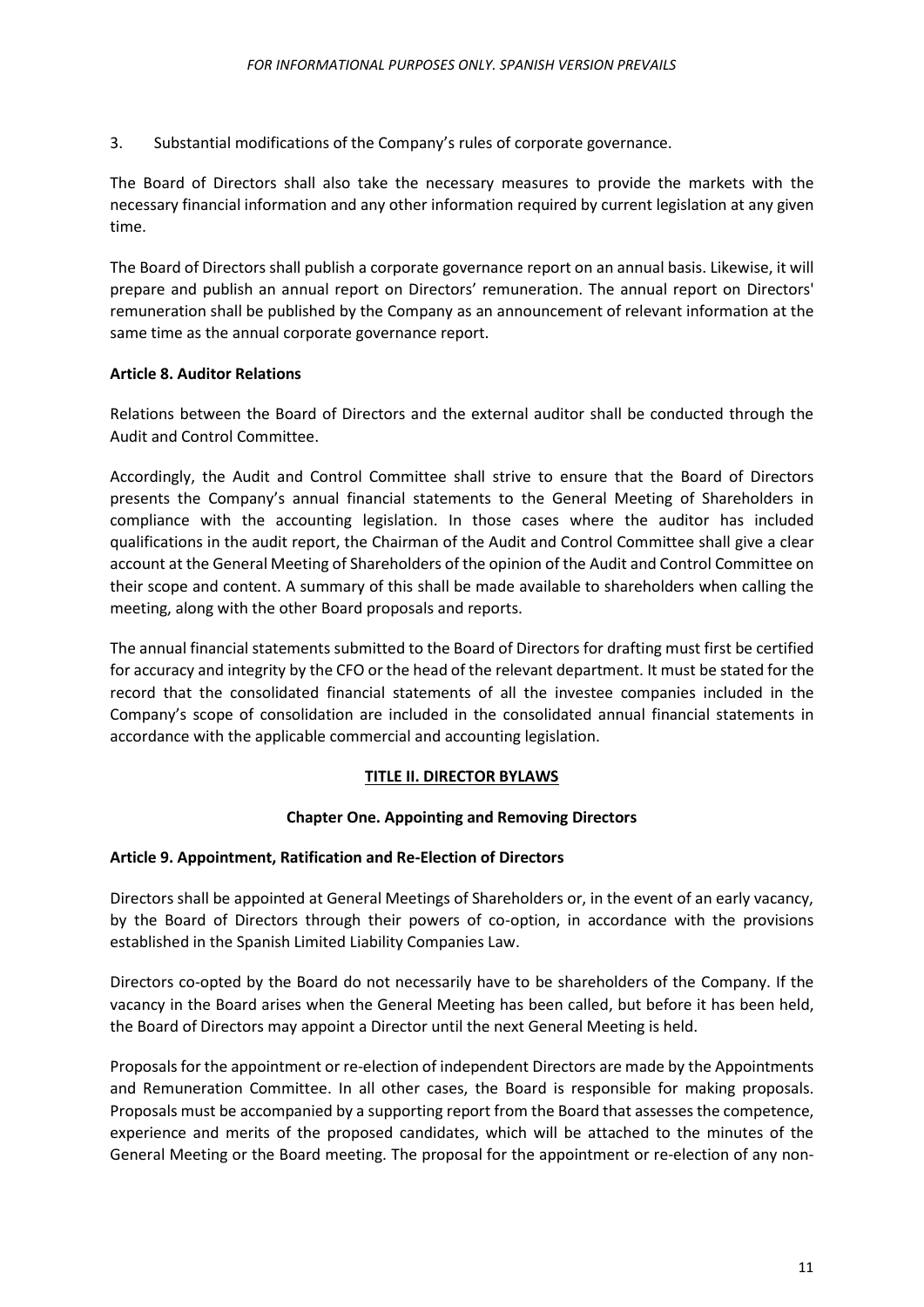independent Directors must also be preceded by a report of the Appointments and Remuneration Committee.

From the publication of the call notice and until the General Meeting is held, the Company must keep published on its corporate website, without interruption, at least the following information on the persons proposed for appointment, ratification or re-election as Board members: their identity, CV and category to which they each belong, and the aforementioned proposal and reports and explanatory report of the Appointments and Remuneration Committee containing the findings of the preliminary analysis of the skills required by the Board.

Where applicable, if the Board of Directors chooses to ignore the proposals made by the Appointments and Remuneration Committee, it must explain its decision, leaving a record of its reasons in the minutes.

The Board of Directors and the Appointments and Remuneration Committee must strive to ensure that new Directors are appointed in compliance with the requirements of the Spanish Limited Liability Companies Law, the Company Bylaws and these Regulations. It must be ensured that persons proposed for the position of Director are persons of recognised solvency, competence, experience, and professional prestige suitable for the exercise of their duties.

Additionally, the Board of Directors shall strive to ensure that its recruitment process favours diversity in relation to age, gender, diversity of abilities, education, and professional experience and that there is no implicit bias leading to discrimination, and in particular that the process facilitates the appointment of enough female Directors to provide a balanced representation between male and female Directors, all this in the Company's best interest.

Those who are subject to any legally established prohibitions, ineligibility or incompatibilities cannot become directors.

There is no age limit established to be appointed as a Director, nor for the exercise of this office.

The Company shall set up guidance programmes providing new Directors with quick and sufficient knowledge of the Company and the Group, as well as the rules of corporate governance. Irrespective of the knowledge that Directors are required to possess to carry out their duties, the Company shall also offer them refresher programmes when circumstances so advise.

# <span id="page-11-0"></span>**Article 10. Term of office**

The Directors will exercise their duties during the term provided in the Company Bylaws, which will never exceed four years. Directors may be re-elected to the post, once or several times, for periods of equal length.

The appointment of the Directors will expire when, after the expiration of the term, the next General Meeting is held or the term for holding the General Meeting that must decide on the approval of the previous year's accounts has elapsed. In this regard, the Directors whose term has expired will continue to exercise their functions until then.

The Directors elected by co-option will exercise their duties until the first General Meeting of Shareholders is held. However, if the vacancy arises when the General Meeting has been called, and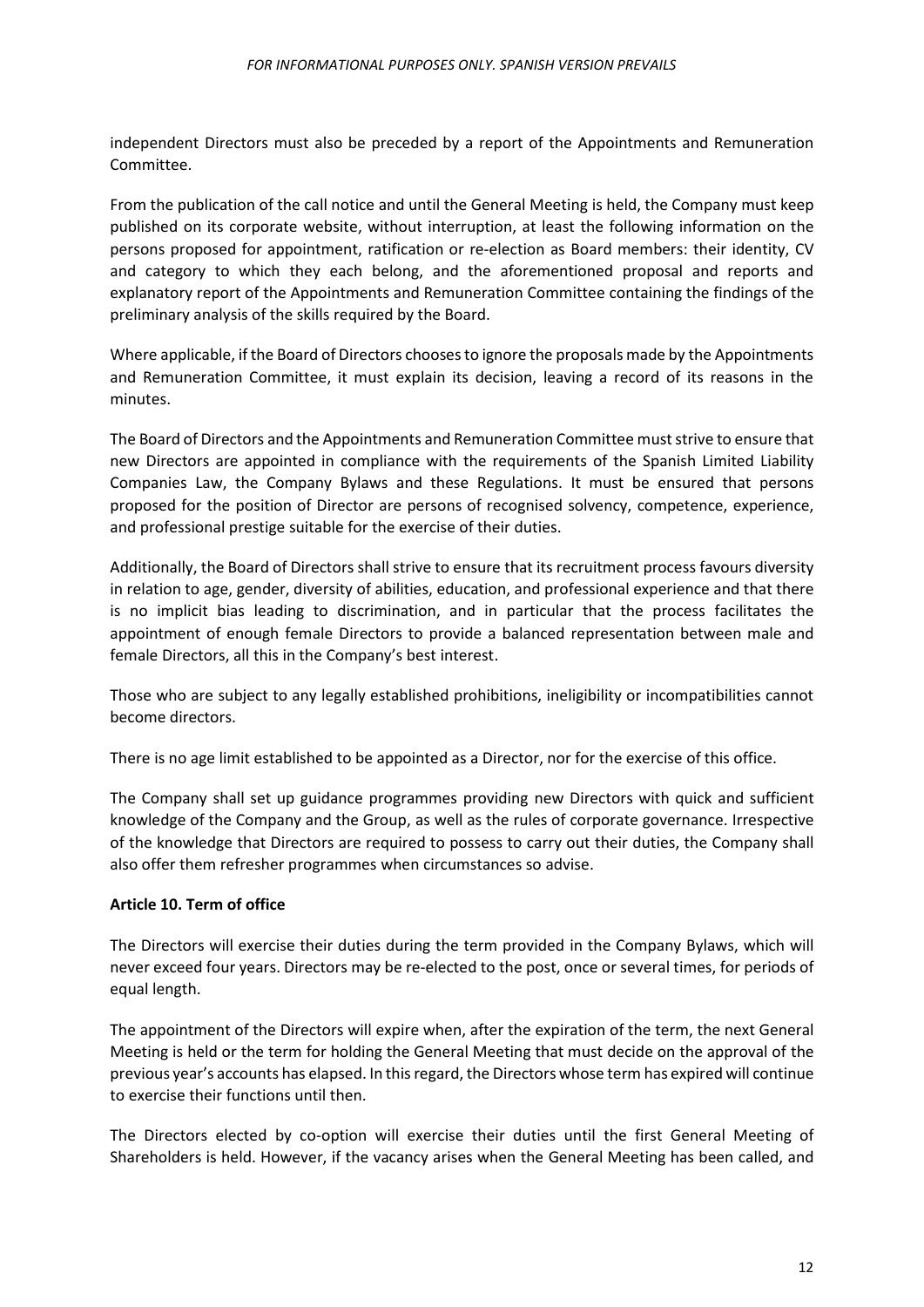before it has been held, the Board of Directors may appoint a director until the next General Meeting is held.

## <span id="page-12-0"></span>**Article 11. Dismissal of Directors**

The General Meeting of Shareholders may remove the Directors from office at any time even if their removal does not appear on the agenda.

Directors must tender their resignation to the Board of Directors and resign if the latter deems it appropriate subsequent to a report from the Appointments and Remuneration Committee, in the following cases:

- 1. When they become subject to any incompatibility or prohibition established by law.
- 2. When they cease to hold the executive positions associated with their appointment as Directors or when the reasons for their appointment cease to exist. Specifically, Proprietary Directors shall tender their resignation when the shareholder they represent sells off the entire shareholding in Inmobiliaria Colonial or when the number of shares held requires a reduction in the number of Proprietary Directors.

In cases in which, notwithstanding the foregoing paragraph, the Board of Directors considers that there are reasons that justify that the Director remains in office, the impact that the new circumstances may have on the qualification of the Director will be taken into account.

- 3. When they have received a serious warning from the Appointments and Remuneration Committee for having infringed any of their duties as Directors.
- 4. When their remaining as a board member may adversely affect the operation of the Board or jeopardise the credit or reputation of the Company for any reason.

In particular, Directors must inform the Board and, if appropriate, resign in the event of situations arising which affect them and which are related, or not, to their performance in the Company, which could affect the Company's reputation. In particular, they must inform the Board of any criminal case in which they are involved and under investigation as well as of any procedural events in such case.

If the Board of Directors is informed or has otherwise become aware of any of the situations mentioned in the preceding paragraph, the Board shall examine the case as soon as possible and, based on the specific circumstances, shall decide, after receiving a report from the Appointments and Remuneration Committee, whether to take any action. A reasoned account of the situation shall be given in the Annual Corporate Governance Report unless there are special circumstances that justify otherwise, which shall be recorded in the minutes.

The Board of Directors will not propose the removal of any independent Director before the statutory period for which they were appointed, except where just cause is found by the Board of Directors following a report from the Appointments and Remuneration Committee. Just cause shall be deemed to exist in any event if the Director takes up a new post or takes on new duties that prevent him/her from devoting the necessary time to the performance of the duties associated with the directorship, when the Director fails to carry out the duties inherent to his/her post, when the Director is involved in circumstances that cause him/her to lose his/her independent status, or on the occurrence of any of the situations mentioned in section 4 above.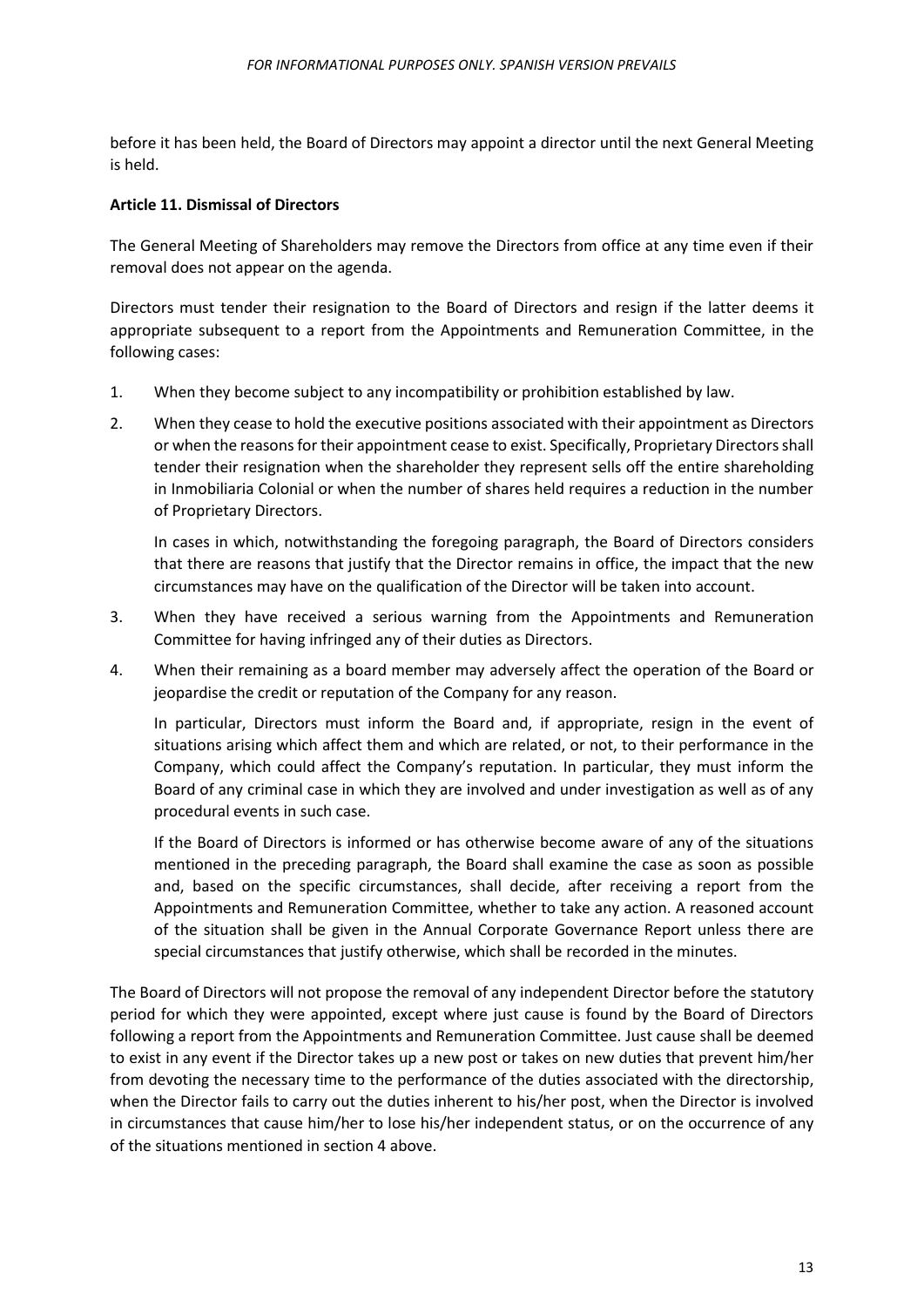The removal of independent Directors may also be proposed as the result of a takeover, merger or other similar corporate operations that represent a change in the Company's capital structure when these changes are led by proportionality criteria.

Also, the Board of Directors may propose the removal of other Directors prior to expiry of the statutory period for which they were appointed for exceptional and justifiable reasons as approved by the Board, subsequent to a report by the Appointments and Remuneration Committee.

Directors who cease to hold office before the end of their term, either through resignation or as resolved by the General Meeting, shall state their reasons, or in the case of non-executive Directors, their opinion on the General Meeting's decision, in a letter to be sent to all members of the Board of Directors. Without prejudice to the disclosure of all this in the Annual Corporate Governance Report, insofar as it is relevant to investors, the Company shall publish the termination of office as soon as possible, including a sufficient reference to the reasons or circumstances provided by the Director.

## <span id="page-13-0"></span>**Article 12. Resolutions Regarding Directors**

A Director's duty of loyalty obliges him/her to refrain from participating in the deliberations and votes on resolutions or decisions in which he/she or a related person has a direct or indirect conflict of interest, with the exception of his/her designation for or withdrawal from offices in the governing body or others with similar significance.

## **Chapter Two. Directors' Duties**

## <span id="page-13-2"></span><span id="page-13-1"></span>**Article 13. General duties**

Directors shall hold office with the loyalty of a faithful representative, acting in good faith and in the best interest of the Company and respecting the principle of treating shareholders equally, as well as performing their functions with unity of purpose and independent judgment.

Likewise, the Directors must carry out their roles and comply with the duties imposed by legislation, the Company Bylaws and other internal regulations with the diligence of a prudent businessman, taking into account the nature of the role and the functions attributed to each of them. In this sense, they must demonstrate the appropriate dedication and adopt the necessary measures for the sound management and control of the Company.

In terms of strategic and business decisions, which are subject to business judgement, the standards of diligence of a prudent businessman shall be deemed to have been met when the Director has acted in good faith, without any personal interest in the matter, with sufficient information and in accordance with an appropriate decision-making procedure.

In particular, the Directors undertake to:

- 1. Prepare thoroughly and gather all the relevant information for meetings of the Board and of the delegated bodies to which they belong.
- 2. Attend in person any meetings of the Board and other bodies to which they belong, and actively participate in the discussions so that their judgement can contribute effectively to the decisionmaking process. A Director's absence should be limited to the bare minimum and quantified in the Annual Corporate Governance Report. Nevertheless, the Directors may delegate their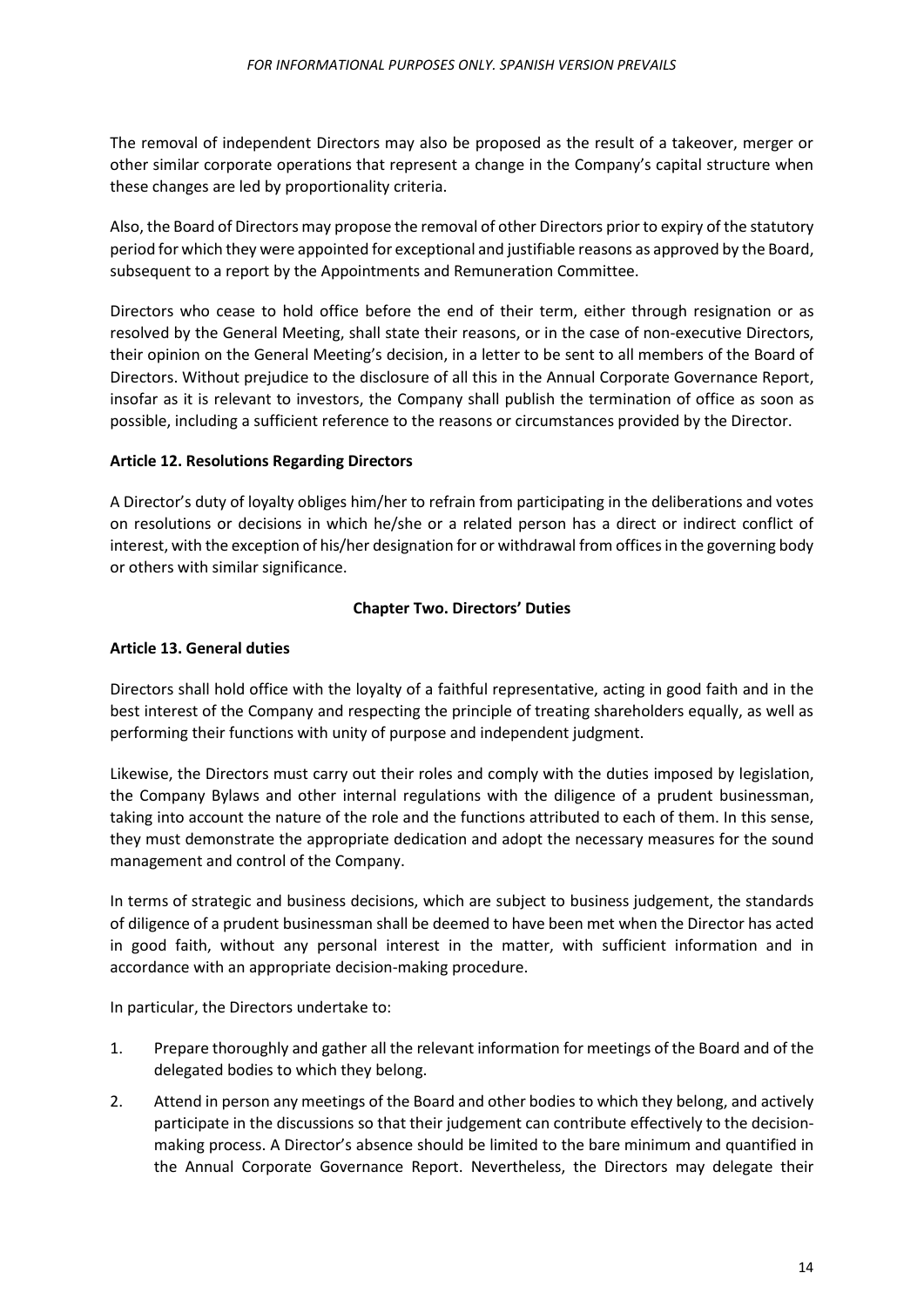representation to another Director, though Non-executive Directors may only delegate theirsto another Non-executive Director. In cases of delegation, the Directors must give specific instructions to the proxy on how to vote on the matters submitted for discussion.

- 3. Attend General Meetings.
- 4. Carry out any specific task entrusted to them by the Board which is reasonably within the scope of their duties.
- 5. Ask the persons with capacity to convene the Board to call extraordinary meetings when the Company's best interest so requires or to include on the agenda the items they deem appropriate.
- 6. Clearly express their opposition when they consider that any motion submitted to the Board might be contrary to the company's best interests. This should be especially true for independent and other Directors who are not affected by the potential conflict of interest, in the case of decisions that may harm the shareholders not represented on the Board.

Directors may not sit on more than four boards of other listed companies besides Inmobiliaria Colonial or other Group companies. However, the Executive Directors of the Company may not be part of more than 2 boards of directors of listed companies other than Inmobiliaria Colonial or Group companies. For these purposes, all the boards of directors that are part of the same group will be considered a single board.

Exceptionally, and for duly justified reasons, the Board may exempt the Director from this prohibition.

# <span id="page-14-0"></span>**Article 14. Basic Obligations of the Duty of Loyalty**

Because of their duty of loyalty, Directors must:

- 1. Not exercise their authority for purposes other than those for which that authority has been granted.
- 2. Keep all information, data, reports or records to which they have had access in the performance of their duties a secret, even after they no longer hold that position, except as permitted or required by law.
- 3. Refrain from participating in deliberations and votes on resolutions or decisions in which they or an associated person has a direct or indirect conflict of interest.
- 4. Perform their functions under the code of personal responsibility with freedom of judgment and independently with respect to instructions from, and relationships with, third parties.
- 5. Take the necessary measures to avoid being involved in situations in which their own personal interests or those they may share with others could come into conflict with the Company's business interests and with their duties to the Company.

#### <span id="page-14-1"></span>**Article 15. Duty of Secrecy**

Directors must maintain the secrecy of the deliberations of the Board and the delegated bodies of which they are members. In particular, Directors must keep confidential all information, data, reports and records that they have access to due to the exercise of their position, and they may not reveal any of it to third parties or disclose it except where so permitted or required by law.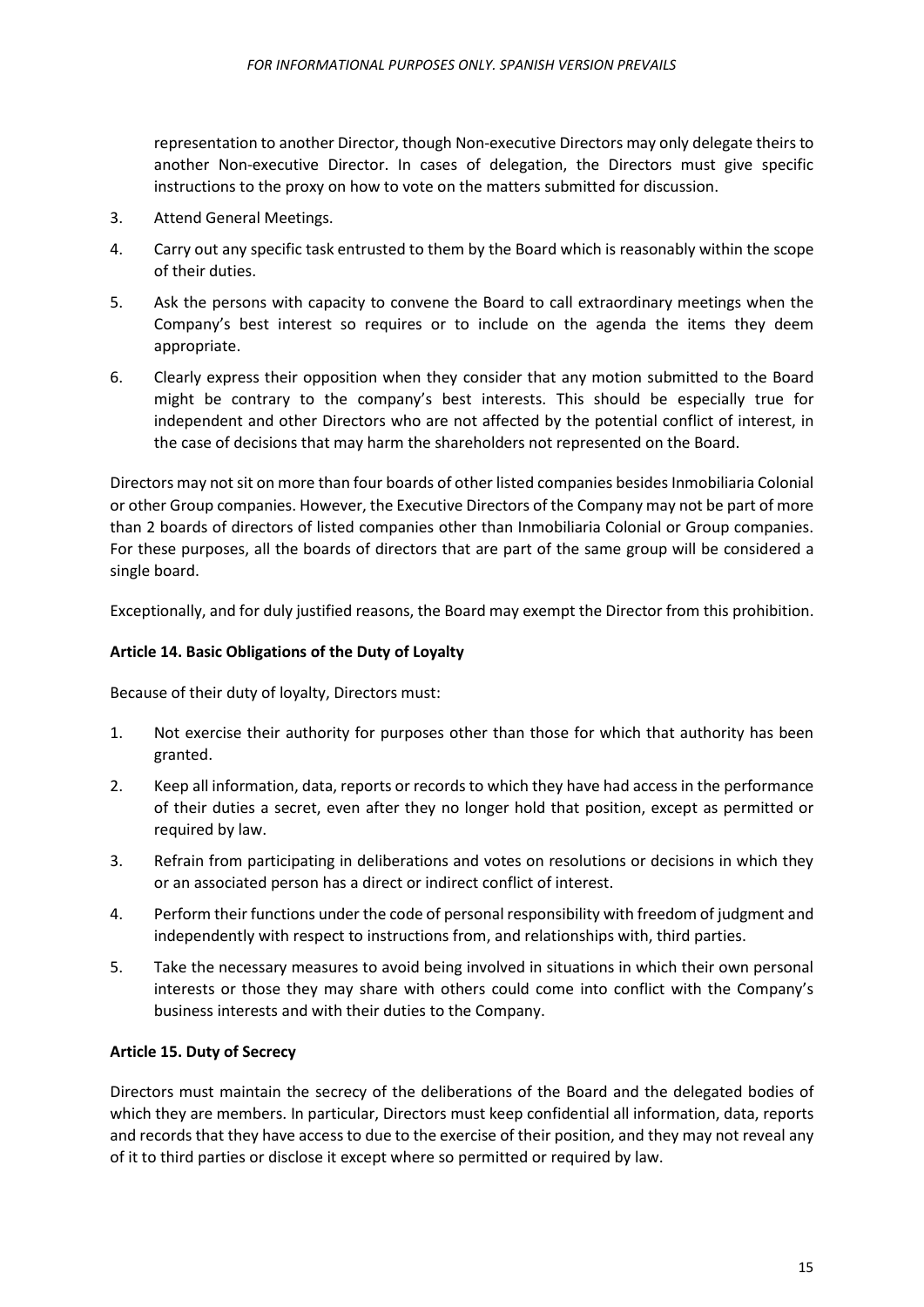All of the documentation belonging to the Company and the Group that is accessible by the Directors is confidential and may not be revealed in any form without the approval of the Board.

This confidentiality requirement shall remain in place, even after the Director has left office.

## <span id="page-15-0"></span>**Article 16. Duty to Avoid Conflicts of Interest and Rules on Waivers**

1. The Directors shall take the necessary measures to avoid becoming involved in situations in which their own interests or those that they may share with others could come into conflict with the Company's business interests and with their duties to the Company.

This duty to avoid conflicts of interest requires Directors to refrain from:

- a) Conducting transactions with the Company, with the exception of regular operations performed under standard conditions for customers and which have little relevance, defined as those operations whose information is not necessary in order to express the true and fair view of the Company's equity, financial position and results.
- b) Using the name of the Company or invoking their status as Director to improperly influence the performance of private operations.
- c) Using corporate assets, including the Company's confidential information, for private purposes.
- d) Taking personal advantage of the Company's business opportunities.
- e) Obtaining benefits or compensation from parties other than the Company and its Group associated with the performance of their duties, except in the case of courtesy gestures.
- f) Participating in activities on their own behalf or for others which involve effective competition with the Company, current or potential, or which may lead to a permanent conflict with the interests of the Company.

The foregoing shall also be applicable if the beneficiary of the prohibited activities or actions is a person related to the Director. The persons stipulated in the Spanish Limited Liability Companies Law shall be considered related persons.

In all cases, Directors must notify the Board of Directors of any direct or indirect conflict that they or any related persons may have that could affect the Company. Any conflicts of interest in which the directors are involved shall be reported in the annual report and the Annual Corporate Governance Report.

2. The Company may, however, waive the prohibitions contained in the previous section in individual cases, authorising a Director or related person to carry out a transaction with the Company, use certain corporate assets, take advantage of a specific business opportunity, or obtain an advantage or remuneration from a third party. If a Director is allowed to make use of the Company's corporate assets, the financial advantage thus obtained shall be treated as indirect remuneration and must be authorised by the Appointments and Remuneration Committee.

The authorisation must be approved by the General Meeting if its purpose is to waive the prohibition on obtaining an advantage or remuneration from third parties or if it affects a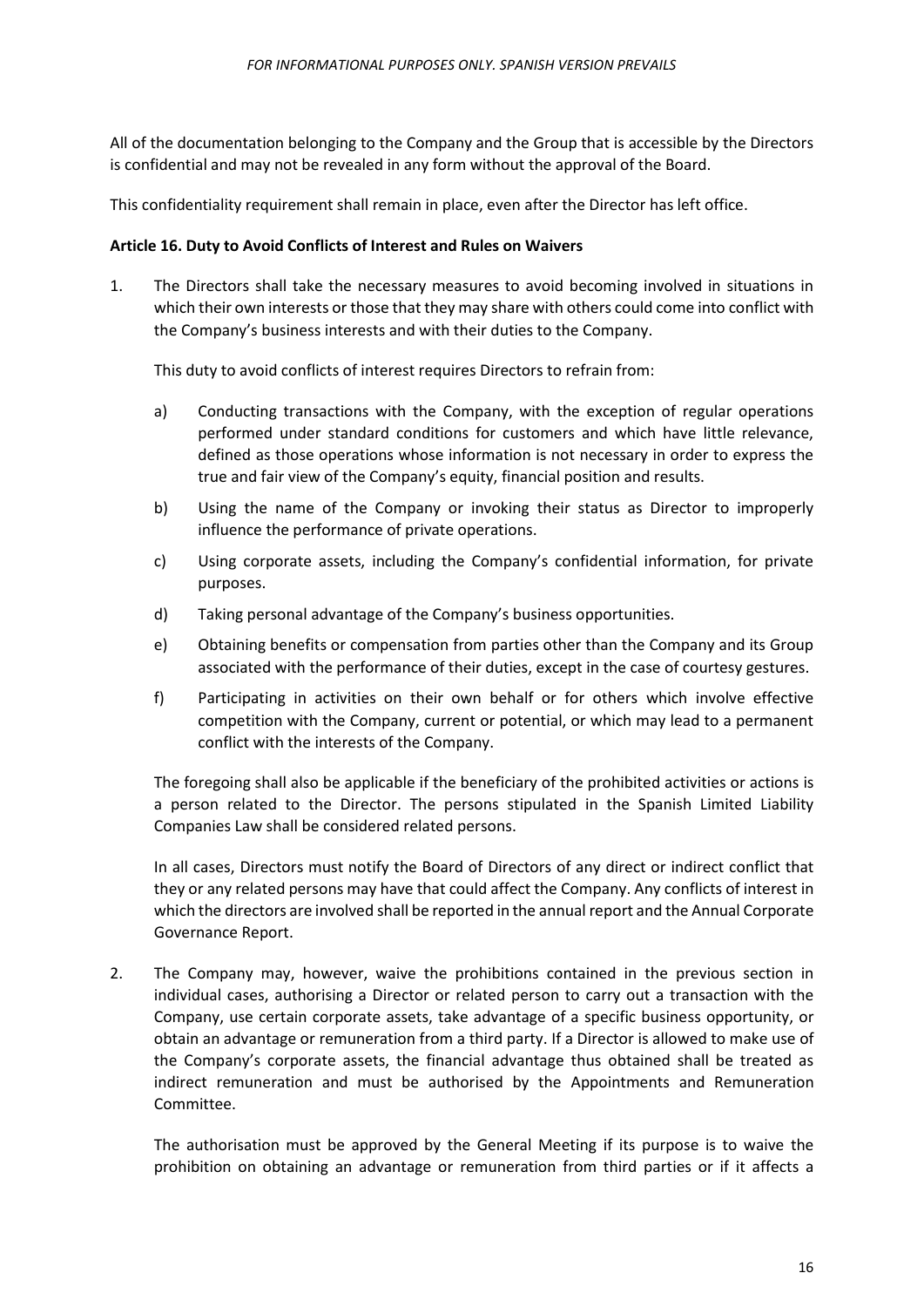transaction whose value is greater than ten percent of the Company's assets. In all other cases, it may be granted by the Board of Directors provided that the members that grant it remain independent from the Director who has been excused. It is also necessary to ensure that the shareholders' equity remains unharmed by the authorised transaction or that, if appropriate, it is carried out at arms' length and transparently.

The Company must also ensure that the authorised transaction does not harm its assets and liabilities and, where applicable, ensure it is carried out under market conditions and that the process is transparent. The General Meeting shall grant dispensation through an express and separate resolution.

## <span id="page-16-0"></span>**Article 17. Related-Party Transactions**

1. Transactions concluded between the Company or Group companies on the one hand, and Directors, shareholders holding at least 10% of the voting rights in the Company or who are represented on its Board of Directors, or any other persons that must be considered related parties under international accounting standards on the other, shall be considered related-party translations (the "**Related-Party Transactions**").

By way of exception to the previous paragraph, the following will not be considered Related-Party Transactions: (i) transactions carried out between the Company and its fully owned subsidiaries, either directly or indirectly; (ii) the Board of Directors' approval of the terms and conditions of contracts to be concluded with Directors who are to carry out executive functions, including, if applicable, the CEO or senior officers; as well as the establishment by the Board of the specific amounts or remuneration to be paid under such contracts; and (iii) transactions carried out by the Company with its subsidiaries or investee companies, provided that no other party related to the Company has holdings in such subsidiaries or investee companies.

2. Responsibility for approving Related-Party Transactions for an amount or value of 10% or more of the total asset items in the most recent annual balance sheet approved by the Company shall lie with the General Meeting of Shareholders. In such case, the affected shareholder shall lose the right to vote unless the resolution proposal has been approved by the Board of Directors without the opposing vote of the majority of the independent Directors.

All other Related-Party Transactions shall be approved by the Board of Directors, who may not delegate this power except in relation to Related-Party Transactions: (i) concluded with Group companies in the Company's ordinary course of business and under market conditions, or (ii) concluded under contracts with standard terms that are applied en masse to a large number of clients, at rates or prices established for general application by the party acting as supplier or provider of the goods or services in question, for an amount that does not exceed 0.5% of the Company's net turnover.

The affected Directors or the Directors representing or related to the affected shareholders must refrain from taking part in the deliberation and voting for the relevant resolution, as provided by law.

3. The Audit and Control Committee must issue a report prior to the approval of a Related-Party Transaction by the General Meeting or the Board of Directors. In this report, the Committee must assess whether the transaction is fair and reasonable from the Company's point of view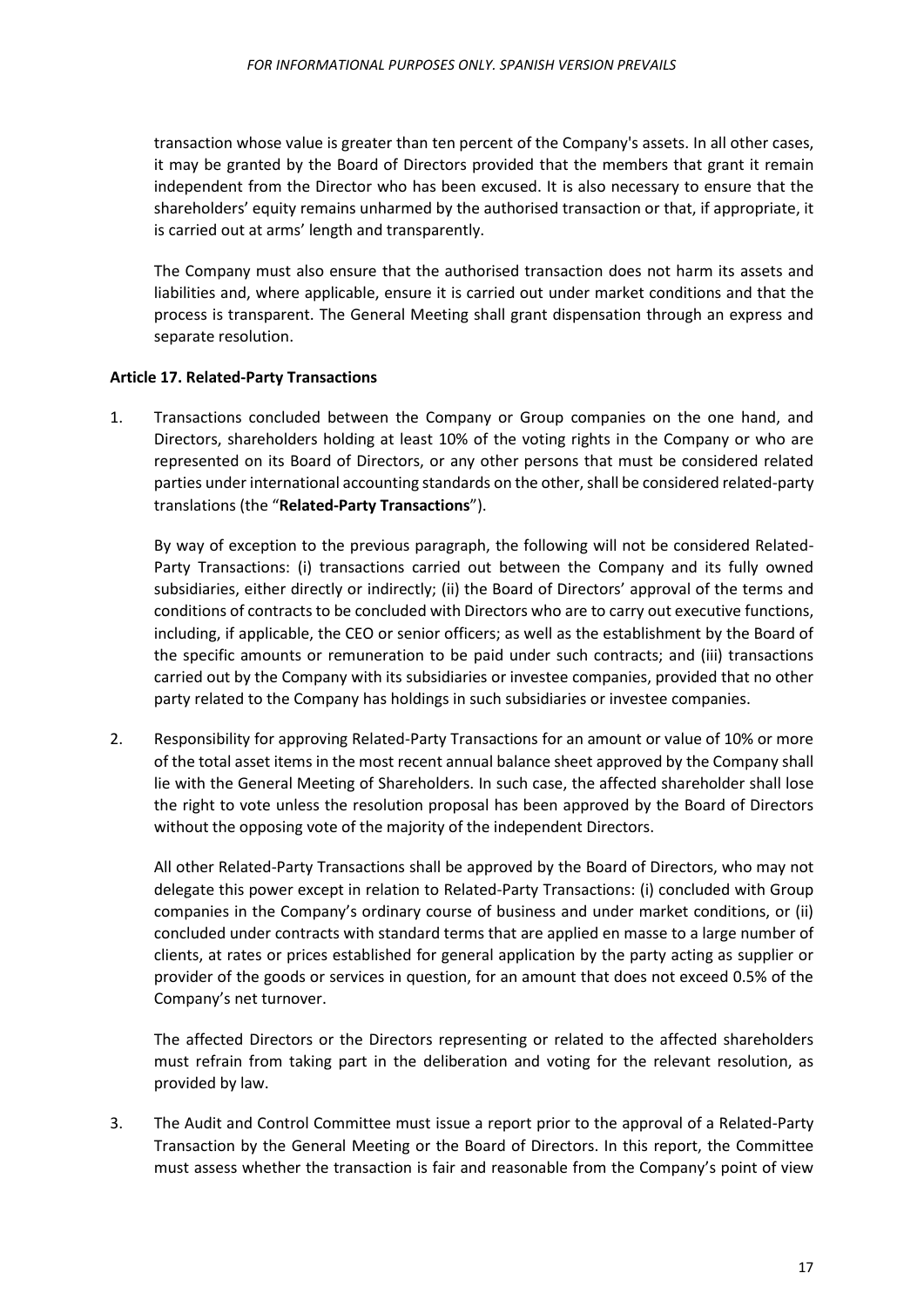and, if applicable, from that of its shareholders other than the related party. It must also report on the budgets on which the transaction is based and on the methods used. Directors who are members of the Audit and Control Committee and are affected by the Related-Party Transaction may not be involved in the preparation of the report.

The said report will not be mandatory in relation to Related-Party Transactions whose approval has been delegated by the Board of Directors in those cases permitted by law. In such cases, the Board of Directors shall establish a periodic internal reporting and control procedure to verify that the transactions are fair and transparent and, where appropriate, to ensure compliance with the applicable legal criteria.

4. The Company shall make a public announcement regarding the conclusion of Related-Party Transactions between the Company or companies in its Group for amounts of at least: (i) 5% of the total amount of the asset items; or (ii) 2.5% of the annual turnover.

For this purpose, the announcement must be included, with the content provided by law, in an easily accessible part of the Company website, and a notification must be sent to the Spanish Securities Market Commission. The announcement must be published, and the communication made, no later than on the date of the Related-Party Transaction, and it must be accompanied by the Audit and Control Committee's report if applicable.

5. The amount of a Related-Party Transaction shall be calculated by adding together all the transactions concluded with the same counterpart in the last 12 months.

References to total asset items or total annual turnover shall be deemed to be made to the values set forth in the most recent consolidated annual financial statements or, in default thereof, to the Company's most recent individual annual financial statements approved by the General Meeting.

# <span id="page-17-0"></span>**Article 18. Directors' Duty to Report to the Board of Directors**

Notwithstanding the provisions of Article 16 of these Regulations and, if applicable, the provisions of the Company's Internal Code of Conduct regarding the Securities Market, Directors must, before the annual financial statements are drafted and with reference to the prior fiscal year, inform the Board of Directors of:

- i. The Director's performance, on his/her own behalf or for others, in activities which are the same, similar or supplementary to the corporate purpose of Inmobiliaria Colonial.
- ii. The number of shares in Inmobiliaria Colonial held by the Director, either currently or in the past. The Director must similarly report any other shares directly or indirectly owned by related persons pursuant to the Spanish Limited Liability Companies Law.
- iii. The transactions concluded by the Director in his/her own interest or by persons acting on his/her behalf in the previous fiscal year with Inmobiliaria Colonial or other companies in the Group that were outside Inmobiliaria Colonial's ordinary course of business or not made under market conditions, if such transactions are relevant.
- iv. Any direct or indirect conflicts of interest between a Director's own interests and those of the Company, without prejudice to the duty to abstain envisaged in the Spanish Limited Liability Companies Law and in these Regulations. Any conflicts of interest encountered by the Directors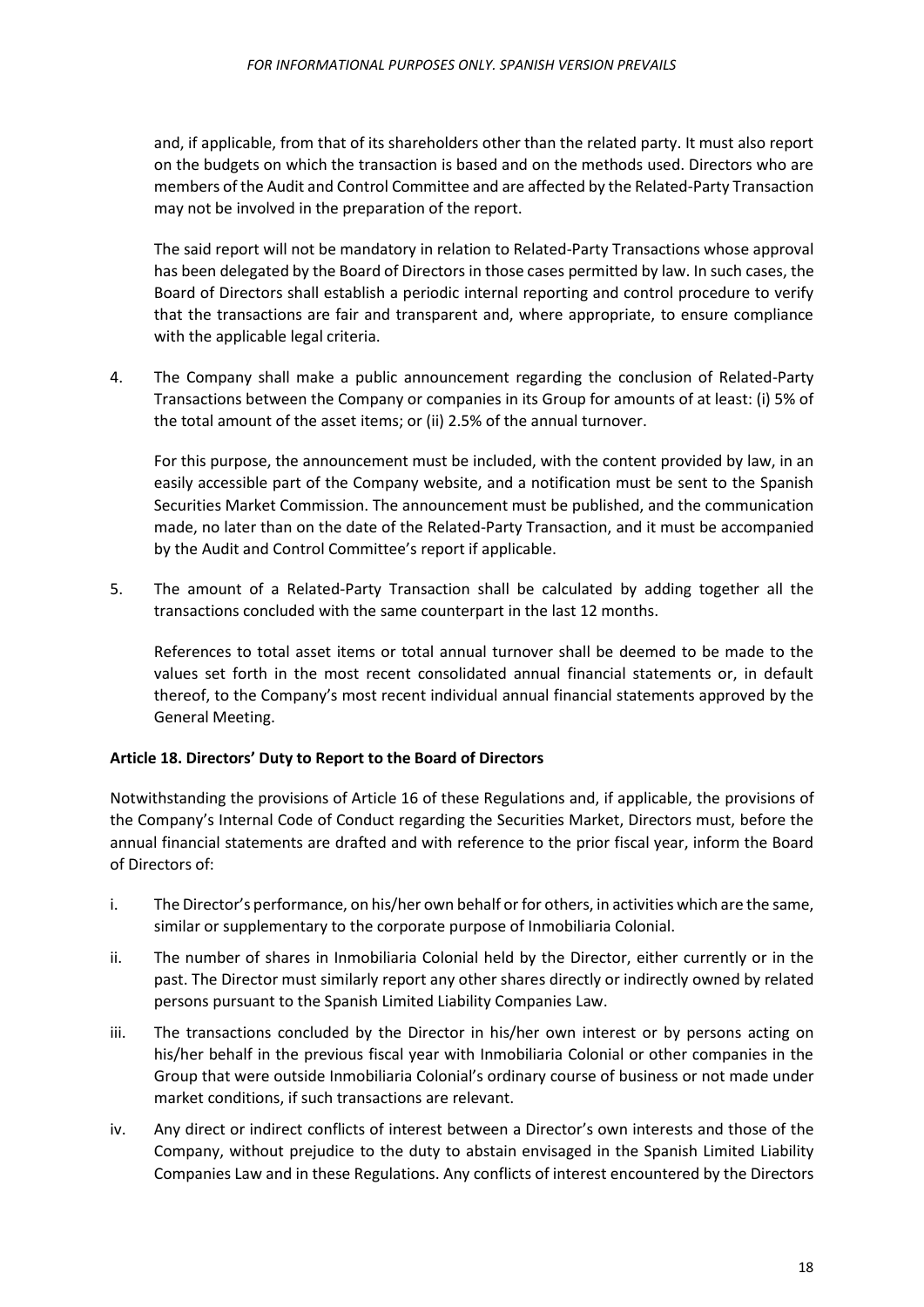of the Company shall, in any event, be reported in the annual report and the Annual Corporate Governance Report.

The Secretary and the Vice Secretary of the Board, in coordination with the Audit and Control Committee, shall be responsible for collecting the information referred to in the previous sections from the Directors.

The information referred to in paragraphs iii and iv above must be provided promptly upon the completion of each operation or transaction.

The Directors must inform the Appointments and Remuneration Committee of their other professional obligations, given that they may interfere with the Director's dedication to his/her office.

## **Chapter Three. Directors' Right to Information**

#### <span id="page-18-1"></span><span id="page-18-0"></span>**Article 19. Powers of Information and Inspection**

1. In the discharge of their duties, Directors must request, and are entitled to obtain from the Company, any appropriate information they may need to fulfil their obligations. In this respect, Directors are invested with the broadest powers to obtain information on any aspect of the Company, to examine its books, records, documents, and any other records of corporate operations, and to inspect all Company facilities.

The exercise of this right to information must be exercised through the Chairman, the CEO or the Secretary of the Board, who shall respond to requests from Directors, providing them with information and offering them the appropriate interlocutors or measures to enable them to carry out the desired examinations and inspections.

2. Furthermore, unless the Board of Directors has been exceptionally convened or called for reasons of urgency, the Chairman of the Board, with the assistance of the Secretary, shall ensure that the Directors have, before the meeting and sufficiently in advance, the necessary information to deliberate and adopt resolutions on the matters to be addressed. In addition, the Appointments and Remuneration Committee shall ensure that non-executive Directors have sufficient time to properly perform their duties;

#### <span id="page-18-2"></span>**Article 20. Expert Assistance**

The Company shall create the appropriate channels so that Directors can obtain the advice needed to fulfil their duties, including, if the circumstances so require, assistance from those outside the Company.

The Board of Directors may object to the hiring of external experts to be paid for by the Company in the following cases in which they believe:

- 1. That it is not necessary for a non-executive Director to properly perform the duties of his/her office.
- 2. That the cost is not reasonable in view of the importance of the problem and the assets or income of the Company.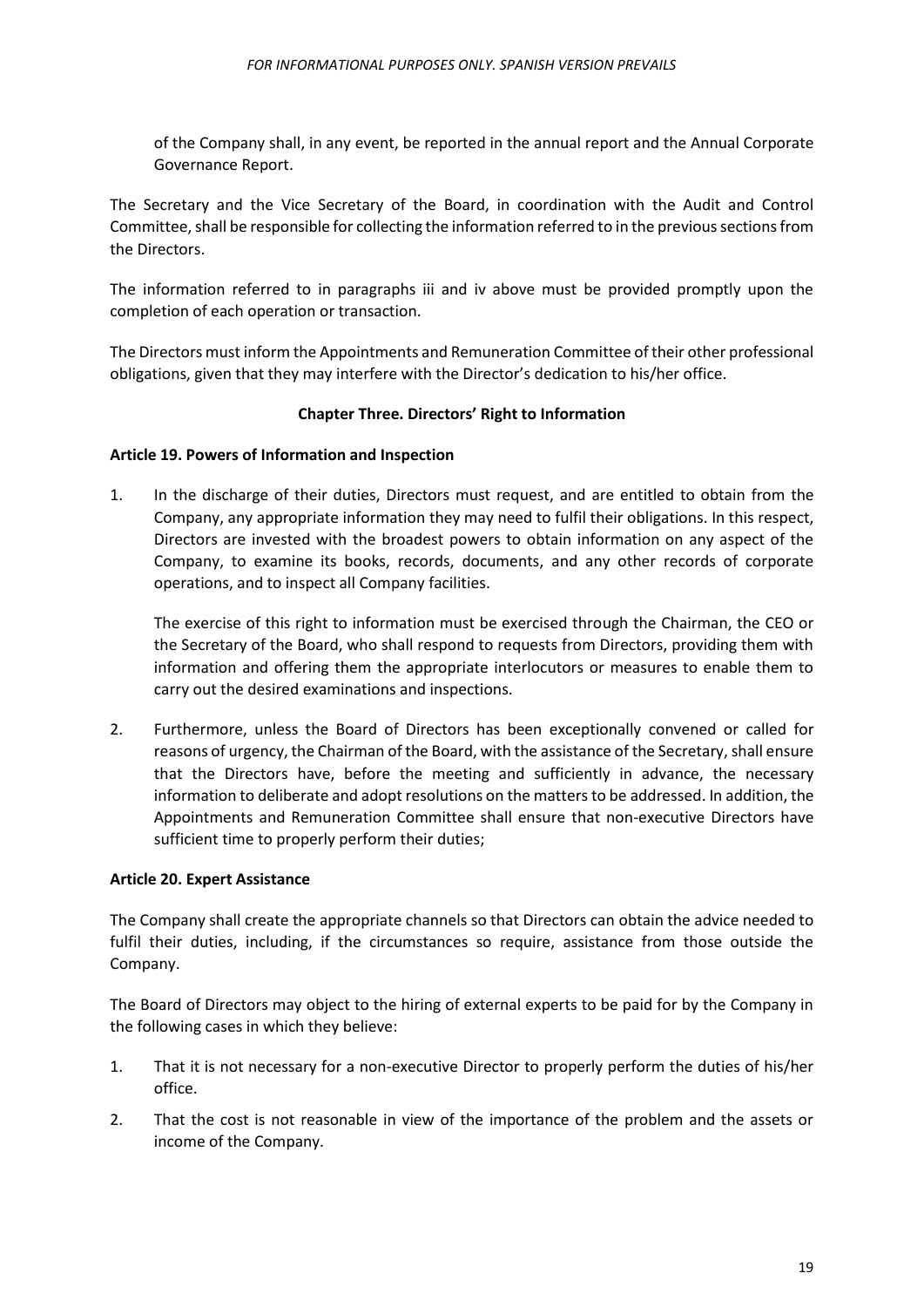3. That the technical assistance sought may be adequately provided by experts and other employees in the Company.

#### **Chapter Four. Directors' Remuneration**

#### <span id="page-19-1"></span><span id="page-19-0"></span>**Article 21. Remuneration**

1. The position of Director shall be remunerated in accordance with the provisions of the Company Bylaws.

The remuneration of the Directors shall maintain a reasonable proportion with the importance of the Company, the economic situation existing at any time, and the market standards of comparable companies. It shall further focus on promoting the profitability and long-term sustainability of the Company and avoiding the assumption of excessive risks and the rewarding of unfavourable results.

Furthermore, the Directors' remuneration must be that required to attract and retain Directors with a desirable profile, to compensate them for the dedication, qualifications and responsibility that the position entails, and to ensure that the amount does not interfere with the independence of Non-Executive Directors' decisions.

2. The Directors' Remuneration Policy must adhere to the remuneration system outlined in the Company Bylaws and shall be approved by the General Meeting of Shareholders as a separate item on the agenda with a maximum term of application of three years. Any proposals for a new Directors' Remuneration Policy must be submitted to the General Meeting of Shareholders before the end of the last year of application of the existing policy, and the General Meeting of Shareholders may decide that the new policy shall be effective from the date of approval for the following three years. Any amendment or substitution of the policy during this period shall require the prior approval of the General Meeting of Shareholders in accordance with the established procedure for approval thereof. Upon its approval, the remuneration policy, together with the date and result of the vote, shall be published on the Company's website and shall be freely accessible for as long as it remains in force.

The proposal of the Directors' Remuneration Policy made by the Board of Directors must be duly reasoned and accompanied by a special report by the Appointments and Remuneration Committee. Both documents will be made available to the shareholders on the corporate website as soon as the General Meeting of Shareholders has been convened. The shareholders may also request that the documents be delivered or sent free of charge. This right shall be stipulated in the notice calling the General Meeting of Shareholders.

The remuneration policy must meet the following requirements:

- a) it must contribute to the Company's corporate strategy, long-term interests, and sustainability, and explain how this is achieved.
- b) it must be clear and comprehensible and specify the various components of fixed and variable remuneration, including bonuses and any other forms of compensation that may be paid to the Directors, indicating their relative proportions.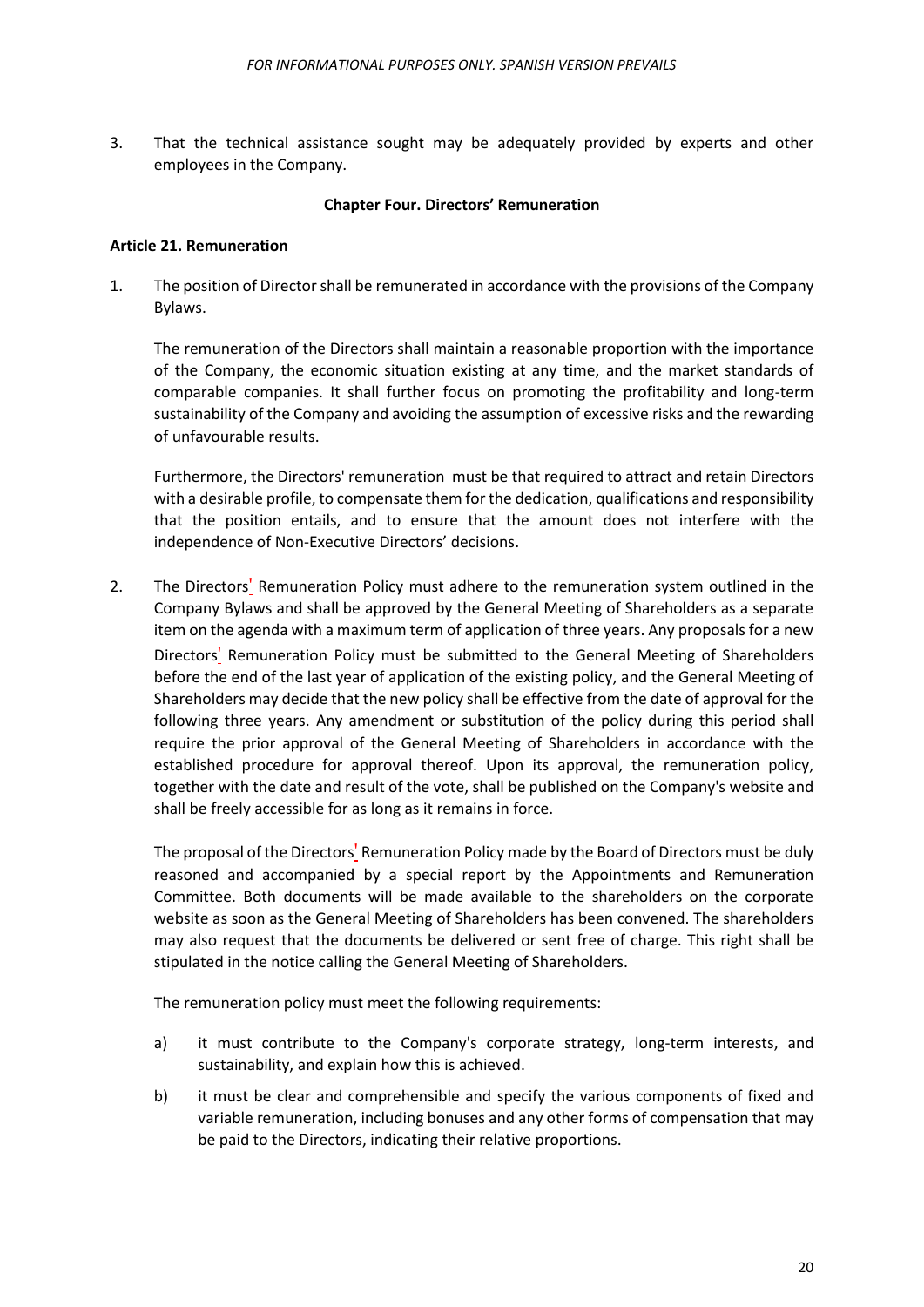- c) it must demonstrate how the conditions of remuneration and employment of the Company's employees have been taken into account when establishing the remuneration policy.
- d) when the Company offers variable remuneration, the policy must contain clear, comprehensive, and diverse criteria for the payment of variable remuneration and specify the corresponding financial and non-financial performance criteria, explaining how they contribute to the achievement of the objectives set out in point (a) and the methods used to determine the degree of fulfilment of the performance criteria.
- e) it must indicate if there is a deferral period and whether the Company is entitled to demand the return of the variable remuneration.
- f) when the Company offers share-based compensation, the policy must specify the vesting periods and, where applicable, the retention of shares after vesting, and explain how this type of compensation contributes to the achievement of the objectives set out in point (a).
- g) it must indicate the term of the contracts or agreements entered into with Executive Directors, the applicable notice periods, the main features of supplementary pension or early retirement schemes, the conditions of termination, and termination payments.
- h) it must indicate the decision-making process followed for the development, revision, and application of the policy.
- i) If the policy is revised, it must describe and explain any significant changes made and specify how any votes taken and feedback received from shareholders on the policy and the annual Directors' remuneration reports since the date of the most recent vote on the remuneration policy at the General Meeting of Shareholders have been taken into account.

The Company may make temporary exceptions to the remuneration policy provided that the policy specifies the procedure to be followed, the conditions under which the exceptions may be applied, and the elements of the policy that are subject to exception.

If the proposal for a new remuneration policy is rejected by the General Meeting of Shareholders, the Company shall continue to remunerate its Directors in accordance with the remuneration policy in force on the date of the General Meeting and shall submit a new remuneration policy proposal for approval at the next Ordinary General Meeting of Shareholders.

3. The remuneration for the functions that Directors are required to perform in their capacity as such, as members of the Board of Directors or its Committees, shall comply with the remuneration system provided for in the Company Bylaws and the approved remuneration policy.

The remuneration policy shall specify at least the maximum amount of annual remuneration to be paid to all Directors in their capacity as such and the criteria for the distribution of remuneration according to the functions and responsibilities assigned to each Director. The Board of Directors is responsible for determining the individual remuneration of each Director in their capacity as such in accordance with the framework established in the Company Bylaws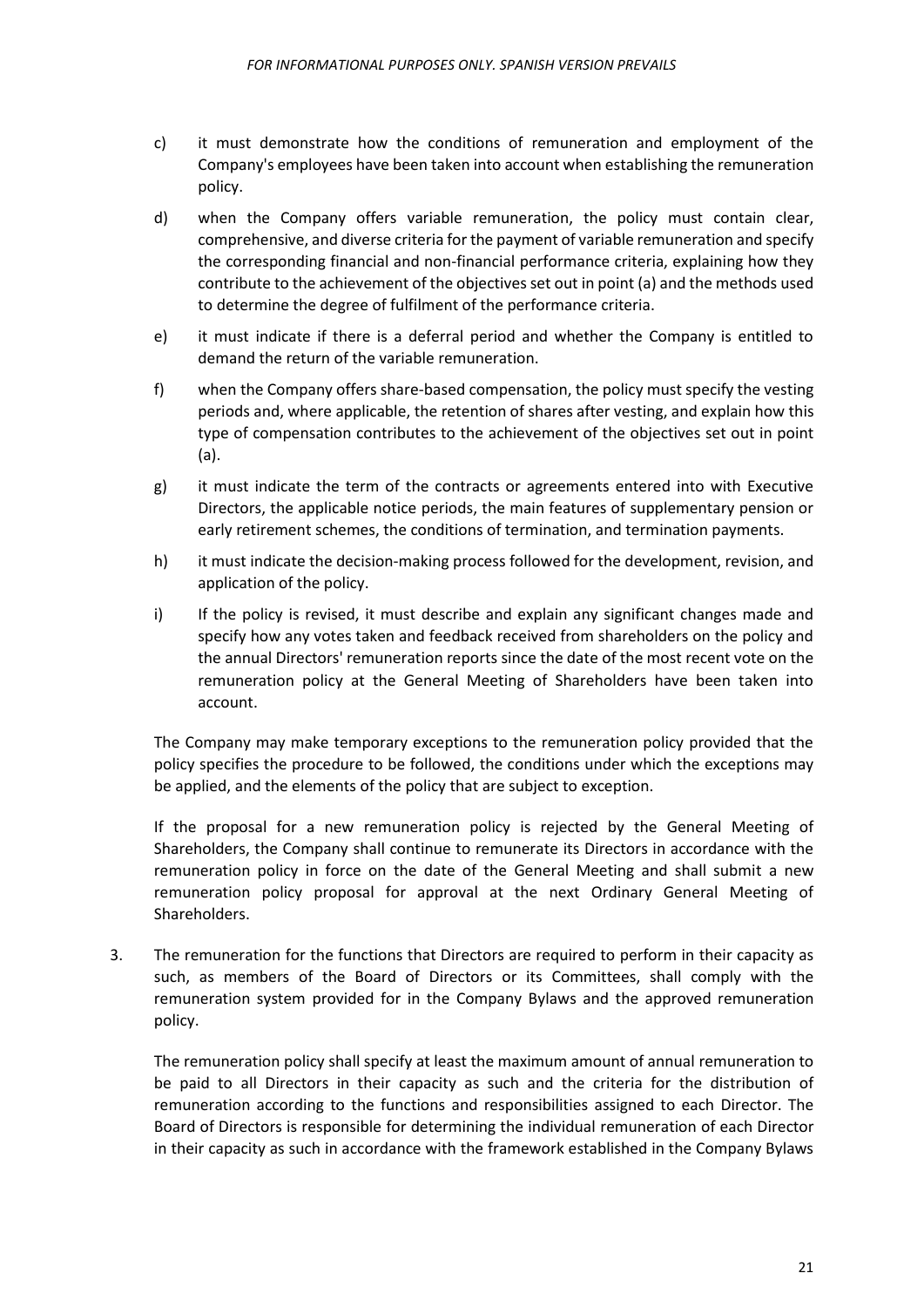and the remuneration policy, subject to a report by the Appointments and Remuneration Committee.

4. When a member of the Board of Directors is appointed CEO or is assigned executive functions by virtue of another title, a contract must be entered into by the Director and the Company, which must be approved in advance by the Board of Directors with a vote in favour by two thirds of its members. The Director concerned shall refrain from participating in deliberations and from taking part in the vote. The approved contract shall be annexed to the minutes of the meeting.

The contract shall set out in detail all the items for which remunerartion may be obtained for the performance of executive functions, including, where applicable, the possible severance package for the early cessation of such functions and the amounts to be paid by the Company as insurance premiums or contributions to savings systems. Along these lines, the Directors cannot receive any remuneration for the performance of executive functions in amounts or for items not established in their respective contracts. The contract must comply with the remuneration policy approved by the General Meeting. Accordingly, the remuneration of the executive functions of CEOs and other Directors to whom these functions are assigned by virtue of other titles must comply with the provisions of the Company Bylaws and, under all circumstances, with the approved remuneration policy and contracts.

The remuneration policy shall establish at least the amount of fixed annual remuneration due to the Directors for the performance of their executive functions. The Board of Directors is responsible for determining the individual compensation of each Director in their capacity as such based on the performance of their assigned executive functions in accordance with the remuneration policy framework and the provisions of the remuneration policy, subject to a report by the Appointments and Remuneration Committee.

5. The Board of Directors shall prepare an Annual Report on the remuneration of the Directors, which shall include complete, clear, and understandable information on the Directors' Remuneration Policy applicable to the current year. It shall further include an overall summary of the application of the remuneration policy during the year ended and the detail of the individual remuneration earned for all items by each Director during such year. The report shall be disclosed and submitted for an advisory vote as a separate item on the agenda at the Ordinary General Meeting of Shareholders.

The Annual Directors' Remuneration Report shall be published by the Company as other relevant information at the same time as the Annual Corporate Governance Report and shall be freely accessible on the Company's website and the Spanish Securities Market Commission (CNMV) website for a minimum period of ten years.

If the Annual Directors' Remuneration Report is rejected by means of an advisory vote at the Ordinary General Meeting of Shareholders, the Company may continue to implement the remuneration policy in force on the date of the General Meeting of Shareholders only until the next Ordinary General Meeting of Shareholders.

#### <span id="page-21-0"></span>**Article 22. Remuneration Transparency**

In addition to the Annual Report on Directors' remuneration, the records shall show, in detail, each director's remuneration for that fiscal year, including in particular: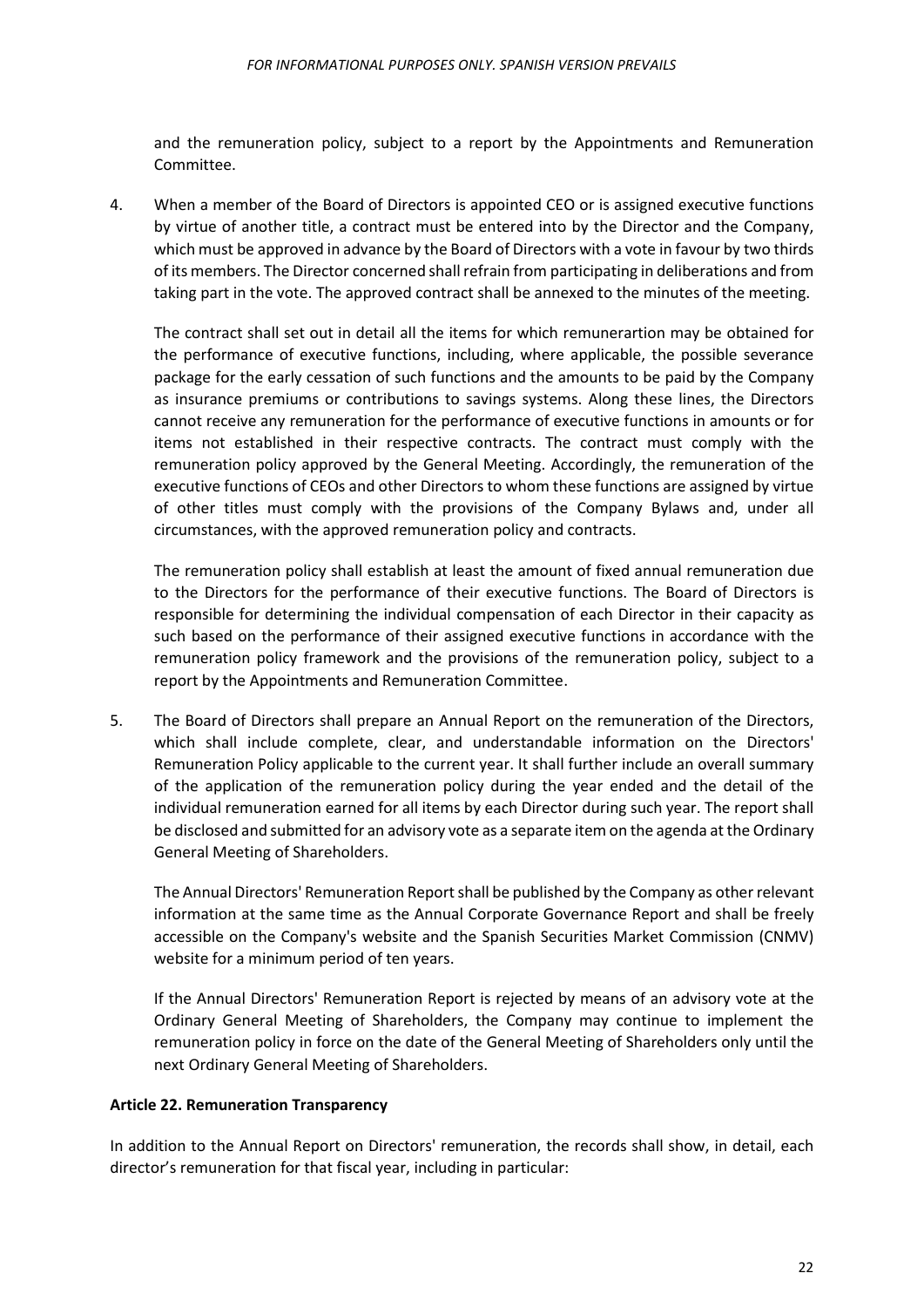- 1. A breakdown of the Directors' remuneration, including attendance fees and other fixed remuneration for directors, additional remuneration for the Chairman or members of any Board committee, any profit-sharing or bonus payments, and the reason for such payments, contributions to defined contribution pension plans for Directors or increases in the vested rights of Directors in the case of contributions to defined benefit plans. It will also include any indemnities agreed or paid in the event of termination of their functions, remuneration received as the Director of other Group companies, and remuneration for the performance of senior management functions by executive Directors. In addition, it will include any kind of remuneration other than those listed above, of whatever nature and provenance within the Group, especially when it may be deemed a related-party transaction or when its omission would detract from the fair presentation of the total remuneration received by the Directors;
- 2. The breakdown of the delivery to Directors of any shares, stock options or any other instrument linked to the value of the stock, detailing the number of shares or options presented in the year and the conditions for their use, the number of options exercised during the year including the number of shares affected and the exercise price, the number of options that are still pending at the end of the year, indicating their price, date and other requirements of use and any change during the year to the conditions on the use of the options that have already been granted; and
- <span id="page-22-0"></span>3. Information on the connection between the remuneration received by the executive Directors and the Company's results or other performance standards during the previous fiscal year.

# **TITLE III. STRUCTURE AND FUNCTIONING OF THE BOARD**

#### **Chapter One. Board structure**

#### <span id="page-22-2"></span><span id="page-22-1"></span>**Article 23. Offices and Committees of the Board**

- 1. The Board of Directors, after the Appointments and Remuneration Committee has issued its report, shall appoint from among its members (i) one Chairman and, where applicable, one or more Vice-Chairs; and (ii) one Secretary and, where applicable, a Vice-Secretary.
- 2. The Board of Directors may form specialised committees within the Board, determine their structure, designate their members and describe the functions that each of them must assume.

The Board of Directors must constitute an Audit and Control Committee and an Appointments and Remuneration Committee, whose structure and minimum functions are listed in the Spanish Limited Liability Companies Law and the Company Bylaws.

The minutes of the Committees will be made available to all members of the Board of Directors.

# <span id="page-22-3"></span>**Article 24. Chairman of the Board**

The Board of Directors, after the Appointments and Remuneration Committee has issued its report, shall appoint a Chairman from among its members.

The Chairman is the head of the effective functioning of the Board of Directors and shall promote the independence and effective functioning of the various Board Committees.

The Chairman of the Board of Directors will be selected from the board members through a resolution adopted by a favourable vote of the absolute majority of the Directors present or represented at the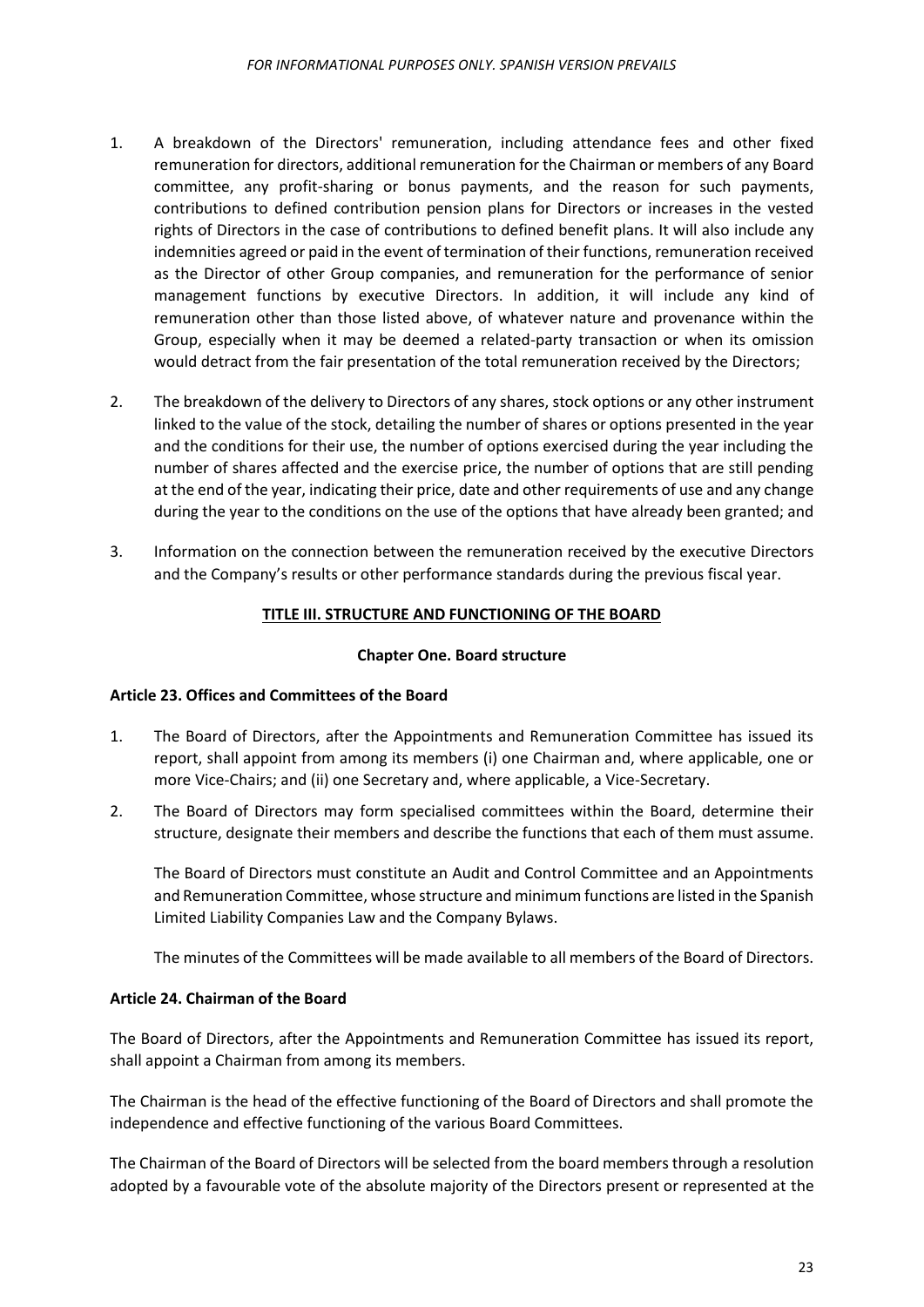meeting. However, if the Chairman has executive functions, he/she shall require the favourable vote of two thirds of the members of the Board of Directors.

In addition to the powers granted by law and the bylaws or these Regulations, the Chairman shall have the following functions:

- Calling and chairing meetings of the Board of Directors, setting the agenda for meetings, and leading the discussions and deliberations. In the event of a tie vote, the Chairman shall have a casting vote.
- Chairing the General Meetings of the Company and leading the deliberations and votes pursuant to the Law, the Company Bylaws, and the Regulations concerning General Meetings.
- Ensuring that the Directors receive sufficient information in advance to be able to discuss the items on the agenda.
- Stimulating debate and active participation by the Directors at the Board meetings.
- Submitting proposals to the Board that the Chairman deems appropriate for the Company to run smoothly and, in particular, proposals regarding how the Board and other corporate bodies function.
- Preparing and submitting to the Board of Directors a programme with dates and issues to be addressed.
- Being responsible for the leadership of the Board and its effectiveness in overseeing and checking the Company, as well as the bodies responsible for its management.
- Coordinating, together with the Appointments and Remuneration Committee, regular reviews of the Board, as well as, where applicable, the Chief Executive Officer of the Company.
- Ensuring that sufficient time for discussion is given to strategic matters.
- Deciding and reviewing refresher programmes for each Director, when circumstances require.
- Ensuring compliance with resolutions, decisions, guidelines and criteria established at the General Meeting of Shareholders and by the Board of Directors, within the scope of its respective powers.

In the absence of the Chairman, his/her functions shall be performed by the Vice-Chair and, if there are several Vice-Chairs, by the first Vice-Chair according to the corresponding numbering system. In the absence of the Chairman and Vice-Chairs, where applicable, the functions of the Chairman shall be performed by the Independent Lead Director, if any, and, failing that, by the oldest Director present at the meeting.

#### <span id="page-23-0"></span>**Article 25. Independent Lead Director**

- 1. If the Chairman has executive Director status, the Board of Directors, with the abstention of the executive Directors and after the Appointments and Remuneration Committee has issued its report, shall appoint an Independent Lead Director from among the independent Directors.
- 2. The Independent Lead Director shall be authorised to:
	- Request that the Board of Directors be convened;
	- Request the inclusion of new items on the agenda of an already convened Board meeting;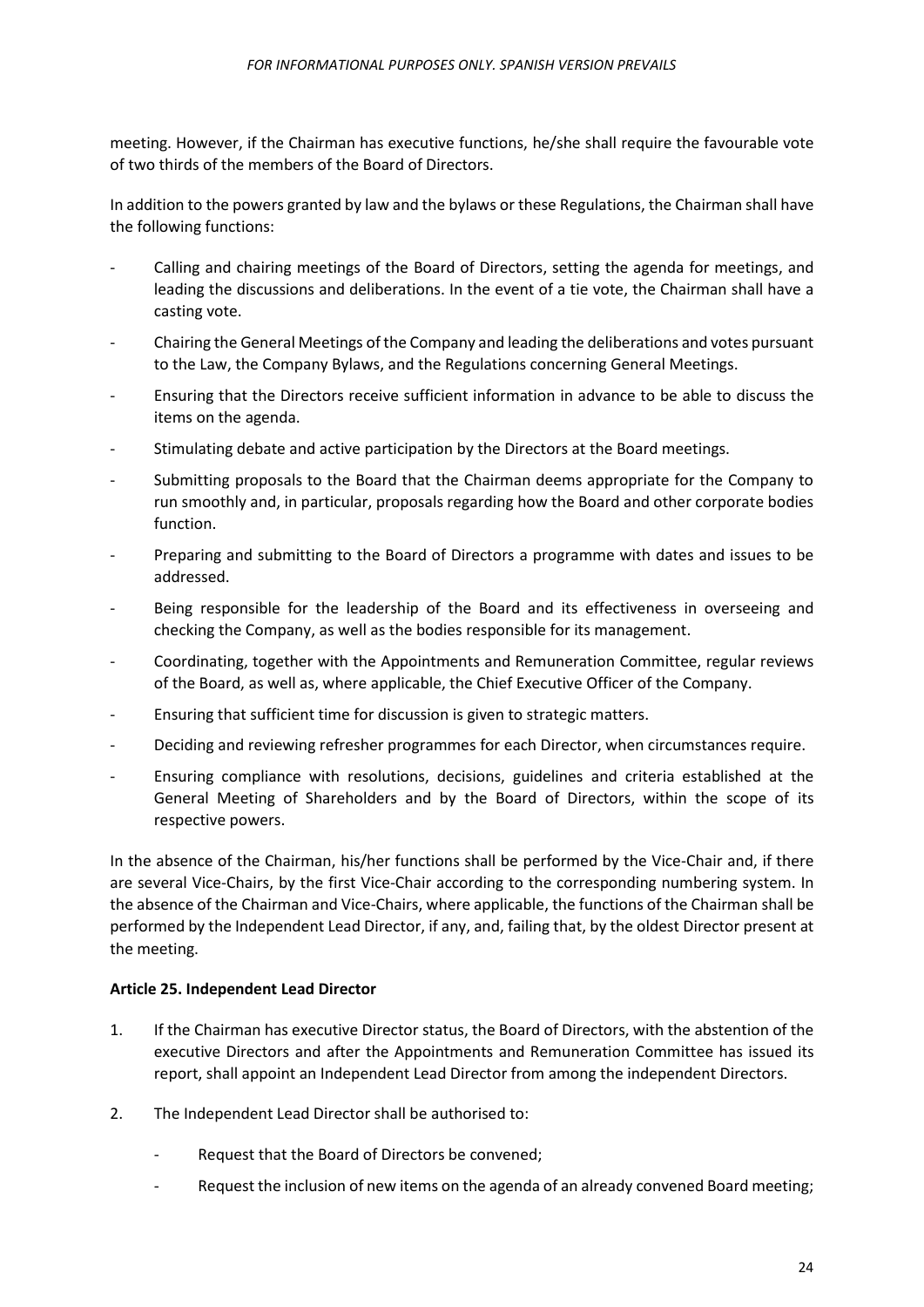- Coordinate and assemble the non-executive Directors;
- Voice the concerns of the non-executive Directors;
- Direct, where applicable, the periodic review of the Chairman of the Board of Directors;
- Chair the Board of Directors in the absence of the Chairman and Vice-Chair, where applicable;
- Maintain contact with investors and shareholders to ascertain their views in order to form an opinion about their concerns, particularly with respect to the corporate governance of the Company, and coordinate the Chairman's plan of succession; and
- Other functions that the Board of Directors agrees to attribute to the Independent Lead Director to better perform his/her duties.
- 3. The Independent Lead Director shall be appointed indefinitely, as long as he/she maintains his/her status as independent Director.
- 4. The office of Independent Lead Director is compatible with the status of Chairman or member of any of the committees of the Board of Directors.
- 5. The Independent Lead Director shall receive remuneration or the performance of his/her duties as agreed by the Board of Directors, in accordance with the remuneration policy approved at the General Meeting.

## <span id="page-24-0"></span>**Article 26. Vice-Chair of the Board**

The Board of Directors, after the Appointments and Remuneration Committee has issued its report, may appoint one or several Vice-Chairs from among its members. If several Vice-Chairs are appointed, they shall be numbered consecutively.

In the absence of the Chairman, his/her functions shall be performed by the Vice-Chair and, if there are several Vice-Chairs, by the first Vice-Chair according to the corresponding numbering system. In the absence of the Chairman and Vice-Chairs, if any, his/her functions shall be performed by the Independent Lead Director and, in the absence of the latter, by the oldest Director present at the meeting.

#### <span id="page-24-1"></span>**Article 27. Secretary of the Board**

The Board of Directors, after the Appointments and Remuneration Committee has issued its report, shall appoint a Secretary. The same procedure shall be followed to decide on his/her removal.

The office of Secretary to the Board of Directors does not have to be filled by someone with Director status.

In addition to the functions assigned according to law and the bylaws or these Regulations, the Secretary shall perform the following duties:

- Storing the documentation on the Board of Directors, either directly or through the Vice-Secretary of the Board. The documentation shall be stored at the Company's registered office.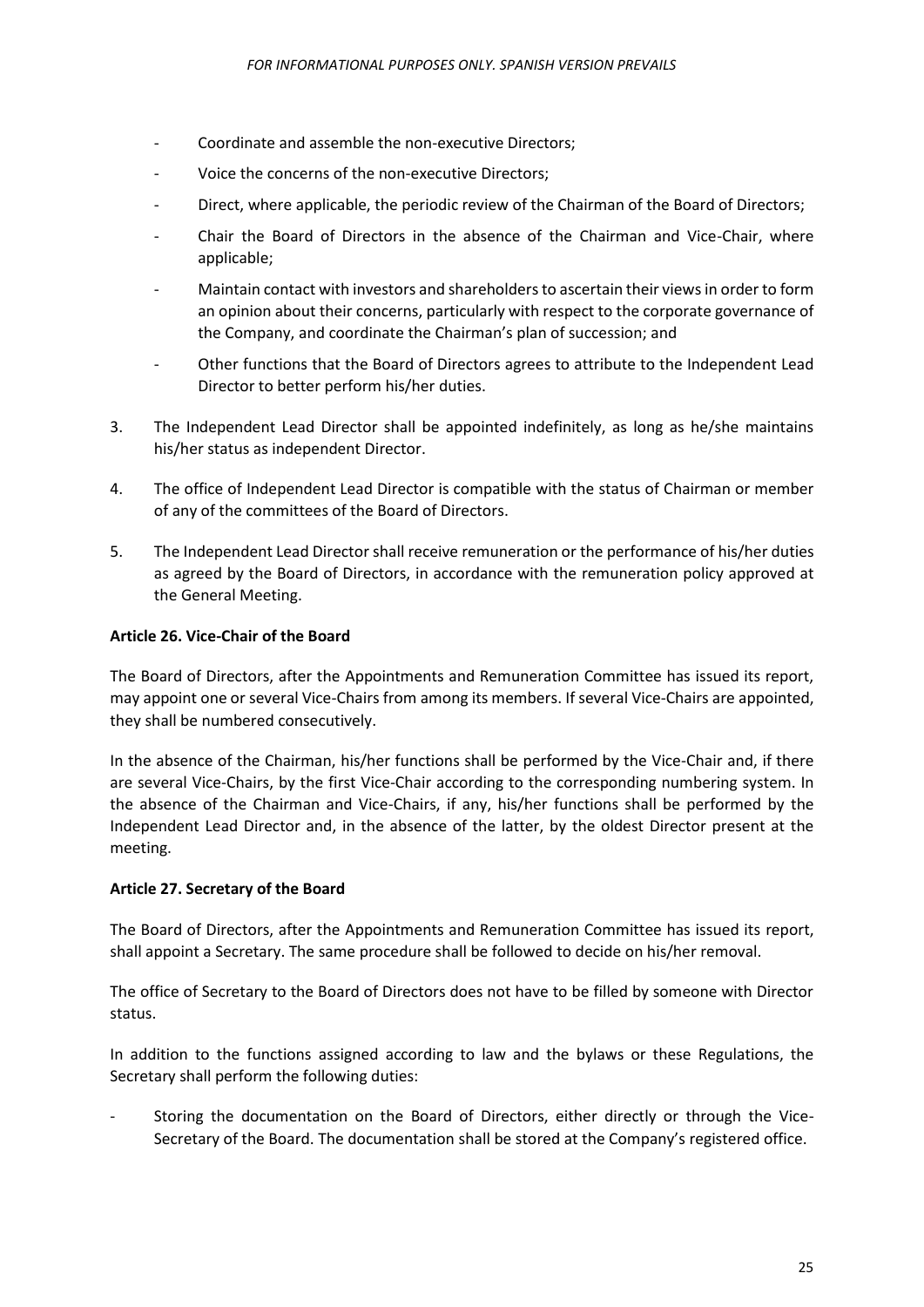- Recording the minutes of the sessions in the minutes ledger and attesting to its contents and the resolutions adopted.
- Ensuring that the actions of the Board of Directors comply with the applicable regulations and are in accordance with the Company Bylaws and other internal regulations. He/she will also ensure that the Board of Directors is aware of the recommendations on good governance that apply to the Company and that are part of the Code of Good Governance for listed companies.
- Assisting the Chairman so that the Directors receive the relevant information for them to perform their duties with sufficient time and in the proper format.
- Assisting the Chairman with the performance of his/her duties.

The Secretary, even if not a Director, must also comply with the provisions of Article 15 of these Regulations.

## <span id="page-25-0"></span>**Article 28. Vice-Secretary of the Board**

The Board of Directors, after the Appointments and Remuneration Committee has issued its report, shall appoint a Vice-Secretary. The same procedure shall be followed to decide on his/her removal.

The Vice-Secretary shall assist the Secretary of the Board of Directors and/or substitute him/her in the performance of his/her duties if the Secretary is absent. It is not a requirement to be a Director to be appointed Vice-Secretary of the Board.

The Vice-Secretary may attend the meetings of the Board of Directors in the absence of the Secretary or when so requested by the Chairman of the Board. Likewise, at the request of the Secretary, he/she may attend Board meetings to help the Secretary draft the minutes of the meeting.

#### <span id="page-25-1"></span>**Article 29. CEO**

The Board of Directors may permanently delegate some or all of its powers, except those which cannot be delegated, to one or more CEOs.

The CEO shall be responsible for the effective management of the Company's business operations and, therefore, shall be responsible for taking and establishing those decisions and plans that are not reserved for the Board and its delegated bodies.

The CEO shall draft and present appropriate proposals to the Board concerning the Company's guidelines and strategies.

The CEO shall act, in any case, in accordance with the plans and guidelines approved by the Board of Directors.

The permanent delegation of any of the Board of Directors' powers to one or more CEOs and the appointment of these CEOs requires the favourable vote of two thirds of the members of the Board of Directors to be valid but will not take effect until registered with the Commercial Registry.

A contract must be entered into between the Chief Executive Officer and the Company, which must be approved in advance by the Board by a favourable vote of two thirds of its members. The Director concerned shall refrain from participating in deliberations and from taking part in the vote. The approved contract shall be annexed to the minutes of the meeting.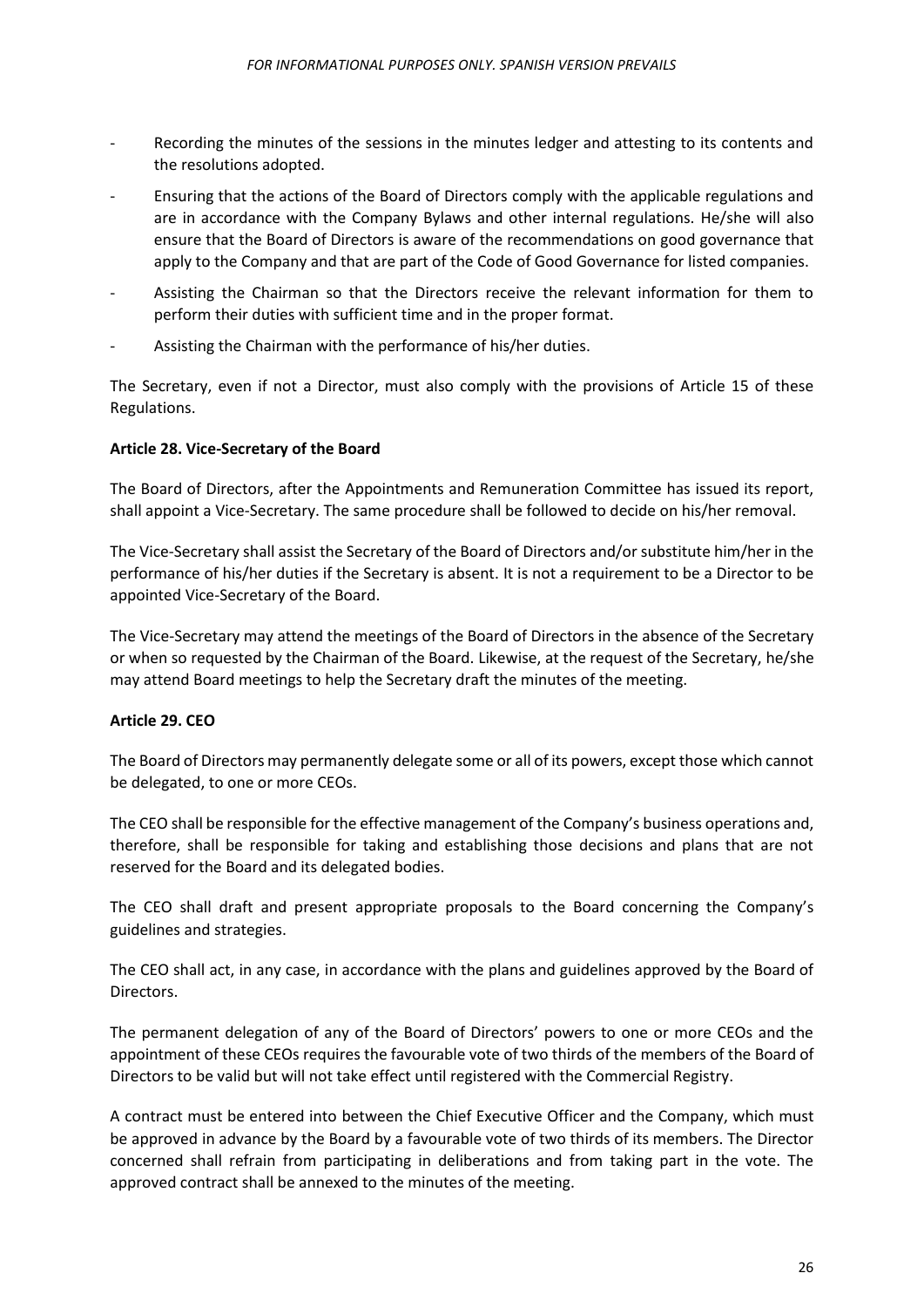#### **Chapter Two. Board Committees**

#### <span id="page-26-1"></span><span id="page-26-0"></span>**Article 30. Executive Committee**

The Board of Directors may create an Executive Committee and permanently delegate all or part of its powers to it, except those which cannot be delegated.

The Executive Committee shall consist of a minimum of three and a maximum of eight members who must be Directors, and its Chairman and Secretary will be chosen from the Board of Directors.

The Executive Committee may appoint from among its members a Deputy Chairman who shall act as Chairman in the event of absence.

The Board of Directors shall appoint the members of the Executive Committee, ensuring that at least two of the members are non-executive directors and at least one member is an independent director. To be valid, the appointment of directors who constitute the Executive Committee shall require a vote in favour by two thirds of the members of the Board and shall not be effective until it has been entered in the Commercial Registry.

The members of the Executive Committee shall cease to be members when they cease to be directors or when the Board so resolves.

The Executive Committee shall be called by its Chairman on his/her own initiative or when this has been requested by two of its members. The meeting must be convened by letter, telegram, e-mail or fax addressed to each of its members at least 48 hours in advance of the date of the meeting; however, it may be called with immediate effect for reasons of urgency.

The meetings shall be held at the Company's registered office or at any location designated by the Chairman and indicated in the notice.

For an Executive Committee meeting to be validly constituted, the majority of its members must attend, either physically present or represented by proxy.

The absolute majority of the members of the Committee shall adopt the resolutions. In the event of a conflict of interest, the Directors concerned shall refrain from participating in the transaction to which the conflict refers. The votes of the Directors affected by such conflict and that must abstain shall be deducted for the purposes of calculating the necessary majority of votes.

In the event of a tie, the matter shall be submitted to the Board of Directors, for which the members of the Executive Committee shall request that the Board be convened pursuant to Article 29 of the Company Bylaws, unless the Board is set to meet within thirty (30) calendar days, in which case the Committee shall request that the Chairman of the Board include the meeting items which ended in a tie in the agenda.

The Executive Committee, through its Chairman, shall inform the Board of the matters discussed and the decisions taken by the Committee, and all members of the Board must receive a copy of the minutes of the sessions of the Executive Committee.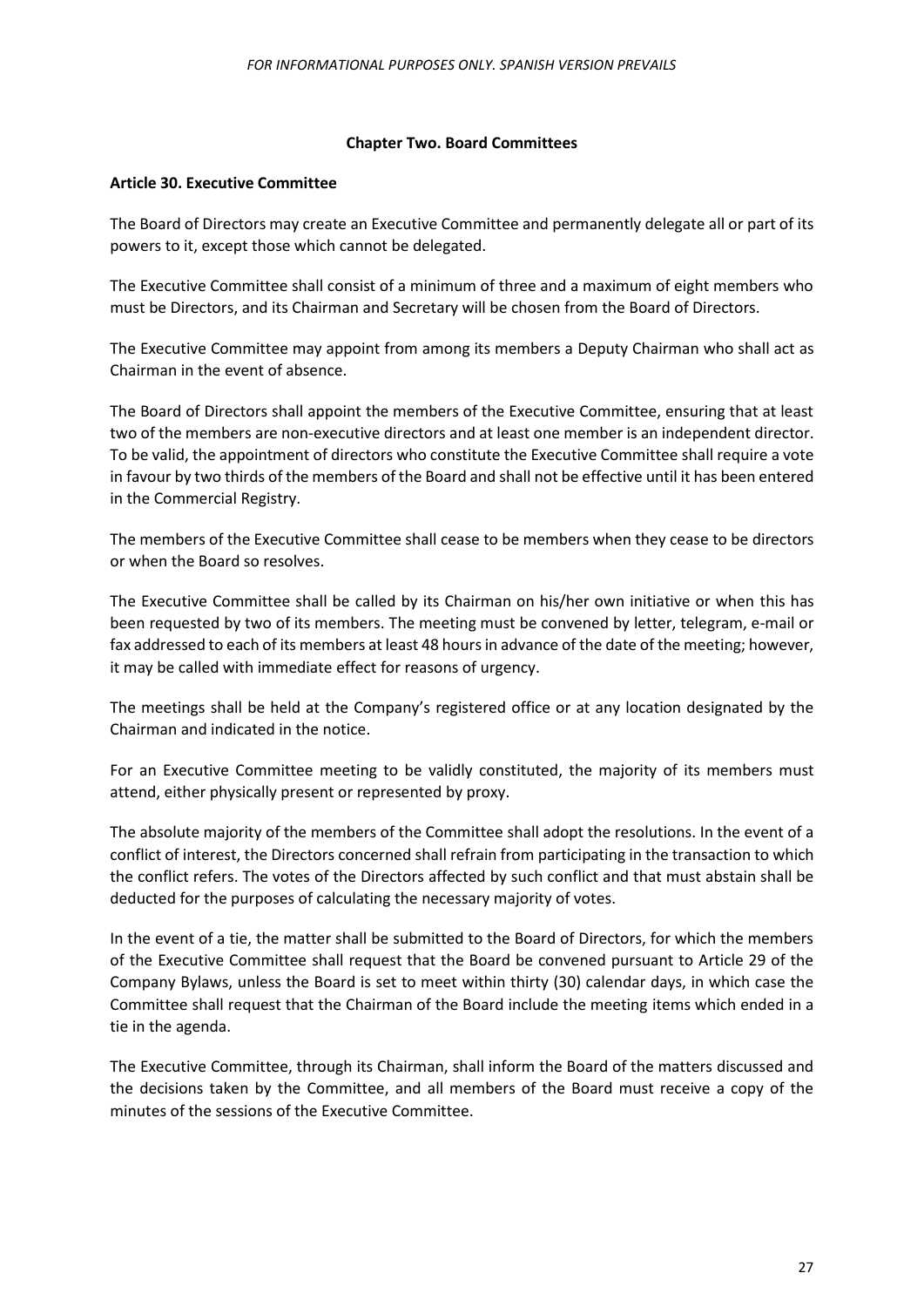#### <span id="page-27-0"></span>**Article 31. Board Committees**

The Board of Directors must form an Audit and Control Committee and an Appointments and Remuneration Committee.

The Audit and Control Committee and the Appointments and Remuneration Committee shall have the essential function of supporting the Board of Directors in its commitments of supervision and control of the ordinary performance of the Company. Its members shall be appointed by the Board of Directors, to which they shall be accountable for the performance of their duties.

Notwithstanding the foregoing, the Board of Directors may form specialised committees within the Board, determining their makeup, appointing their members, and establishing the functions assumed by each of them.

The Committees shall report on their activities to the Board of Directors at the first plenary session following their meetings. In this respect, the Committees shall be accountable to the Board of Directors for the performance of their functions. In addition, the Board will deliberate on the proposals and reports of each committee.

The Committees may seek external advice when they deem it necessary to perform their functions. Minutes of its resolutions shall be drawn up and made available to the members of the Board.

The Board of Directors shall appoint the members of the Committees, taking into account the knowledge, skills and experience of the directors and the duties of each committee, pursuant to current legislation.

All employees or officers of the Company shall be required to attend the meetings of any of the Committees when so requested. They must also appear without the presence of any other officer when so requested by one of the committees.

## <span id="page-27-1"></span>**Article 32. Audit and Control Committee**

The Audit and Control Committee shall consist of at least and at most eight Directors, appointed by the Board of Directors and all of them being exclusively non-executive Directors. The Audit and Control Committee shall comprise the number of independent Directors determined by law at any given time. All members of the Audit and Control Committee, and in particular its Chairman, shall be appointed on the basis of their knowledge and experience in accounting, auditing, and financial and non-financial risk management.

Overall, the members of the Audit and Control Committee shall have the relevant technical knowledge in relation to the sector of activity in which the Company operates at any given time. Notwithstanding the foregoing, all members of the Audit and Control Committee must have the necessary knowledge, professional experience and dedication to perform their assigned duties.

The Audit and Control Committee shall appoint a Chairman from among its members, who must be an independent Director. The Chairman of the Audit and Control Committee must be replaced every four years and may be reelected following a term of one year from their leaving such office.

The Committee shall further appoint a Secretary from among its members or may appoint the Secretary of the Board to act as such. In the absence of the Secretary of the Committee, its functions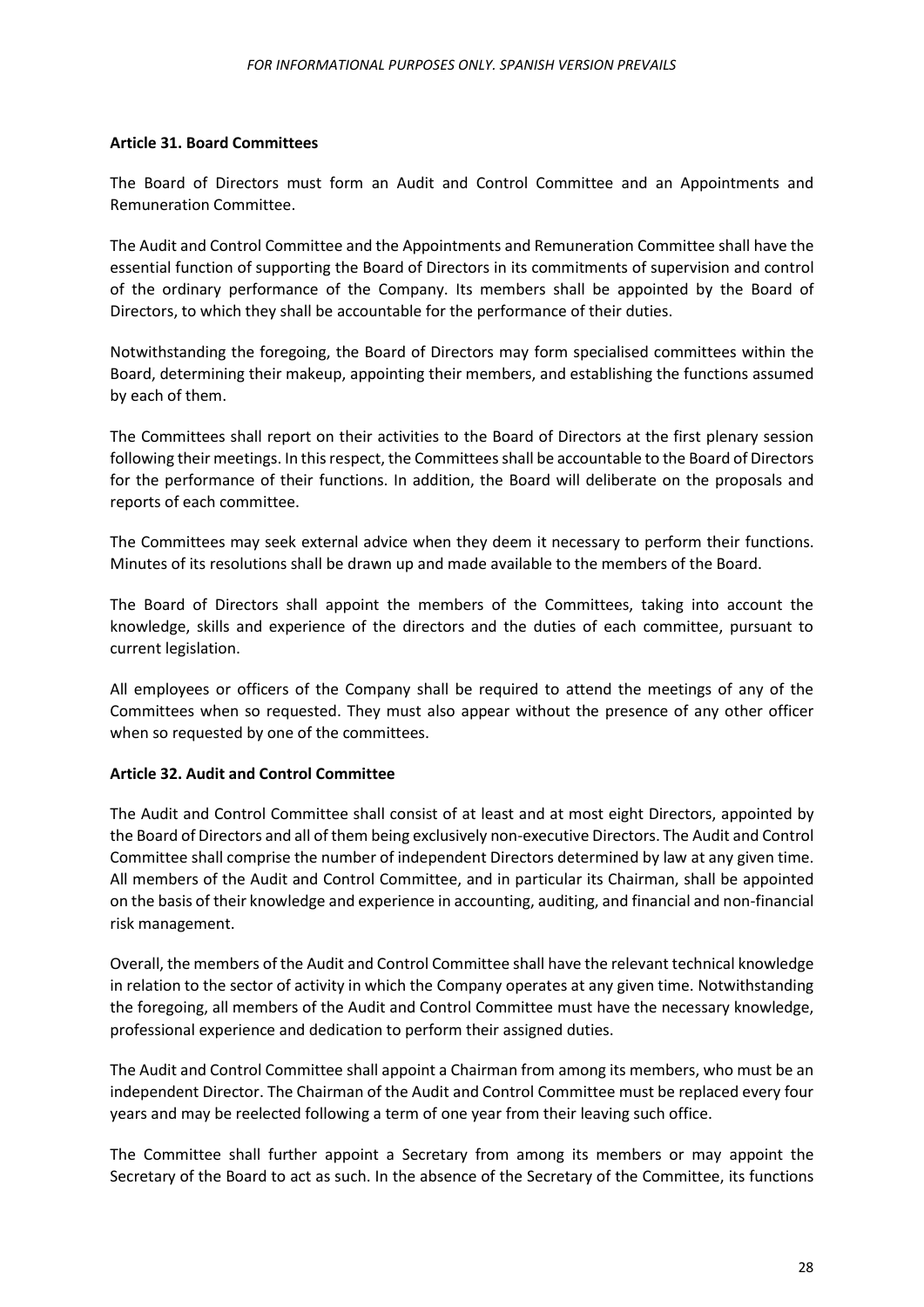shall be exercised by the Secretary of the Board or, where applicable, by the Vice-Secretary. The Committee may at any time appoint an Vice-Secretary, who must also have independent status.

In any case, the Committee may rely on the technical assistance of the Board Secretary or Vice-Secretary at meetings at the request of the Chairman of the Committee.

The members of the Committee shall leave their office when they are no longer Directors or when so agreed by the Board of Directors.

Without prejudice to any other functions assigned by law, the Audit and Control Committee shall have, at a minimum, the following duties:

- 1. Report on shareholder issues that arise in connection with matters that are within the Committee's powers at General Meetings, as well as on the results of the audit, explaining how it has contributed to the integrity of the financial information and the role that the committee has played in this process.
- 2. Supervise the effectiveness of the internal controls of the Company, the internal auditing and the risk management systems, and discuss with the accounts auditor the significant weaknesses in the internal control system detected over the course of the audit, all without interfering with its independence. To this end, and where applicable, it may submit recommendations or proposals to the Board of Directors within the corresponding time frame for subsequent followup.
- 3. Submit to the Board for approval a report on the control and risk management policy, which identifies or establishes at least: (i) types of financial and non-financial risks (including operational, technological, legal, business, environmental, political and reputational risks, including those relating to corruption) that the company faces, including financial and economic risks, contingent liabilities and other risks not found on balance sheets; (ii) a risk control and management model based on different levels, which will include a specialised risk committee whenever sectoral rules provide for it or when the Company deems it appropriate; (iii) the risk level that the Company considers acceptable; (iv) the measures planned to mitigate the impact of identified risks, should they materialise; and (v) the information and internal control systems to be used to control and manage the above-mentioned risks, including contingent liabilities and off-balance sheet risks.
- 4. Directly supervise how the internal control and risk management functions are performed by one of the Company's officers or internal departments that has been expressly assigned the following functions: (i) to ensure the proper functioning of the control and risk management systems and, in particular, that all the important risks that affect the Company are adequately identified, managed and quantified; (ii) to actively participate in the development of a risk strategy and to take part in the important decisions concerning risk management; and (iii) to ensure that the control and risk management systems in place adequately mitigate the risks within the framework of the policy defined by the Board of Directors.
- 5. Supervise the process of preparing and presenting the required financial information and present recommendations or proposals to the Board of Directors, directed to protecting its integrity.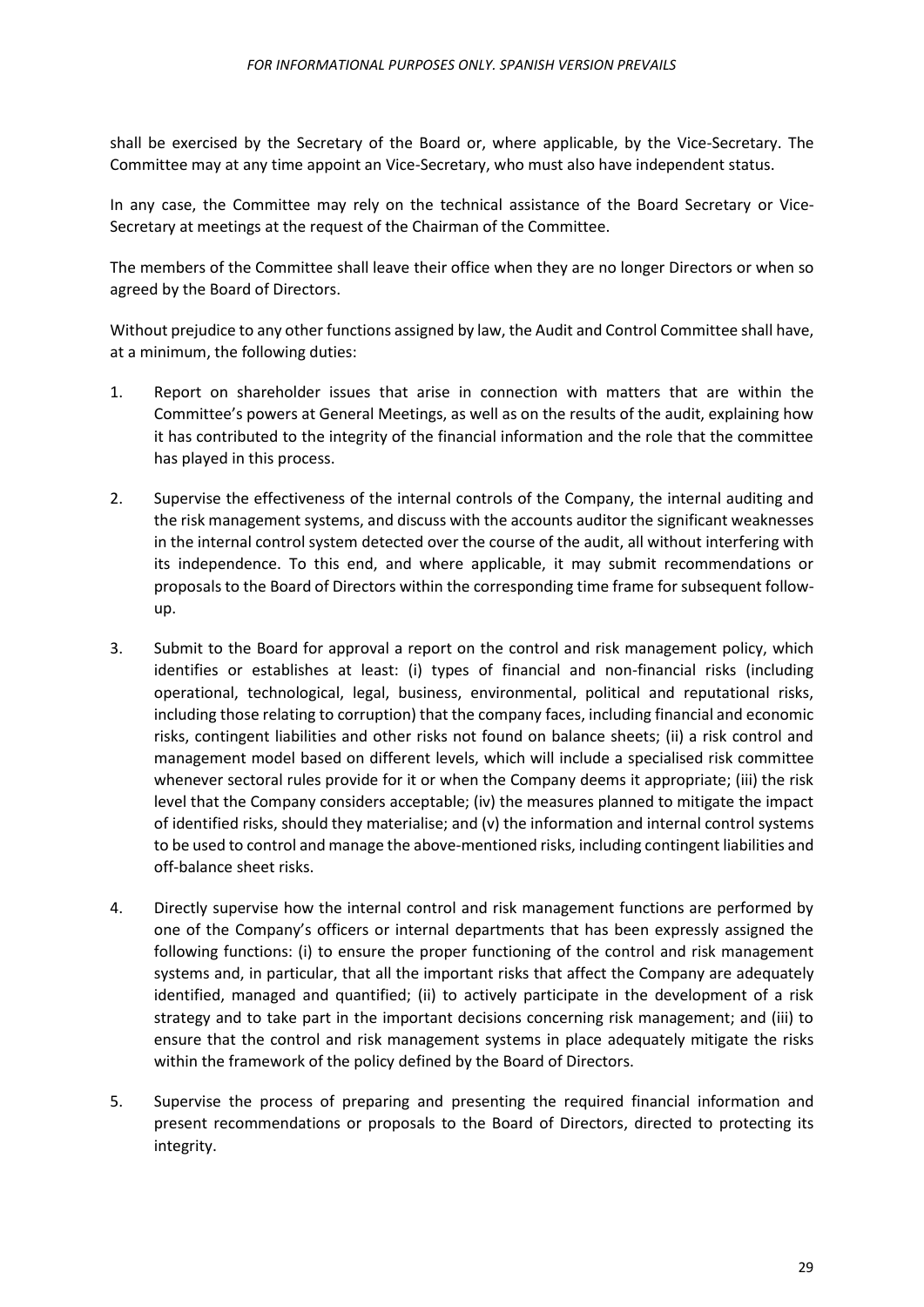- 6. Supervise the unit that assumes the internal audit function to ensure the proper functioning of the information and internal control systems, which are functionally dependent on the nonexecutive Chair of the Board of Directors or the Audit and Control Committee. The head of the unit who manages the internal audit function shall present an annual work programme to the Audit and Control Committee for approval by this Committee or by the Board of Directors, report directly to the Committee on its implementation, indicating any incidents and limitations on its scope, the outcome and follow-up of its recommendations, and submit a report on its performance at the end of each year.
- 7. Regarding the information and internal control systems: (i) supervise and assess the process of preparing and the integrity of financial and non-financial information, as well as financial and non-financial risk control and management systems relating to the Company and, where applicable, to the Group (including operational, technological, legal, social, environmental, political, reputational, and corruption-related risks), reviewing compliance with the regulatory requirements, the proper delimitation of its scope of consolidation and the correct application of accounting principles; (ii) ensure the independence and effectiveness of the internal audit processes, propose the election, appointment and removal of the head of the internal audit unit in addition to proposing the budget for this unit; approve or, where applicable, propose the Board of Directors' approval of the internal audit's orientation and annual work plan, ensuring that its work is focused mainly on relevant risks (including reputational risks); receive regular information on their activities and verify that senior management is taking into account the conclusions and recommendations of the Committee's reports; and (iii) ensure in general that the policies and systems in place regarding internal control are effectively applied in practice. In addition, the Audit and Control Committee may establish and monitor a mechanism to report any potentially significant irregularities regarding finance, accounting, or any other areas related to the Company that may come to its attention within the Company or the Group. This mechanism must ensure confidentiality and, in any case, provide for cases in which the reporting can be made anonymously, respecting the rights of the whistleblower and the reported party.
- 8. Act as a communications channel between the board of directors and the Company's external auditor, assessing the results of each audit. Also, with respect to the external auditor, it shall: (i) submit proposals to the Board of Directors to elect, appoint, reelect and remove the auditor and take responsibility for the selection process pursuant to current legislation as well as the conditions of his/her contract; (ii) regularly obtain information from the auditor on the audit plan and how it is being executed; and (iii) preserve the independence of the external auditor in the performance of his/her duties.

The Audit and Control Committee shall also be responsible for: (i) examining the circumstances behind the resignation of the external auditor, if this were to occur; (ii) ensuring that the compensation for the external auditor for their work does not compromise their integrity or independence; (iii) overseeing that the Company notifies the change of auditor through the Spanish Securities Market Commission (CNMV) and that this notification is accompanied by a statement citing any disagreements the Company may have had with the outgoing auditor and, if there were such disagreements, discussing them; and (iv) ensuring that the Company and the external auditor adhere to current regulations regarding the provision of non-audit services as well as the limits on the auditor's business concentration and, in general, the other rules on auditor independence.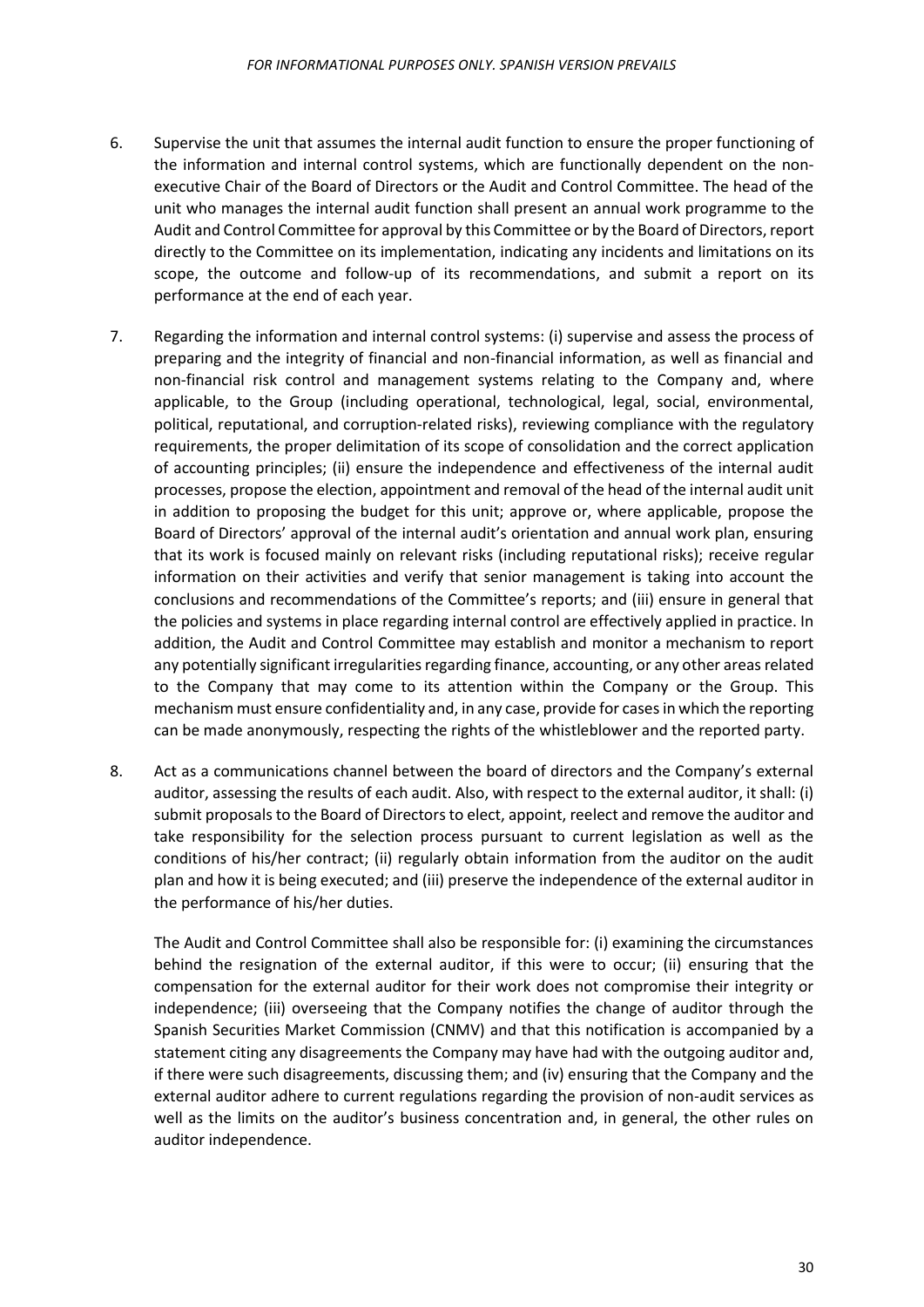- 9. Establish the proper relations with the external auditor to receive information on such matters as may imply threats to their independence for their examination by the Committee and any others relating to the process of development of the audit of accounts and, where applicable, the authorisation of services other than those prohibited, upon the terms established by current regulations, regarding the system of independence, and such other communications established in the accounts auditing laws and auditing standards. In any case, each year, the external auditors shall be required to furnish a statement of their independence with respect to the Company or entities related directly or indirectly thereto, as well as detailed and separate information on any manner of additional services of any kind provided and the related fees received from these entities by the external auditor or entities related thereto in accordance with the governing accounts audits.
- 10. Issue annually, prior to the issue of the accounts auditing report, a report stating an opinion as to whether the independence of the accounts auditors or auditing companies were compromised. This report shall, in any case, contain the evaluation of the provision of each and every additional service referred to in the preceding section, considered individually and as a whole, other than legal audit services in relation to the rules on independence or in accordance with the audit regulations.
- 11. Report on related transactions to be approved by the General Meeting of Shareholders or the Board of Directors and supervise the Company's internal procedure for transactions whose approval has been delegated.
- 12. Inform the Board of Directors of all matters established by law, the Company Bylaws and Board regulations beforehand, in particular regarding:
	- a) The financial information and the management report, which shall include, where appropriate, the mandatory non-financial information that the Company is required to disclose periodically; and
	- b) The creation or acquisition of stakes in special-purpose vehicles or companies registered in countries or territories considered to be tax havens.
- 13. Monitor compliance with the Company's environmental and social policies and rules and its internal codes of conduct.

For these purposes, the Audit and Control Committee shall be specifically assigned the following minimum functions: (i) monitoring compliance with the company's internal codes of conduct; (ii) monitoring the application of the general policy regarding the reporting of economicfinancial, non-financial, and corporate information, as well as communications with shareholders and investors, proxy firms, and other stakeholders. It shall also monitor the way in which the Company communicates and contacts with small and medium-sized shareholders; (iii) assessing and periodically reviewing the company's environmental and social policy; (iv) monitoring that the company's environmental and social practices are aligned with the established strategy and policy; (v) monitoring and evaluating the relationship with stakeholders.

14. Issue a report on the economic conditions, the accounting impact and, in particular, on the proposed exchange ratio to the Board of Directors, after the analysis performed once the Audit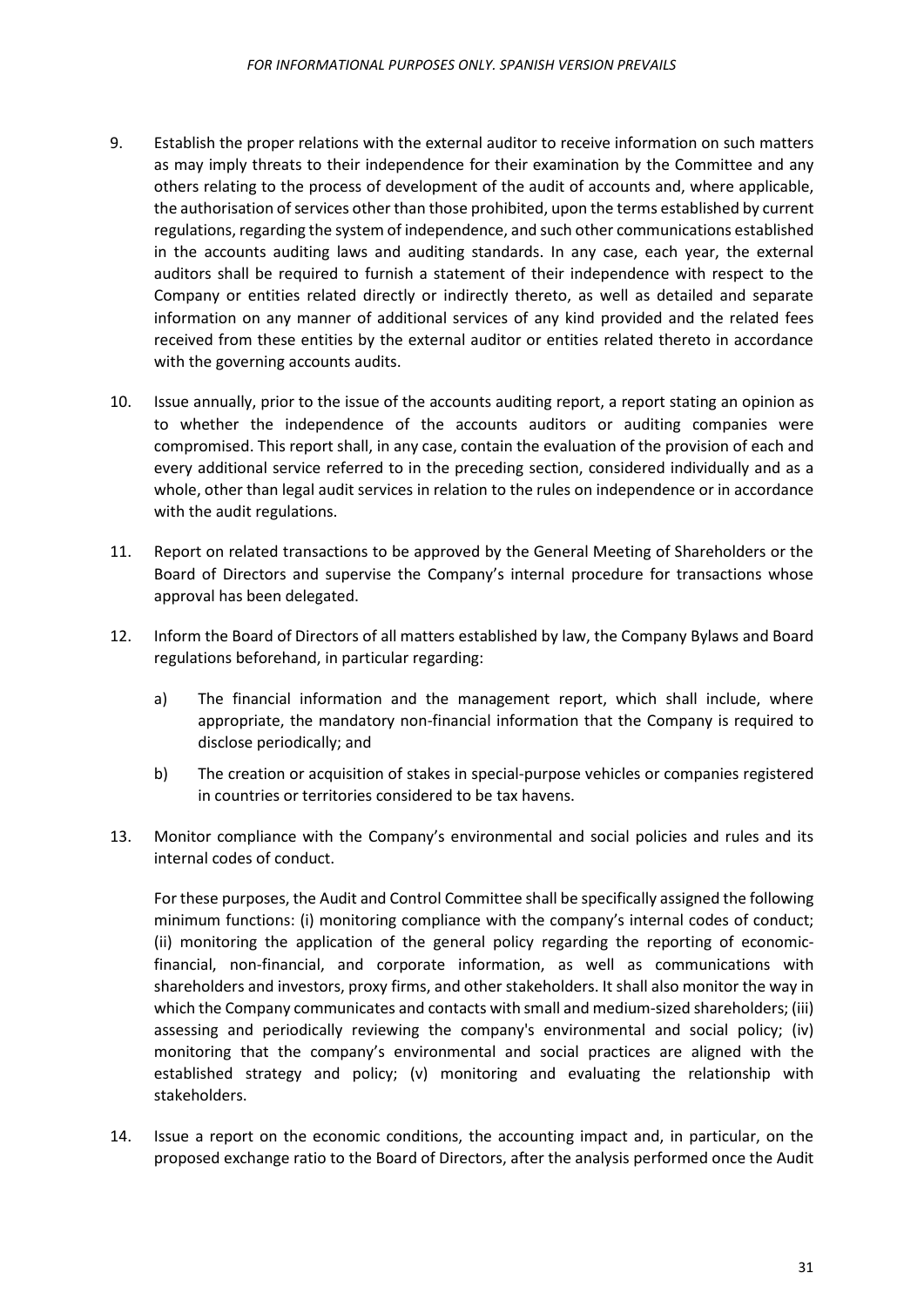and Control Committee has been informed of the operations regarding structural and corporate modifications that the Company plans to carry out.

- 15. Issue those reports and proposals that are requested by the Board of Directors or its Chairman and are within the powers of the Audit and Control committee as well as those that are deemed appropriate for the Committee to best perform its functions, especially reports on the proposed amendments to these Regulations.
- 16. Prepare an annual report on the activities of the Audit and Control Committee, which must be included in the management report.
- 17. Propose to the Board of Directors any other matters deemed applicable in the matters within its scope of authority.
- 18. Any other duties that are attributed by the Bylaws or these Regulations.

The Audit and Control Committee shall regulate its own functioning in accordance with the Company Bylaws and these Regulations.

The Audit and Control Committee shall meet whenever requested by at least two of its members or when accorded by the Chairman, who shall call its meetings, for the compliance of its functions. The call notice shall be valid provided it is sent by any means that allows acknowledgement of its receipt.

The Audit and Control Committee shall be validly constituted when a majority of its membersis present in person or by proxy, and its agreements shall be adopted by a majority of the members in attendance in person or by proxy. The affected Committee member shall refrain from participating in the deliberation and voting on agreements or decisions in which they or a person related to them has a direct or indirect conflict of interest. The votes of the Directors affected by such conflict and that must abstain shall be deducted for the purposes of calculating the necessary majority of votes.

The representation shall be granted in writing and specifically for each meeting and solely in favour of another Committee member.

Any member of the management team or staff of the Company or its subsidiaries must attend a Committee meeting, collaborating and providing the Committee with access to any information at their disposal, when summoned for this purpose. Furthermore, they may be required to attend without the presence of any other directors. In particular, the executive Directors of the Company must attend meetings to provide information as and when the Committee so decides. The Committee may also require the Company's external auditor to attend its meetings, in addition to requesting the external services of lawyers and other independent professionals for the best performance of its functions.

Minutes shall be taken of all Committee meetings and made available to all board members.

All matters not expressly regulated in this article regarding the functioning of the Audit and Control Committee shall be regulated by the Audit and Control Committee itself. In addition, and to the extent possible given its nature and functions, these matters will be regulated by the provisions established in the Company Bylaws and in these regulations of the Board of Directors.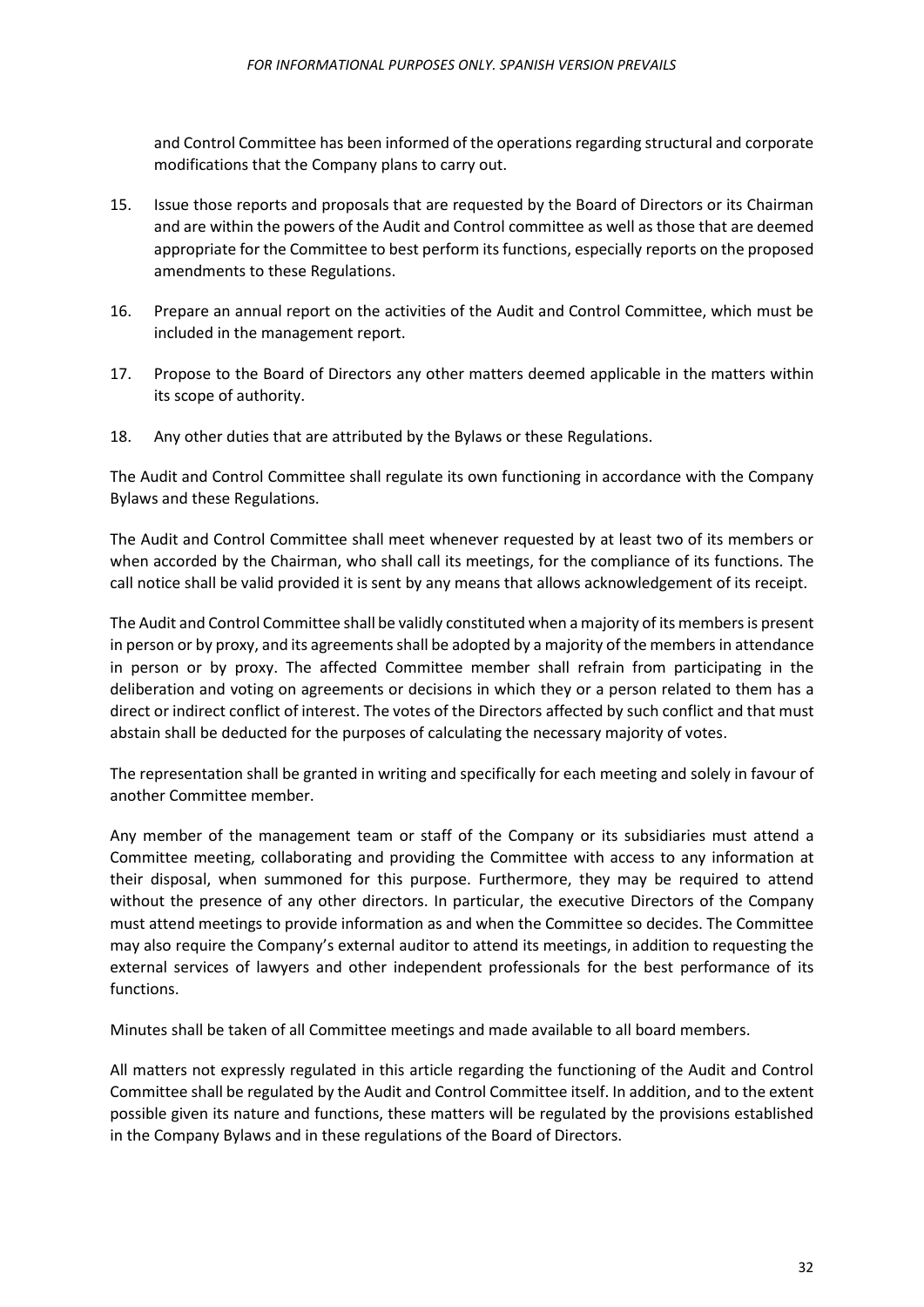#### <span id="page-32-0"></span>**Article 33. Appointments and Remuneration Committee**

The Appointments and Remuneration Committee shall consist of at least three and at most eight Directors, appointed by the Board of Directors, and all of them must be non-executive Directors. The Appointments and Remuneration Committee shall consist of the number of independent Directors determined by the Law from time to time.

The Appointments and Remuneration Committee shall appoint a Chairman from among its members, which shall in any case be an independent Director.

The Committee may also appoint a Secretary from among its members or designate the Secretary of the Board to act in such capacity. In the absence of the Secretary of the Committee, its functions shall be exercised by the Secretary of the Board or, where applicable, its Vice-Secretary. The Committee may in turn designate a Vice-Chair, who must have independent status.

In any case, the Committee may rely on the technical assistance of the Board Secretary or Vice-Secretary at its meetings at the request of the Chairman of the Committee.

The members of the Committee shall leave their office when they are no longer Directors or when so agreed by the Board of Directors.

Without prejudice to any other functions under law or the Company Bylaws, or pursuant to them, under the Regulations of the Board of Directors, the Appointments and Remuneration Committee shall have, at a minimum, the following duties:

- 1. Evaluate the skills, knowledge and experience necessary on the Board of Directors. To this end, it shall define the functions and skills required of candidates to fill each vacancy, assessing the time and dedication required to perform their duties effectively.
- 2. Establish a target for representation of the less represented gender on the Board of Directors and prepare guidelines on how to reach this target.
- 3. Submit proposals for the appointment of independent Directors to the Board of Directors through co-option or to be decided on at a General Meeting, in addition to proposals for the reelection or removal of these Directors.
- 4. Report on the proposed appointment of other Directors through co-option or to be decided on at a General Meeting, in addition to proposals for their reelection or removal.
- 5. Review and plan the succession of the Chairman of the Board and the chief executive officer of the company and, where applicable, draft proposals for the Board so that this succession occurs in an orderly and planned manner.
- 6. Report on proposals to appoint or remove senior officers and the basic terms of their contracts.
- 7. Propose to the Board which members should be part of each of the committees that have been created, in accordance with the provisions of these Regulations.
- 8. Propose to the Board of Directors the remuneration policy for Directors and general managers or executives who discharge senior management duties under the direct supervision of the Board of Directors, executive committees, or managing directors and the individual remuneration and other contractual conditions of the executive Directors; oversee compliance therewith.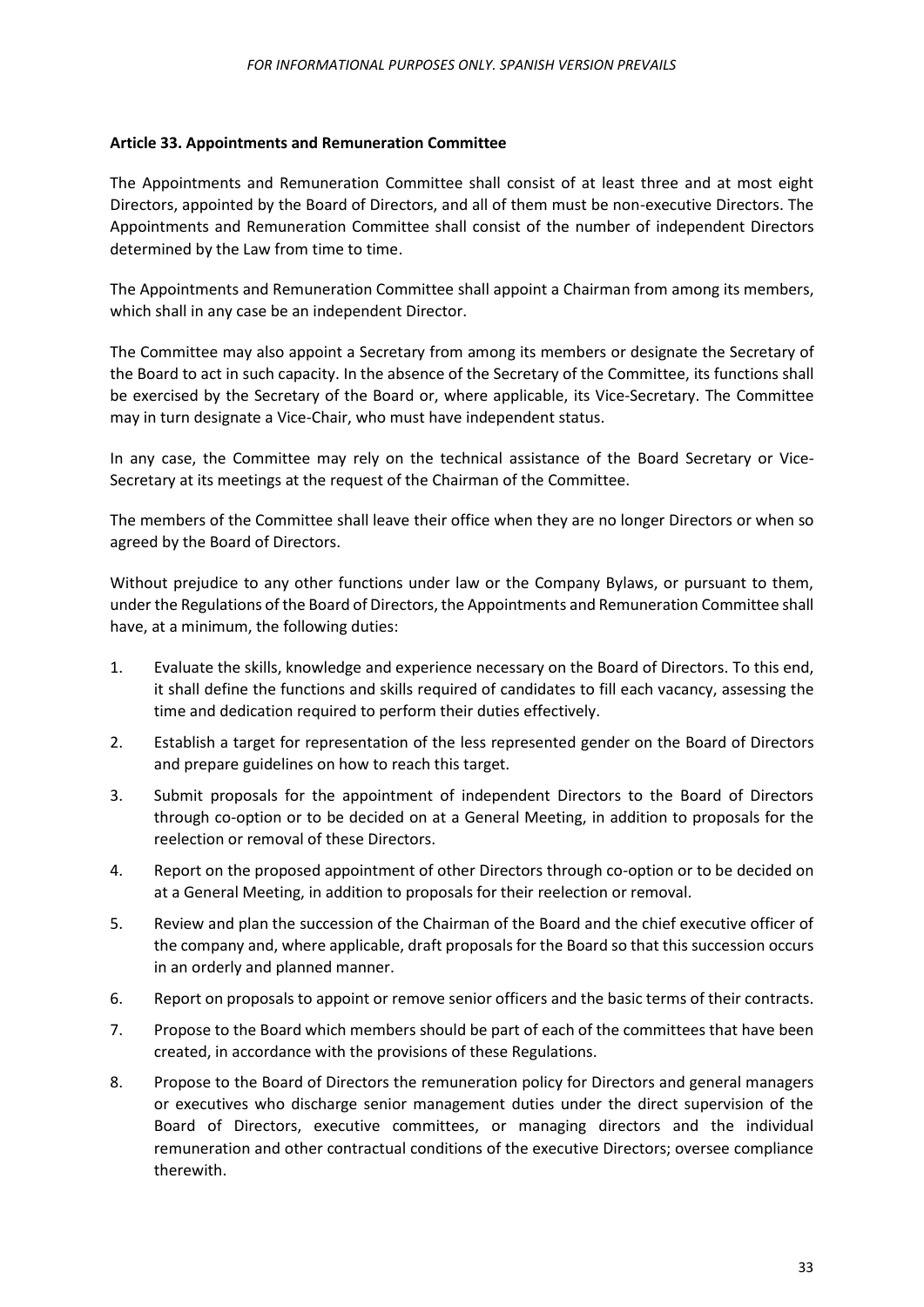- 9. Ensure the transparency of the remuneration and the inclusion in the annual report of information regarding the Directors' remuneration.
- 10. Propose to the Board of Directors the standard conditions for senior officers' employment contracts.
- 11. Check compliance with the remuneration policy set by the company.
- 12. Periodically review the remuneration policy applied to Directors and senior officers, as well as the remuneration systems that include shares and how they are implemented, in addition to guaranteeing that their individual remuneration is proportional to that which is paid to other directors and senior officers of the Company.
- 13. Ensure that any conflict of interest does not interfere with the independence of the external advice given to the Appointments and Remuneration Committee.
- 14. Verify the information on the Directors' and senior officers' remuneration found in various corporate documents, including the annual report on director remuneration.
- 15. Propose a policy to the Board of Directors for its approval, aiming to facilitate an appropriate composition of the Board of Directors and annually verify compliance with it, making reference to this policy in the Annual Corporate Governance Report.
- 16. Ensure compliance with the rules on corporate governance. For these purposes, the Appointments and Remuneration Committee will at least be assigned the following tasks: (i) check the enforcement of the Company's rules on corporate governance; and (ii) regularly check and review the Company's corporate governance.
- 17. Propose to the Board of Directors any other matters deemed applicable in the matters within its scope of authority.
- 18. Any other duties that are attributed by the Bylaws or these Regulations.

The Appointments and Remuneration Committee shall consult with the Chair and Chief Executive Officer of the Company, especially on matters relating to executive Directors and Senior Officers. If the Chairman is also the Chief Executive Officer, the above shall apply to the Chairman and the Managing Director(s).

Any Director may request that the Appointments and Remuneration Committee take into consideration potential candidates to fill director vacancies if he/she feels that they are suitable.

The Appointments and Remuneration Committee shall have access to the necessary information and documentation to perform its functions. The Committee may request the services of external lawyers and other independent professionals to best carry out its functions.

The Appointments and Remuneration Committee shall meet whenever requested by two of its members or when agreed by the Chairman, who shall call its meetings, for the compliance of its functions. The call notice shall be valid provided it is sent by any means that allows acknowledgement of its receipt.

The Appointments and Remuneration Committee shall be validly constituted when a majority of its members is present in person or by proxy, and its agreements shall be adopted by a majority of the members in attendance in person or by proxy. A member of the Committee shall refrain from participating in the deliberation and voting of agreements or decisions in which they or a person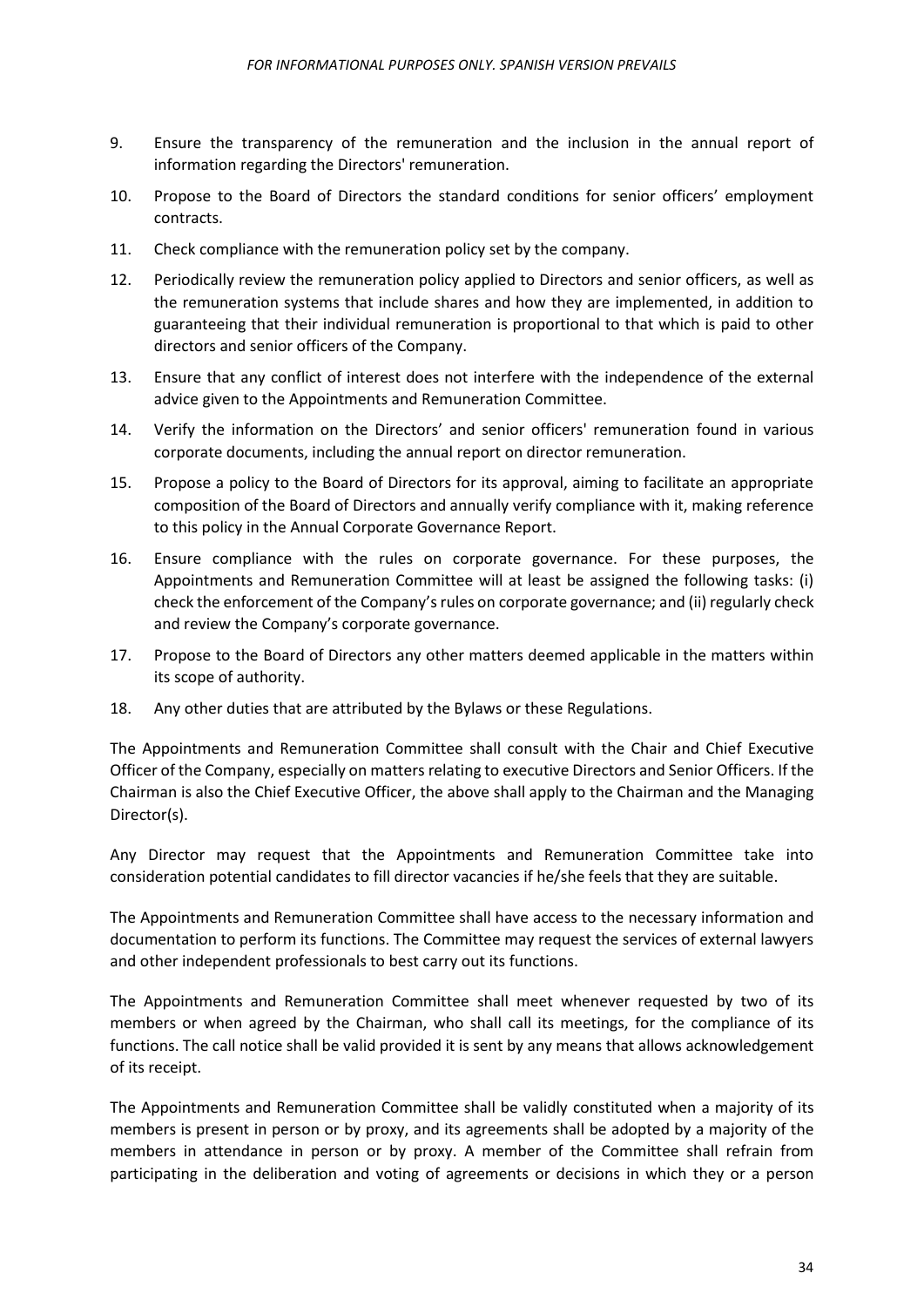related to them has a direct or indirect conflict of interest. The votes of the Directors affected by such conflict and that must abstain shall be deducted for the purposes of calculating the necessary majority of votes. The representation shall be granted in writing and specifically for each meeting and solely in favour of another member of the Committee.

Minutes shall be drafted of the meetings of the Committee, which shall be kept available to all members of the Board of Directors.

All matters not expressly regulated in this article regarding the functioning of the Appointments and Remuneration Committee shall be regulated by the Appointments and Remuneration Committee itself, pursuant to the provisions established in the Company Bylaws and in these Regulations of the Board of Directors.

## <span id="page-34-0"></span>**Article 34. Sustainability Committee**

The Sustainability Committee shall be composed of a minimum of three and a maximum of eight Directors, appointed by the Board of Directors. All the members must be non-executive directors, the majority of whom must be independent.

The members of the Sustainability Committee must have the necessary knowledge, professional experience and dedication to perform their assigned duties.

The Sustainability Committee shall appoint a Chairman from among its members, which in any case must be an independent Director. The Sustainability Committee may also appoint a Secretary from among its members or designate the Secretary of the Board to act in such capacity.

The members of the Sustainability Committee shall leave their office when they are no longer Directors or when so agreed by the Board of Directors.

Notwithstanding any other functions conferred by law, the Company Bylaws, or the Board of Directors, the Sustainability Committee shall analyse, evaluate and implement the Company's policies and practices in the field of sustainable and environmental development.

The Sustainability Committee shall meet whenever requested by at least two of its members or when agreed by the Chairman, who shall call its meetings, for the compliance of its functions. The call notice shall be valid provided it is sent by any means that allows acknowledgement of its receipt.

The Sustainability Committee shall be validly constituted when a majority of its members is present in person or by proxy, and its agreements shall be adopted by a majority of the members in attendance in person or by proxy.

The affected Committee member shall refrain from participating in the deliberation and voting of agreements or decisions in which they or a person related to them has a direct or indirect conflict of interest. The votes of the Directors affected by such conflict and that must abstain shall be deducted for the purposes of calculating the necessary majority of votes.

The representation shall be granted in writing and specifically for each meeting and solely in favour of another member of the Committee.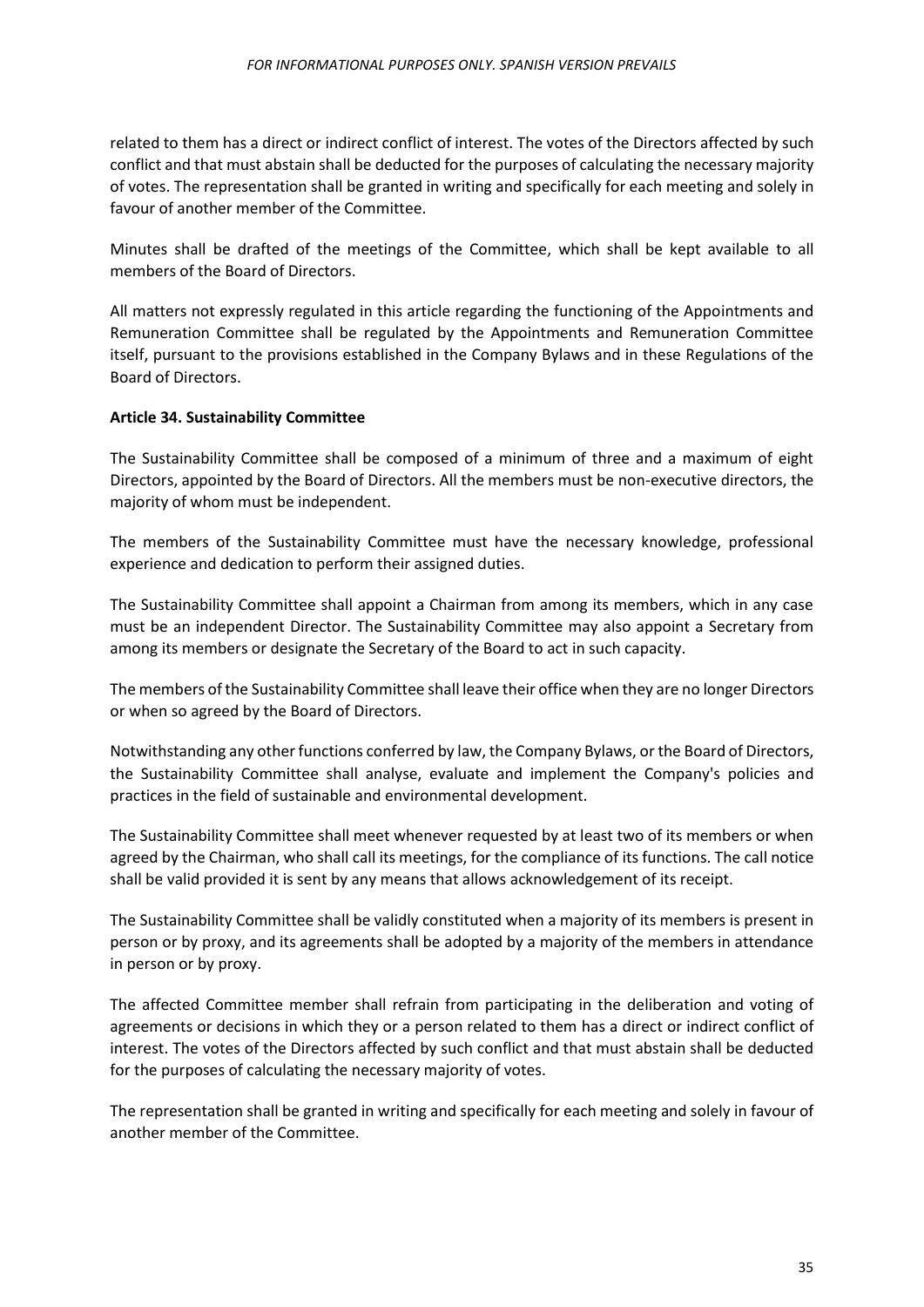Any member of the management team or staff of the Company or its subsidiaries must attend a Committee meeting, collaborating and providing the Committee with access to any information at their disposal, when summoned for this purpose. Furthermore, they may be required to attend without the presence of any other directors. In particular, the executive Directors of the Company must attend meetings to provide information as and when the Committee so decides.

Likewise, the Committee may request the external services of lawyers and other independent professionals to best carry out its functions.

Minutes shall be drafted of the Committee meetings, which shall remain available to all members of the Board.

All matters not expressly set forth in this article regarding the functioning of the Sustainability Committee shall be regulated by the Sustainability Committee. In addition, to the extent possible given its nature and functions, these matters will be regulated by the provisions established in the Company Bylaws and in these regulations of the Board of Directors.

## **Chapter Three. Functioning of the Committee**

#### <span id="page-35-1"></span><span id="page-35-0"></span>**Article 35. Board Meetings**

The Board of Directors shall meet at least eight times a year, following the programme and agenda established at the start of the year. Furthermore, each Director may propose the inclusion of alternative items that were not originally on the agenda. In any event, it shall meet as often as necessary to perform its functions effectively and whenever the interests of Inmobiliaria Colonial so require.

A plenary session of the Board shall evaluate, once a year, and adopt, where applicable, an action plan to correct any deficiencies identified with respect to: (i) the quality and efficiency of the Board of Directors; (ii) the operations and the composition of its Committees; (iii) the diversity of the composition and competences of the Board of Directors; (iv) the performance of the Chairman of the Board and the chief executive officer of the Company; and (v) the performance and contribution of each Director, where applicable, paying particular attention to those who are in charge of the various Committees of the Board. The evaluation of the Chairman of the Board shall be directed, where applicable, by the Independent Lead Director.

The Board shall meet whenever called by the Chair or acting Chair. The Chairman shall be required to call a meeting of the Board of Directors when requested by at least one third of the Board members. In this latter case, should the Chairman, without just cause, fault to call such meeting within a term of one month, the Board may be called by the administrators requesting the meeting, indicating the agenda, to be held in the locale where the company is seated. The coordinating Director shall further be specifically authorized to request calling a meeting of the Board of Directors.

Ordinary meetings shall be called by letter, fax, telegram, or email and authorised by the signature of the Chair or Secretary. At least three days' notice shall be given. The Council shall prepare an annual plan of ordinary meetings.

In the case of an emergency, determined solely by the Chairman, calls can be made (including by telephone) for an immediate Board meeting.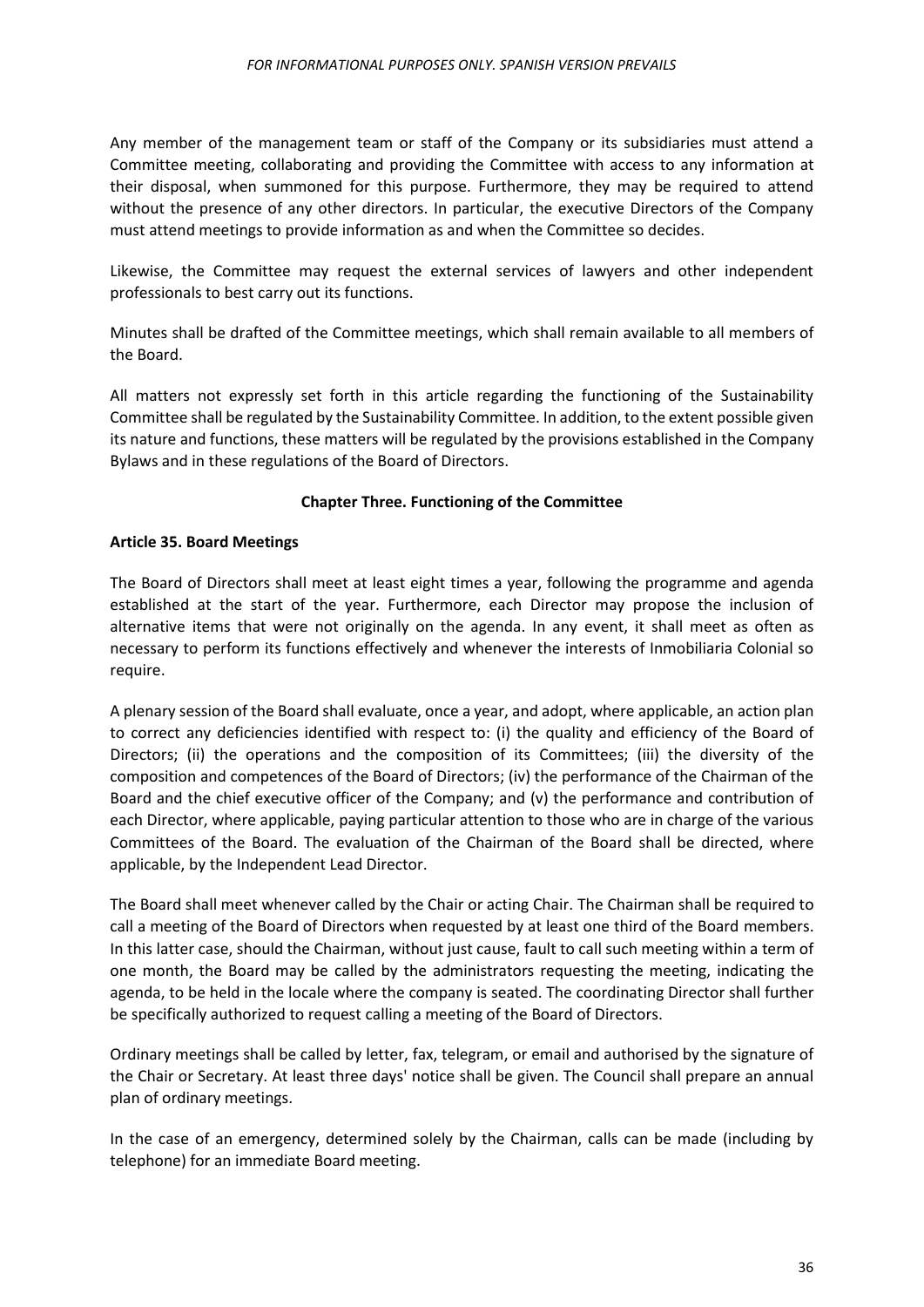Meetings shall be held at the Company's registered office or at any location designated by the Chairman and stated in the call.

The Chairman shall decide on the agenda of the session. Directors and Board Committees may request that the Chairman include matters on the agenda pursuant to the first paragraph of this article, and the Chairman will be required to include them.

When a Director requests to include matters on the agenda, he/she shall either submit, along with their request, any relevant documents or identify them so that they can be sent to other members of the Board of Directors.

Efforts will be made, given each director's duty to maintain confidentiality, for the importance and confidential nature of the information not to serve as a pretext for incompliance with this rule, except in exceptional circumstances as determined by the Chairman.

Board meetings may be held by telephone conference call, videoconference, or any other similar system, enabling one or more of the Directors to attend the meeting. Accordingly, in addition to the location of the physical meeting, the notice shall state that the meeting may be attended by telephone conference, videoconference, or an equivalent system. Likewise, it will indicate and provide the necessary technical requirements to attend the meeting, which shall always allow for direct and simultaneous communication between all attendees. In addition to the Directors attending in person or represented by another Director, where applicable, the Secretary of the Board of Directors shall record in the minutes of the meetings those persons attending by telephone conference call, videoconference, or an equivalent system.

#### <span id="page-36-0"></span>**Article 36. How meetings are held**

The Board will be validly established when the majority of its members attend either physically or represented by another Director.

The representation shall be granted in writing and specifically for each meeting and solely in favour of another Board member. Non-executive Directors may nonetheless grant their representation to another non-executive Director.

The Chairman shall encourage the participation of all directors at the meeting and in the Board's deliberations.

Agreements shall be adopted by an absolute majority of the Directors in attendance at the meeting. In case of tie, the personal vote of the Chairman shall decide.

Written votes and without holding a session shall be valid if not opposed by any Director.

Minutes of each meeting held by the Board of Directors shall be drawn up by the Secretary of the Board or, where applicable, by the Vice-Secretary, indicating the attendees, the meeting agenda, the time and place of the meeting, the main points of the deliberations, and the content of any resolutions adopted. Any Director has the right to request that his/her intervention or proposal be recorded in the minutes or that the minutes be transcribed in full, provided that he/she provides the text corresponding faithfully to his/her intervention at the meeting or within the period indicated by the Chairman. This requirement does not apply to Board meetings that are recorded on an electromagnetic format that enables the session to be stored and reproduced in full at a later date. In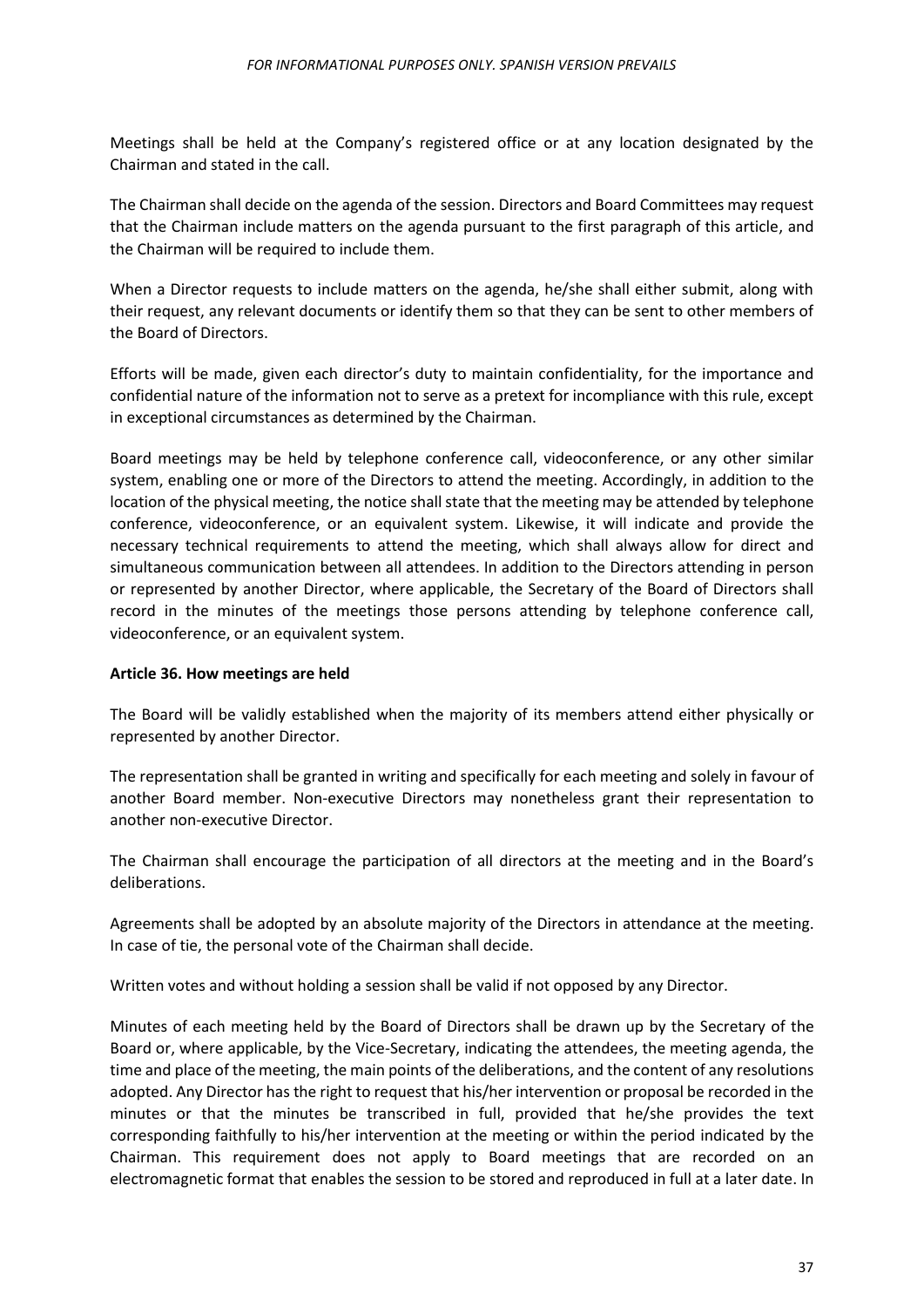particular, any concerns expressed by directors or the Secretary regarding a proposal or, in the case of directors, the Company's performance, which remain unresolved by the Board, shall be recorded in the minutes when requested by the persons who expressed such concerns.

The minutes of Board meetings, in their entirety or partially, making reference to one or more of the resolutions, shall be approved either while the Board is still convened or in the following session. The Chairman or Vice-Chair and the Secretary or Vice-Secretary will sign the minutes.

<span id="page-37-0"></span>The minutes of Board meetings shall be recorded in the Minutes Ledger.

## **TITLE IV. INFORMATION POLICY AND THE COMPANY'S CORPORATE WEBSITE**

#### <span id="page-37-1"></span>**Article 37. The corporate website of Inmobiliaria Colonial and Online Notification**

- 1. The Company shall have a corporate website to fulfil shareholders' right to information, and it shall publish the documents and information in accordance with legal requirements, the Company Bylaws, and other internal regulations of the Company, as well as to disseminate all relevant information for those who have a direct or indirect interest in the Company and pursuant to the regulations on privileged information and other relevant information contained in Spain's Securities Exchange Act.
- 2. The Department of Corporate Development, Management Control and Investor Relations, under the supervision of the Board of Directors, shall establish which information is displayed on the Company's corporate website, pursuant to current legislation, the Company Bylaws and other internal regulations of the Company. In addition, it shall continuously update the website and ensure the security of the website, the authenticity of the documents published on it and the ability to access the website free of charge with the possibility of downloading and printing what has been posted.
- 3. The modification, deletion and transfer of the Company's corporate website may be decided by the Board of Directors.
- 4. Communications between the Company and the shareholders, including the sending of documents, requests and information, may be carried out by online means provided that the shareholders have consented to receive these communications. To this end, the Company shall provide, through its corporate website, the corresponding contact device used to verify the confirmed date of receipt and content of the electronic messages exchanged between shareholders and the Company.

#### <span id="page-37-2"></span>**Article 38. Content of the Company's corporate website**

- 1. The Company's corporate website shall include, at least, the following documents:
	- (a) The current Company Bylaws, as well as any amendments carried out in the last twelve (12) months.
	- (b) The latest approved individual and consolidated annual financial statements.
	- (c) The current Regulations of General Meetings.
	- (d) The current Regulations of the Board of Directors and, where applicable, the current Regulations of the Board Committees.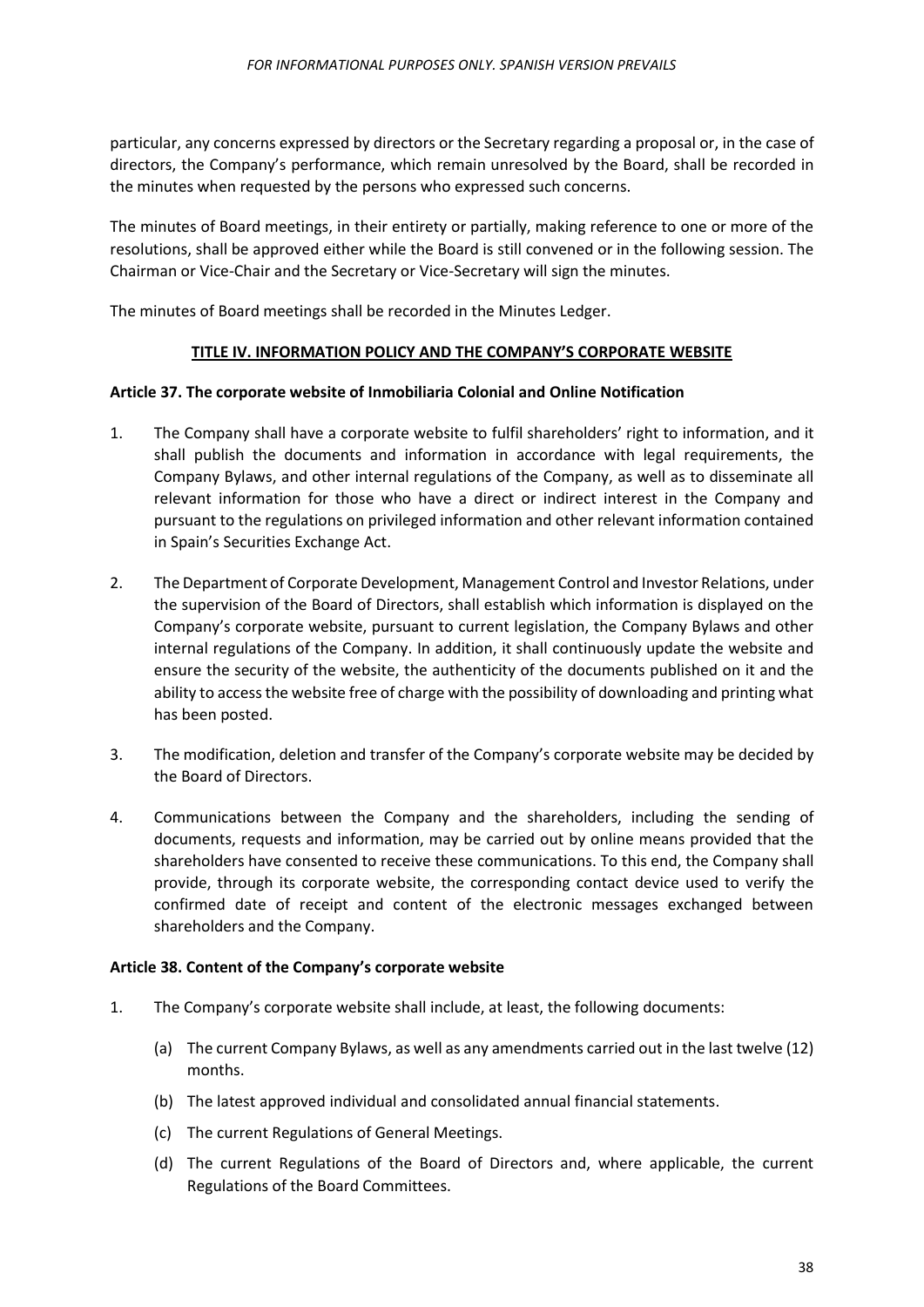- (e) The Annual Reports for the last two years.
- (f) The Internal Code of Conduct on the Securities Market, if applicable.
- (g) The Annual Corporate Governance Report.
- (h) The annual reports on Directors' remuneration.
- (i) The full text of the call for a General Meeting of Shareholders, as well as the proposed resolutions to be approved at the Meeting and other documents relating to the General Meeting of Shareholders and any relevant information the shareholders may need to cast their vote within the period stipulated by the Spanish Securities Market Commission.
- (j) Information on the General Meetings held during the current fiscal year and the previous fiscal year, and in particular, on the composition of the General Meeting when it was held, the resolutions adopted, the number of votes cast and the number of votes in favour and against.
- (k) The annual financial reports for the last five (5) fiscal years.
- (l) The half-yearly financial report covering the first six (6) months of the fiscal year, the second financial report covering the twelve (12) months of the fiscal year.
- (m) The communication channels between the Company and its shareholders and, in particular, the relevant explanations regarding shareholders' right to information, specifying, where applicable, the physical and email addresses to which shareholders can write.
- (n) The means and procedures to grant representation at a General Meeting, which are established by the Board from the moment the meeting is called until it is held.
- (o) The means and procedures for remote voting, including, where applicable, the forms to verify attendance and their right to vote, through electronic means, at the General Meeting.
- (p) Instructions for attending and voting in the General Meeting by online means, where applicable.
- (q) An electronic shareholder forum in accordance with the terms provided by the relevant regulations.
- (r) The notification of privileged information and any other relevant information reported to the Spanish Securities Market Commission during the fiscal year in progress and the last fiscal year closed.
- (s) The following information on each of its Directors:
	- (i) Professional and biographical profile.
	- (ii) Other Boards of Directors to which they belong, whether the companies are publicly traded or not, with the exception of holding companies belonging to the Director him-/herself or his/her direct family.
	- (iii) The category to which he belongs, where applicable, stating, in the case of proprietary Directors, the shareholder to whom he owes his/her office and with whom he is associated.
	- (iv) The date of his/her first appointment as a Director of Inmobiliaria Colonial, as well as any subsequent appointments.
	- (v) The shares of Inmobiliaria Colonial and any stock options which he/she owns.